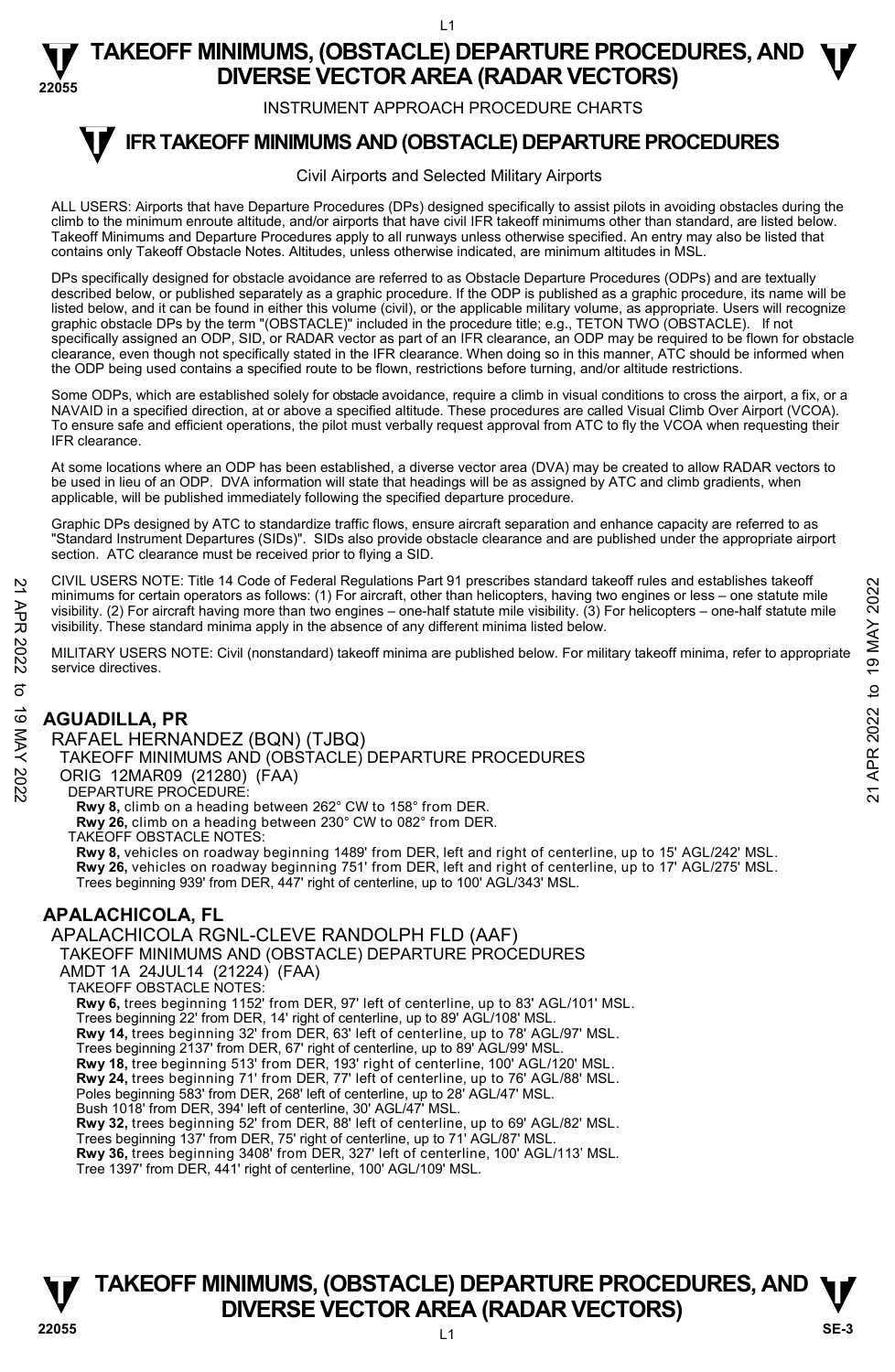#### **APOPKA, FL**

ORLANDO APOPKA (X04)

TAKEOFF MINIMUMS AND (OBSTACLE) DEPARTURE PROCEDURES

ORIG 20SEP12 (12264) (FAA)

TAKEOFF MINIMUMS:

**Rwy 15,** 300-2 or std. w/min. climb of 263' per NM to 400. **Rwy 33,** 400-1¾ or std. w/min. climb of 325' per NM to 600.

TAKEOFF OBSTACLE NOTES:

**Rwy 15,** trees beginning at DER, 173' left of centerline, up to 100' AGL/229' MSL. Railroad and vehicles beginning at DER, 181' left of centerline, up to 23' AGL/152' MSL. Trees beginning 214' from DER, 552' right of centerline, up to 100' AGL/189' MSL. Poles beginning 230' from DER, 239' left of centerline, up to 49' AGL/178' MSL. Tower 5781' from DER, 1326' left of centerline, 199' AGL/317' MSL. **Rwy 33,** trees beginning 2' from DER, 183' left of centerline, up to 100' AGL/249' MSL. Poles beginning 7' from DER, 61' right of centerline, up to 49' AGL/198' MSL. Railroad and vehicles beginning 36' from DER, 90' right of centerline, up to 23' AGL/172' MSL. Antenna 1166' from DER, 539' left of centerline, 29' AGL/173' MSL. Tower 1.2 NM from DER, 2338' left of centerline, 350' AGL/421' MSL.

#### **ARCADIA, FL**

ARCADIA MUNI (X06)

TAKEOFF MINIMUMS AND (OBSTACLE) DEPARTURE PROCEDURES ORIG 29MAY14 (14149) (FAA) TAKEOFF OBSTACLE NOTES: **Rwy 5,** trees beginning 6' from DER, 107' left of centerline, up to 20' AGL/81' MSL. **Rwy 23,** vehicle on road 234' from DER, 538' right of centerline 15' AGL/74' MSL. Trees beginning 315' from DER, 120' left of centerline, up to 50' AGL/109' MSL.

Trees beginning 340' from DER, 435' right of centerline, up to 40' AGL/95' MSL. Building 449' from DER, 409' left of centerline, 25' AGL/84' MSL.

### **AVON PARK, FL**

AVON PARK EXECUTIVE (AVO) TAKEOFF MINIMUMS AND (OBSTACLE) DEPARTURE PROCEDURES AMDT 1 17DEC09 (09351) (FAA) TAKEOFF MINIMUMS: **Rwy 5,** 300-1 or std. w/ min. climb of 430' per NM to 500. TAKEOFF OBSTACLE NOTES: **Rwy 5,** trees beginning 219' from DER, 84' left of centerline, up to 100' AGL/284' MSL. Trees beginning 1007' from DER, 298' right of centerline, up to 100' AGL/289' MSL. **AVON PARK, FL**<br>
22 **AVON PARK EXECUTIVE (AVO)**<br>
TAKEOFF MINIMUMS AND (OBSTACLE) DEPARTURE PROCEDURES<br>
22 TAKEOFF MINIMUMS:<br>
23 AMDT 1 17DEC09 (09351) (FAA)<br>
7 TAKEOFF MINIMUMS:<br>
23 TAKEOFF MINIMUMS:<br>
23 TAKEOFF MINIMUMS:

Building 327' from DER, 431' right of centerline, 21' AGL/182' MSL.

**Rwy 10,** buildings beginning 293' from DER, 251' left of centerline, up to 30' AGL/285' MSL.

Line of trees beginning 298' from DER, 149' right to 229' left of centerline, up to 100' AGL/269' MSL.

**Rwy 23,** trees beginning 52' from DER, 118' right of centerline, up to 26' AGL/186' MSL.

Trees beginning 23' from DER, 93' left of centerline, up to 38' AGL/198' MSL. Power lines beginning 2691' from DER, 1019' left to 2034' right of centerline, up to 79' AGL/235' MSL. **Rwy 28,** numerous trees beginning 371' from DER, 218' right of centerline, up to 100' AGL/259' MSL. Buildings and light poles beginning 1491' from DER, 187' left of centerline, up to 40' AGL/194' MSL. Power pylons beginning 2082' from DER, 935' left to 252' right of centerline, up to 79' AGL/233' MSL.

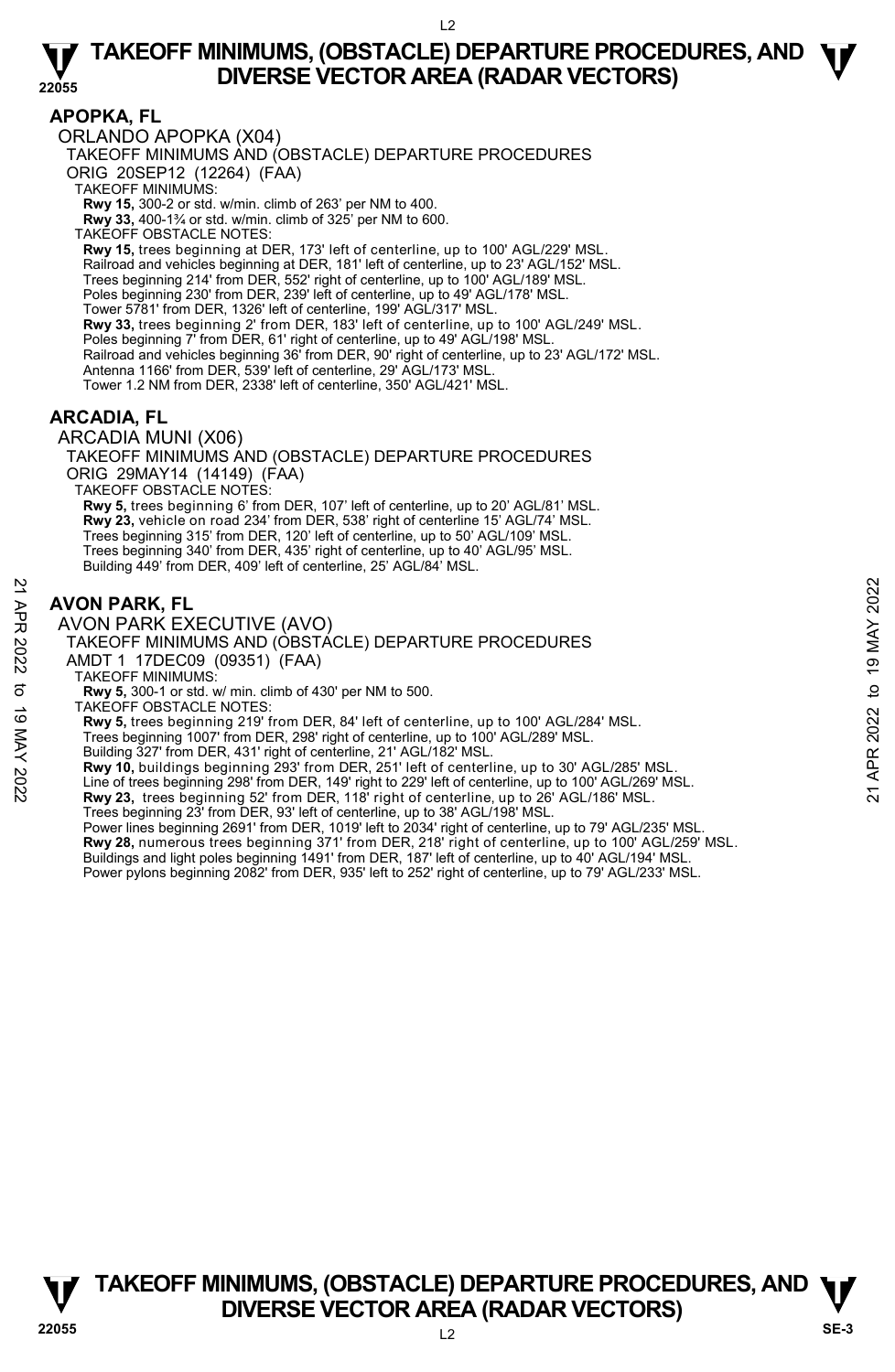#### **BARTOW, FL**

BARTOW EXEC (BOW) TAKEOFF MINIMUMS AND (OBSTACLE) DEPARTURE PROCEDURES ORIG-A 15AUG19 (21168) (FAA) TAKEOFF OBSTACLE NOTES: **Rwy 5,** tree 164' from DER, 397' right of centerline, 156' MSL. Tree 285' from DER, 303' right of centerline, 157' MSL. Trees beginning 290' from DER, 406' right of centerline, up to 165' MSL. Trees beginning 414' from DER, 166' right of centerline, up to 166' MSL. Trees beginning 631' from DER, 59' right of centerline, up to 169' MSL. Tree 937' from DER, 432' left of centerline, 152' MSL. Trees beginning 969' from DER, 19' left of centerline, up to 172' MSL. Trees beginning 1095' from DER, 9' left of centerline, up to 176' MSL. Trees beginning 1225' from DER, 234' left of centerline, up to 186' MSL. Trees beginning 1226' from DER, 68' right of centerline, up to 175' MSL. Trees beginning 1263' from DER, 115' right of centerline, up to 176' MSL. Trees beginning 1442' from DER, 16' left of centerline, up to 190' MSL. Tree 1676' from DER, 8' right of centerline, 178' MSL. Trees beginning 1737' from DER, 31' right of centerline, up to 184' MSL. Trees beginning 1842' from DER, 53' left of centerline, up to 192' MSL. Tree 2498' from DER, 278' left of centerline, 196' MSL. Tree 2613' from DER, 213' left of centerline, 198' MSL. **Rwy 9L,** tree 15' from DER, 497' left of centerline, 148' MSL. Tree 49' from DER, 466' right of centerline, 140' MSL. Trees beginning 227' from DER, 19' left of centerline, up to 149' MSL. Trees beginning 911' from DER, 53' right of centerline, up to 173' MSL. Tree 1260' from DER, 155' left of centerline, 155' MSL. Tree 1603' from DER, 265' left of centerline, 156' MSL. Trees beginning 1715' from DER, 261' left of centerline, up to 169' MSL. Tree 1790' from DER, 163' left of centerline, 170' MSL. Tree 2256' from DER, 304' left of centerline, 174' MSL. **Rwy 9R,** tree 637' from DER, 533' left of centerline, 140' MSL. Tree 1310' from DER, 253' right of centerline, 167' MSL. Trees beginning 1499' from DER, 166' left of centerline, up to 173' MSL. Tree 1695' from DER, 197' right of centerline, 178' MSL. **Rwy 23,** tree 143' from DER, 442' left of centerline, 144' MSL. Tree 289' from DER, 363' left of centerline, 146' MSL. Tree 299' from DER, 525' left of centerline, 147' MSL. Tree 416' from DER, 561' left of centerline, 153' MSL. Trees beginning 418' from DER, 320' left of centerline, up to 158' MSL. Trees beginning 419' from DER, 395' right of centerline, up to 167' MSL. Trees beginning 567' from DER, 86' left of centerline, up to 172' MSL. Tree 842' from DER, 629' right of centerline, 171' MSL. Trees beginning 865' from DER, 32' right of centerline, up to 175' MSL. Trees beginning 1730' from DER, 122' left of centerline, up to 180' MSL. Trees beginning 1777' from DER, 425' right of centerline, up to 176' MSL. Trees beginning 2136' from DER, 493' right of centerline, up to 179' MSL.<br>**Rwy 27L,** tree 939' from DER, 643' left of centerline, 170' MSL. Tree 2007' from DER, 906' right of centerline, 166' MSL. Tree 2065' from DER, 517' right of centerline, 167' MSL. Trees beginning 2338' from DER, 602' right of centerline, up to 175' MSL. Pole 2554' from DER, 996' right of centerline, 49' AGL/177' MSL. Tower 2881' from DER, 1015' left of centerline, 50' AGL/187' MSL. **Rwy 27R,** pole 1259' from DER, 668' right of centerline, 36' AGL/150' MSL. Trees beginning 1993' from DER, 410' right of centerline, up to 186' MSL. Trees beginning 2109' from DER, 158' right of centerline, up to 193' MSL. **Example 2256 from DER, 304 left of centerline, 147 MSL.**<br> **Particle 2256 from DER, 253' right of centerline, 140' MSL.**<br> **Particle beginning 1499' from DER, 166' left of centerline, up to 173' MSL.**<br> **Particle beginning** 

### **BOCA RATON, FL**

BOCA RATON (BCT) TAKEOFF MINIMUMS AND (OBSTACLE) DEPARTURE PROCEDURES

#### ORIG 28SEP06 (06271) (FAA)

TAKEOFF MINIMUMS:

**Rwy 23,** 300-1, or std. w/ a min. climb of 230' per NM to 300. Alternatively, with standard takeoff minimums and a normal 200'/NM climb gradient, takeoff must occur no later than 1700' prior to DER. TAKEOFF OBSTACLE NOTES:

**Rwy 5,** numerous trees and poles beginning 185' from DER, 20' left of centerline, up to 35' AGL/49' MSL.<br>Numerous trees and poles beginning 6' from DER, 267' right of centerline, up to 28' AGL/45' MSL.

**Rwy 23,** numerous trees, poles, and buildings beginning 278' from DER, 41' left of centerline, up to 137' AGL/154' **MS** 

Numerous trees, poles and buildings beginning 626' from DER, 171' right of centerline, up to 154' AGL/171' MSL.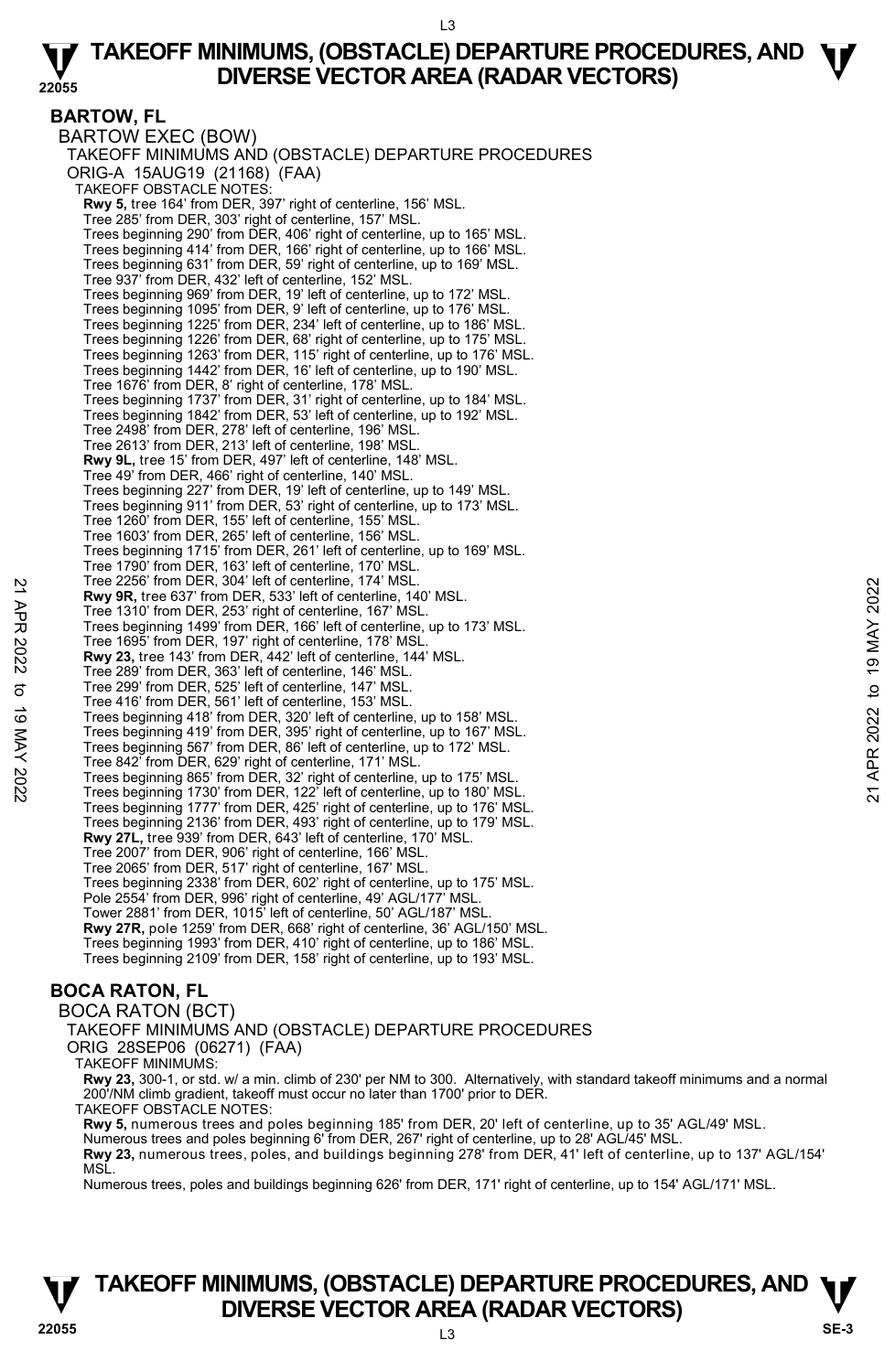#### **22055 TAKEOFF MINIMUMS, (OBSTACLE) DEPARTURE PROCEDURES, AND**  $\Psi$ **DIVERSE VECTOR AREA (RADAR VECTORS)**

**BONIFAY, FL**  TRI-COUNTY (BCR) TAKEOFF MINIMUMS AND (OBSTACLE) DEPARTURE PROCEDURES AMDT 1 02DEC21 (21336) (FAA) TAKEOFF MINIMUMS:  **Rwy 1,** 300 and 1¼ or std. w/min. climb of 220' per NM to 300. DEPARTURE PROCEDURE: **Rwy 1,** climb on heading 013° to 1300 before turning west.  **Rwy 19,** climb on heading 193° to 800 before turning west. TAKEOFF OBSTACLE NOTES:  **Rwy 1,** trees, fence beginning 27' from DER, 250' right of centerline, up to 64' AGL/144' MSL. Poles, terrain, vehicle on road, fence, tree beginning 42' from DER, 213' left of centerline, up to 35' AGL/124' MSL. Trees beginning 373' from DER, 308' right of centerline, up to 67' AGL/146' MSL. Trees, pole beginning 470' from DER, 125' right of centerline, up to 81' AGL/160' MSL. Tree 991' from DER, 721' left of centerline, 61' AGL/152' MSL. Trees, pole beginning 1032' from DER, 463' left of centerline, up to 63' AGL/154' MSL. Trees, pole beginning 1258' from DER, 66' left of centerline, up to 71' AGL/163' MSL. Trees beginning 1515' from DER, 119' right of centerline, up to 74' AGL/161' MSL. Trees beginning 1551' from DER, 190' right of centerline, up to 83' AGL/165' MSL. Trees beginning 1562' from DER, 7' right of centerline, up to 85' AGL/171' MSL. Trees beginning 1626' from DER, 476' left of centerline, up to 93' AGL/183' MSL. Trees beginning 1704' from DER, 2' left of centerline, up to 99' AGL/189' MSL. Trees beginning 2138' from DER, 2' right of centerline, up to 97' AGL/176' MSL. Trees beginning 2259' from DER, 2' right of centerline, up to 101' AGL/181' MSL. Trees beginning 2571' from DER, 11' left of centerline, up to 103' AGL/194' MSL. Trees beginning 2647' from DER, 2' right of centerline, up to 103' AGL/184' MSL. Tree 2957' from DER, 879' left of centerline, 110' AGL/199' MSL. Trees beginning 2960' from DER, 10' right of centerline, up to 115' AGL/195' MSL. Trees beginning 2961' from DER, 1' left of centerline, up to 114' AGL/201' MSL. Trees beginning 3244' from DER, 837' right of centerline, up to 115' AGL/196' MSL. Trees beginning 3464' from DER, 1092' right of centerline, up to 117' AGL/197' MSL. Trees beginning 3552' from DER, 872' left of centerline, up to 86' AGL/202' MSL. Trees beginning 3636' from DER, 32' right of centerline, up to 119' AGL/200' MSL. Trees beginning 3672' from DER, 1' left of centerline, up to 79' AGL/204' MSL. Tree 4231' from DER, 470' left of centerline, 69' AGL/206' MSL. Tree 4259' from DER, 560' left of centerline, 75' AGL/212' MSL. Trees beginning 4293' from DER, 193' left of centerline, up to 80' AGL/217' MSL. Trees beginning 4576' from DER, 416' right of centerline, up to 75' AGL/202' MSL.<br>Trees beginning 4691' from DER, 487' right of centerline, up to 78' AGL/205' MSL.<br>Trees beginning 4684' from DER, 487' right of centerline, Tree 5164' from DER, 532' right of centerline, 84' AGL/216' MSL. Trees beginning 5186' from DER, 539' right of centerline, up to 98' AGL/225' MSL. Tree 5719' from DER, 351' left of centerline, 73' AGL/227' MSL. Tree 5747' from DER, 332' left of centerline, 78' AGL/232' MSL. Trees beginning 5765' from DER, 263' left of centerline, up to 87' AGL/239' MSL. Trees beginning 5985' from DER, 343' left of centerline, up to 86' AGL/240' MSL. Tree 1 NM from DER, 493' left of centerline, 85' AGL/244' MSL. Tree 1 NM from DER, 581' left of centerline, 89' AGL/247' MSL. **Rwy 19,** tree 52' from DER, 454' left of centerline, 57' AGL/138' MSL. Terrain beginning 75' from DER, 296' right of centerline, up to 102' MSL. Terrain beginning 163' from DER, 331' right of centerline, up to 103' MSL. Trees beginning 173' from DER, 339' left of centerline, up to 64' AGL/145' MSL. Terrain beginning 274' from DER, 353' right of centerline, up to 106' MSL. Trees beginning 311' from DER, 378' left of centerline, up to 74' AGL/153' MSL. Tree 391' from DER, 553' right of centerline, 67' AGL/163' MSL. Tree 489' from DER, 512' right of centerline, 71' AGL/164' MSL. Trees beginning 531' from DER, 382' left of centerline, up to 79' AGL/156' MSL. Trees beginning 566' from DER, 506' right of centerline, up to 80' AGL/169' MSL. Trees beginning 829' from DER, 431' left of centerline, up to 69' AGL/157' MSL. Trees beginning 830' from DER, 459' right of centerline, up to 94' AGL/183' MSL. Tree 1414' from DER, 615' left of centerline, 76' AGL/158' MSL. Trees beginning 1505' from DER, 643' left of centerline, up to 79' AGL/160' MSL. Trees beginning 1546' from DER, 550' left of centerline, up to 89' AGL/164' MSL. Trees beginning 1606' from DER, 6' right of centerline, up to 104' AGL/187' MSL. Trees beginning 1654' from DER, 579' left of centerline, up to 94' AGL/171' MSL. Trees beginning 2011' from DER, 6' left of centerline, up to 102' AGL/176' MSL. Trees beginning 2579' from DER, 5' left of centerline, up to 100' AGL/180' MSL. Trees beginning 2744' from DER, 53' left of centerline, up to 101' AGL/181' MSL. Trees beginning 3313' from DER, 134' right of centerline, up to 111' AGL/189' MSL. Trees beginning 3464 Trom DER, 1092 Tight of centerline, up to 18<sup>1</sup> AGL/202<sup>7</sup> MSL.<br>
Trees beginning 3636' from DER, 32' right of centerline, up to 119' AGL/200' MSL.<br>
Trees beginning 3636' from DER, 32' right of centerl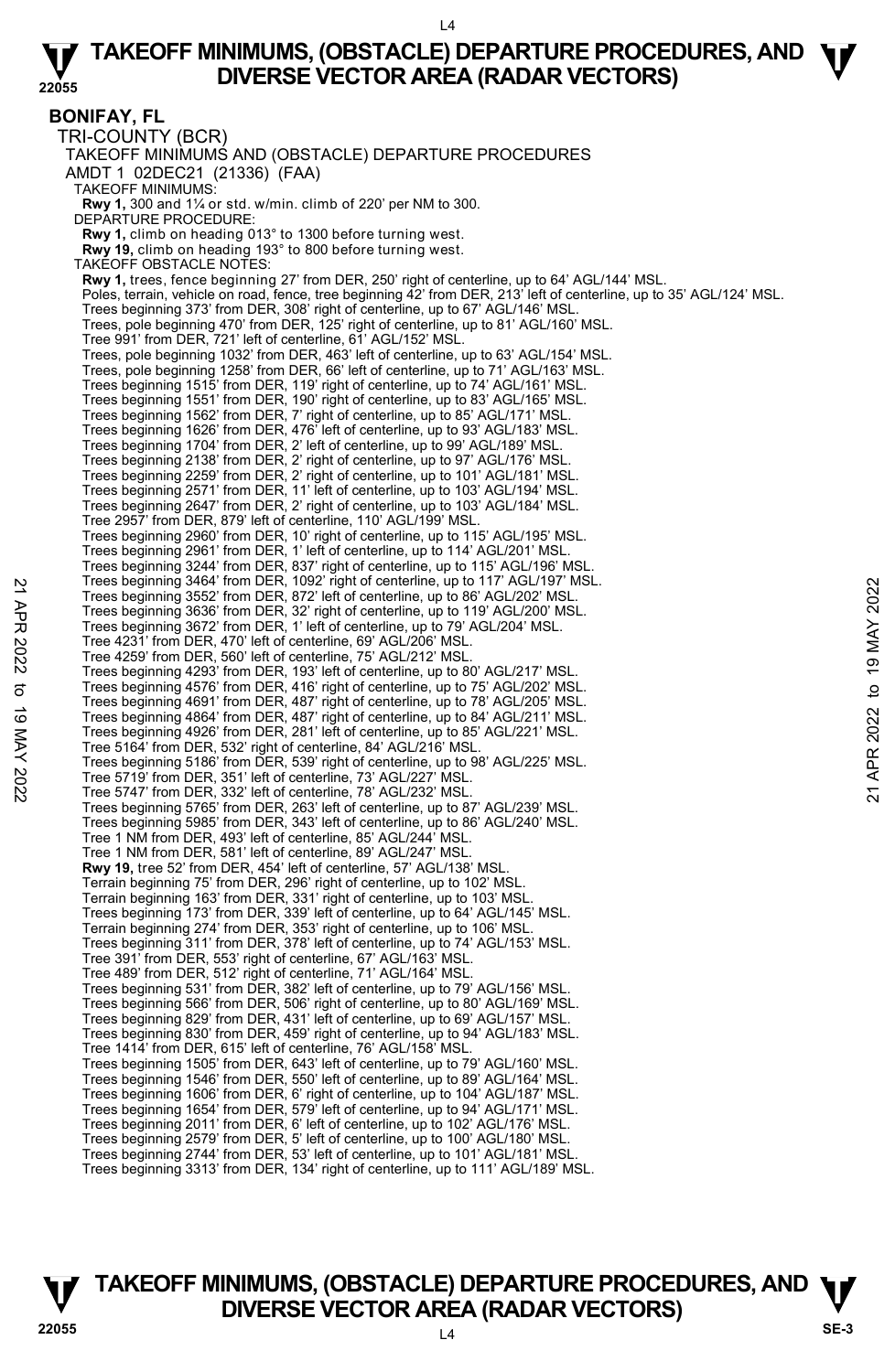#### **BROOKSVILLE, FL**

BROOKSVILLE-TAMPA BAY RGNL (BKV)

TAKEOFF MINIMUMS AND (OBSTACLE) DEPARTURE PROCEDURES

ORIG-A 24JUL14 (14205) (FAA)

TAKEOFF MINIMUMS:

**Rwy 9,** 300-1¼ or std. w/ a min. climb of 220' per NM to 300, or alternatively, with standard takeoff minimums and a normal 200'/NM climb gradient, takeoff must occur no later than 1200' prior to DER.

TAKEOFF OBSTACLE NOTES:

**Rwy 3,** obstruction light and trees beginning 297' from DER, 34' right of centerline, up to 81' AGL/151' MSL.

Trees beginning 1681' from DER, 29' left of centerline, up to 83' AGL/153' MSL. **Rwy 9,** trees 9' from DER, 287' right of centerline, up to 69' AGL/73' MSL.

Trees beginning 2021' left and right of centerline, up to 92' AGL/171' MSL.

**Rwy 21,** pole and trees beginning 46' from DER, 27' right of centerline, up to 70' AGL/138' MSL.

Building and trees beginning 108' from DER, 39' left of centerline, up to 85' AGL/155' MSL.

**Rwy 27,** trees 2143' from DER, 891' left of centerline, up to 89' AGL/189' MSL.

Trees 4755' from DER, 1684' right of centerline, up to 99' AGL/199' MSL.

#### **CAPE CANAVERAL SFS SKID STRIP (KXMR)**

COCOA BEACH, FL TAKEOFF MINIMUMS AND (OBSTACLE) DEPARTURE PROCEDURES AMDT 3 24FEB22 (22055) (USSF) DEPARTURE PROCEDURES: **Rwy 13,** diverse departure authorized 125° CW to 310° only.  **Rwy 31,** diverse departure authorized 322° CCW to 143° only. TAKEOFF OBSTACLE NOTES: **Rwy 13,** terrain at DER, 434' left of centerline, 13' MSL. Terrain at DER, 500' right of centerline, 15' MSL. **Rwy 31,** light pole 1795' from DER, 498' left of centerline, 8' MSL. Bushes 144' from DER, 500' left of centerline, 18' MSL. Pylon 4172' from DER, 380' right of centerline, 56' AGL/79' MSL. Pylon 3795' from DER, 363' left of centerline, 56' AGL/77' MSL. Bushes 221' from DER, 509' left of centerline, 18' MSL. Pylon 3974' from DER, 8' right of centerline, 56' AGL/83' MSL. Terrain at DER, 500' left of centerline, 17' MSL. Terrain at DER, 434' left of centerline, 16' MSL. Terrain 25' from DER, 101' left of centerline, 13' MSL. Bushes 305' from DER, 508' left of centerline, 19' MSL. Pylon 3426' from DER, 1073' left of centerline, 56' AGL/66' MSL. Bushes 573' from DER, 622' right of centerline, 26' MSL. Pylon 3627' from DER, 688' left of centerline, 56' AGL/71' MSL. **CHARLOTTE AMALIE, VI**  Pylon 3795' from DER, 363' left of centerline, 56' AGL/77' MSL.<br>
Pylon 3795' from DER, 363' left of centerline, 56' AGL/77' MSL.<br>
Bushes 221' from DER, 509' left of centerline, 18' MSL.<br>
Pylon 3874' from DER, 87' ght of c

CYRIL E KING (STT) (TIST)

TAKEOFF MINIMUMS AND (OBSTACLE) DEPARTURE PROCEDURES

AMDT 1 05JUN08 (21280) (FAA)

TAKEOFF MINIMUMS:

**Rwy 10,** 400-1 w/min. climb of 462' per NM to 1400 or 2100-2½ for climb in visual conditions. **Rwy 28,** 800-3 or std. w/min. climb of 366' per NM to 1000.

DEPARTURE PROCEDURE:

**Rwy 10,** climbing right turn heading 120° to 2000 before turning north or for climb in visual conditions, cross Cyril E King airport at or above 2000 before proceeding on course.

**Rwy 28,** climb heading 280° to 2000 before turning north.

TAKEOFF OBSTACLE NOTES:

**Rwy 10,** antenna on building 258' from DER, 485' left of centerline, 25' AGL/41' MSL.<br>Multiple trees beginning 729' from DER, 244' right of centerline up to 100' AGL/259' MSL.

Pole 300' from DER, 430' right of centerline, 23<sup>'</sup> AGL/39' MSL.

**Rwy 28,** antenna 33' from DER, 412' left of centerline, 16' AGL/29' MSL.

Bush 175' from DER, 178' right of centerline, 2' AGL/29' MSL. Bush 206' from DER, 121' left of centerline, 2' AGL/29' MSL.

Trees beginning 2.39 NM from DER, 4351' right of centerline, 100' AGL/710' MSL.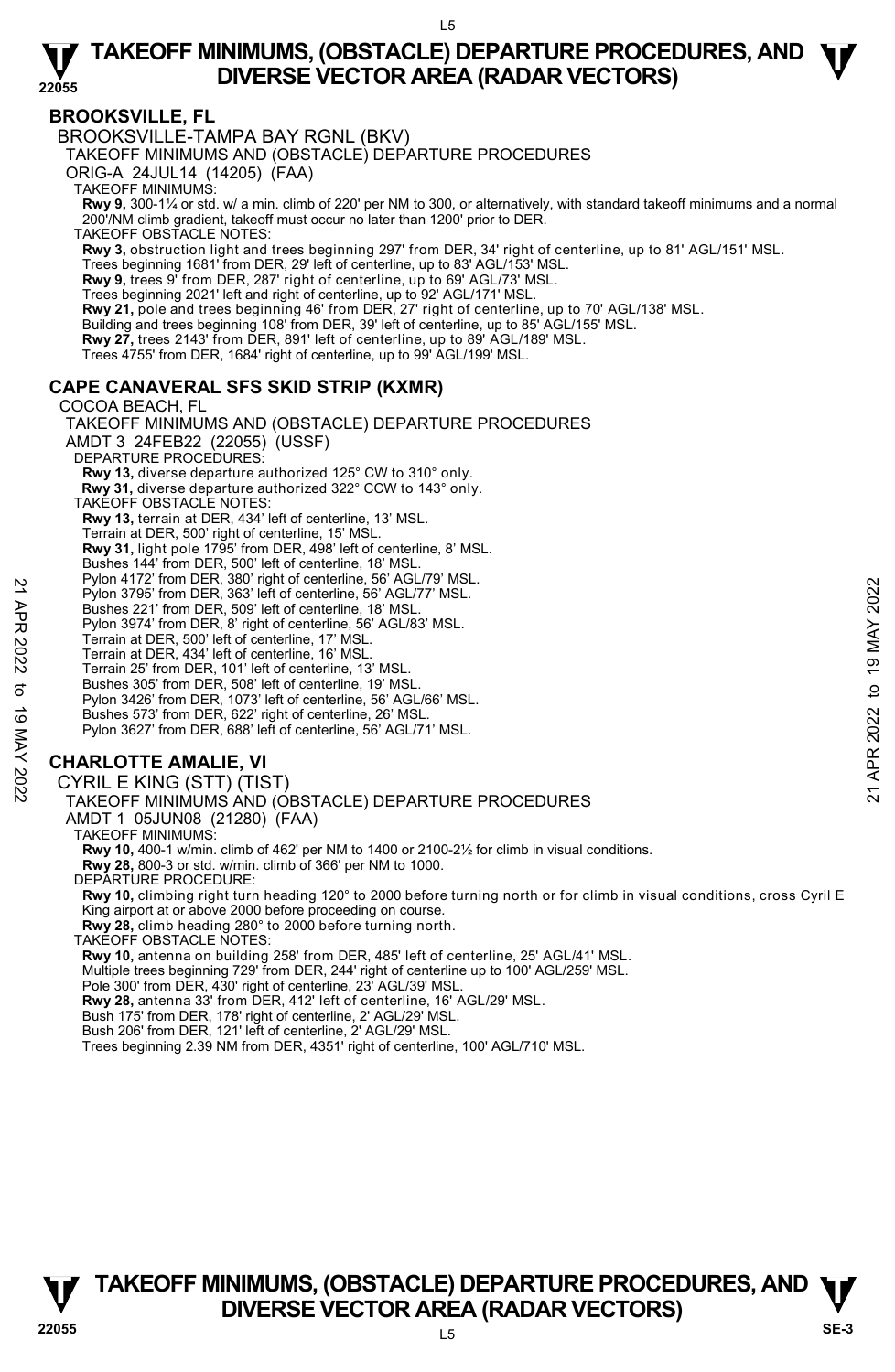#### **CHRISTIANSTED, ST. CROIX, VI**

HENRY E. ROHLSEN (STX) (TISX) TAKEOFF MINIMUMS AND (OBSTACLE) DEPARTURE PROCEDURES AMDT 9 29MAY14 (21280) (FAA) TAKEOFF MINIMUMS: **Rwy 10,** 300-1¾ or std. w/min. climb of 300' per NM to 300. DEPARTURE PROCEDURE: **Rwy 10**, climb heading 108° to 1300 before proceeding on course. **Rwy 28**, climb heading 277° to 1200 before proceeding on course. TAKEOFF OBSTACLE NOTES: **Rwy 10,** bushes beginning 103' from DER, 283' right of centerline, up to 10' AGL/32' MSL.

Pole 794' from DER, 572' right of centerline, up to 29' AGL/44' MSL. Bushes beginning 127' from DER, 324' left of centerline, up to 10' AGL/34' MSL. Pole 595' from DER, 653' left of centerline, up to 41' AGL/62' MSL. Trees beginning 935' from DER, 562' left of centerline, up to 29' AGL/70' MSL. Refinery buildings beginning 5289' from DER, 798' left of centerline, up to 203' AGL/231' MSL. **Rwy 28,** trees beginning 517' from DER, 553' right of centerline, up to 53' AGL/114' MSL. Tower 1499' from DER, 802' right of centerline, 50' AGL/140' MSL.

#### **CLEWISTON, FL**

AIRGLADES (2IS) TAKEOFF MINIMUMS AND (OBSTACLE) DEPARTURE PROCEDURES ORIG 12MAR09 (09071) (FAA) TAKEOFF OBSTACLE NOTES:

**Rwy 31,** vehicle on road, 362' from DER, 578' right of centerline, 15' AGL/38' MSL.

#### **CRESTVIEW, FL**

BOB SIKES (CEW)

TAKEOFF MINIMUMS AND (OBSTACLE) DEPARTURE PROCEDURES ORIG 31JUL08 (08213) (FAA) TAKEOFF OBSTACLE NOTES: **Rwy 17,** trees beginning 92' from DER, 248' right of centerline up to 100' AGL/203' MSL. Trees beginning 171' from DER, 9' left of centerline, up to 100' AGL/205' MSL. 21 ANCORE 31JUL08 (08213) (FAA)<br>
21 ARCORE OBSTACLE NOTES:<br>
22 TAKEOFF OBSTACLE NOTES:<br>
22 Trees beginning 32' from DER, 248' right of centerline up to 100' AGL/203' MSL.<br>
22 Trees heginning 171' from DER, 9' left of cent

**Rwy 35,** trees beginning 329' from DER, 222' right of centerline up to 100' AGL/272' MSL. Trees beginning 152' from DER, 184' left of centerline, up to 100' AGL/278' MSL.

#### **CROSS CITY, FL**

CROSS CITY (CTY)

TAKEOFF MINIMUMS AND (OBSTACLE) DEPARTURE PROCEDURES ORIG 05JUN08 (08157) (FAA)

TAKEOFF OBSTACLE NOTES:

**Rwy 4,** trees beginning 527' from DER, left and right of centerline, up to 100' AGL/149' MSL. **Rwy 13,** trees beginning 158' from DER, left and right of centerline, up to 100' AGL/149' MSL. Tank 3302' from DER, 927' right of centerline, 101' AGL/141' MSL. **Rwy 22,** trees beginning 1510' from DER, left and right of centerline, up to 100' AGL/149' MSL. Power lines 2807' from DER, 58' left of centerline, 73' AGL/114' MSL. **Rwy 31,** trees beginning 195' from DER, left and right of centerline, up to 100' AGL/149' MSL.

#### **CRYSTAL RIVER, FL**

CRYSTAL RIVER-CAPTAIN TOM DAVIS FIELD (CGC)

TAKEOFF MINIMUMS AND (OBSTACLE) DEPARTURE PROCEDURES

ORIG-A 11DEC14 (14345) (FAA)

TAKEOFF MINIMUMS:

**Rwy 9,** std. w/ min. climb of 260' per NM to 600, or 500-2¾ with min. climb of 210' per NM to 900, or 900-2½ for climb in visual conditions.

**Rwys 18, 36,** NA-Environmental. DEPARTURE PROCEDURE:

**Rwy 9,** climb heading 096º to 700 before turning right, or for climb in visual conditions cross Crystal River-Tom Davis Field at or above 800 before proceeding on course.

TAKEOFF OBSTACLE NOTES:

**Rwy 9,** vehicles on road beginning 6' from DER, from left to right of centerline, up to 15' AGL/24' MSL.

Multiple trees beginning 364' from DER, from 680' left of centerline to 820' right of centerline, up to 100' AGL/129' MSL. **Rwy 27,** trees 17' from DER, 484' right of centerline, up to 100' AGL/109' MSL.

Vehicles on road beginning 368' from DER, from left to right of centerline, up to 15' AGL/24' MSL.

Power line beginning 474' from DER, from left to right of centerline, up to 26' AGL/45' MSL.

Building 916' from DER, on centerline, 26' AGL/35' MSL.

Multiple trees beginning 762' from DER, from 915' left of centerline to 641' right of centerline, up to 100' AGL/119' MSL.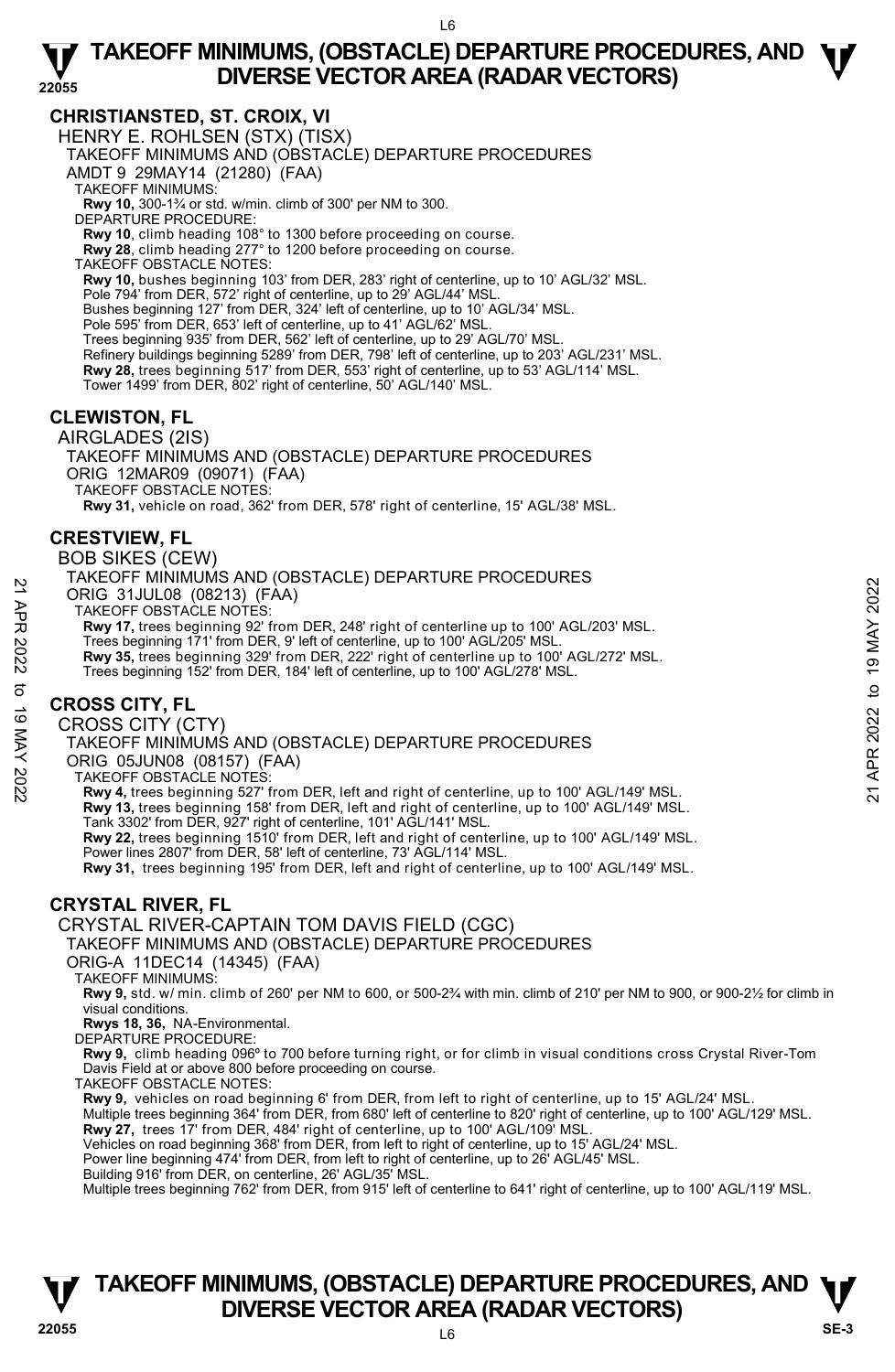#### **DAYTONA BEACH, FL**

DAYTONA BEACH INTL (DAB)

TAKEOFF MINIMUMS AND (OBSTACLE) DEPARTURE PROCEDURES

AMDT 4 27AUG09 (09239) (FAA)

```
TAKEOFF OBSTACLE NOTES:
```
**Rwy 7L,** multiple trees beginning 1834' from DER, 646' right of centerline, up to 64' AGL/95' MSL. **Rwy 7R,** tower, trees beginning 1042' from DER, 413' right of centerline, up to 100' AGL/135' MSL.

Hanger, multiple trees beginning 901' from DER, 55' left of centerline, up to 67' AGL/101' MSL.

**Rwy 16,** multiple trees beginning 57' from DER, 19' left of centerline, up to 75' AGL/104' MSL.

Multiple trees beginning 871' from DER, 3' right of centerline, up to 83' AGL/112' MSL.<br>**Rwy 25L,** multiple trees beginning 123' from DER, 75' left of centerline, up to 80' AGL/109' MSL.

Multiple trees and antenna beginning 1002' from DER, 85' right of centerline, up to 72' AGL/101' MSL.

**Rwy 25R,** multiple trees, signs, and poles beginning 428' from DER, 38' right of centerline, up to 88' AGL/115' MSL.<br>Multiple trees beginning 1254' from DER, 41' left of centerline, up to 84' AGL/108' MSL.

**Rwy 34,** multiple trees, building and obstruction light beginning 1013' from DER, 90' left of centerline, up to 82' AGL /111' MSL

Multiple trees, beginning 1108' from DER, 6' right of centerline, up to 78' AGL/107' MSL.

#### **DEFUNIAK SPRINGS, FL**

DEFUNIAK SPRINGS (54J)

TAKEOFF MINIMUMS AND (OBSTACLE) DEPARTURE PROCEDURES

ORIG 07MAY09 (09127) (FAA)

TAKEOFF MINIMUMS:

**Rwy 9,** 400-2¼ or std. w/ min. climb of 254' per NM to 800.

**Rwys 18,36,** NA - dirt.

TAKEOFF OBSTACLE NOTES:

**Rwy 9,** multiple roads, railroad, building, fence, light on pole, poles, signs, towers and trees beginning 25' from DER, 1' left of centerline, up to 431' AGL/617' MSL.

Multiple trees and roads beginning 71' from DER, 118' right of centerline, up to 74' AGL/343' MSL.

- **Rwy 27,** multiple trees, poles, fences, roads and building beginning 8' from DER, 39' left of centerline, up to 64' AGL/353' MSL.
- Multiple trees, poles, roads, buildings and light on pole beginning 82' from DER, 15' right of centerline, up to 53' AGL/342' MSL. 22<br>
AGL/353' MSL.<br>
AGL/353' MSL.<br>
Multiple trees, poles, roads, buildings and light on pole beginning 82' from DER, 15' right of centerline, up to 53' AGL/342'<br>
MSL.<br>
MSL.<br> **DELAND, FL<br>
DELAND MUNI/SIDNEY H. TAYLOR FIELD**

#### **DELAND, FL**

DELAND MUNI/SIDNEY H. TAYLOR FIELD (DED)

TAKEOFF MINIMUMS AND (OBSTACLE) DEPARTURE PROCEDURES

AMDT 3 08JUN06 (06159) (FAA)

DEPARTURE PROCEDURE:

**Rwy 5,** climb via heading 054° to 1800 before proceeding on course.

**Rwy 12,** climb via heading 122° to 1800 before proceeding on course.

**Rwy 23,** climb via heading 234° to 1800 before proceeding on course. **Rwy 30,** climb via heading 302° to 1800 before proceeding on course.

TAKEOFF OBSTACLE NOTES:

**Rwy 5,** numerous trees beginning 64' from DER, 245' left of centerline, up to 100' AGL/143' MSL.

Numerous trees beginning 869' from DER, 410' right of centerline, up to 100' AGL/154' MSL.

**Rwy 12,** numerous trees beginning 154' from DER, 129' left of centerline, up to 100' AGL/153' MSL.

Numerous trees beginning 456' from DER, 289' right of centerline, up to 100' AGL/162' MSL.<br>**Rwy 30,** numerous trees beginning 624' from DER, 9' left of centerline, up to 100' AGL/156' MSL.

Numerous trees beginning 159' from DER, 341' right of centerline, up to 100' AGL/162' MSL.

**Rwy 23,** light pole and numerous trees beginning 381' from DER, 44' right of centerline, up to 100' AGL/132' MSL. Pole, building, vent on building, hangar, and trees beginning 164' from DER, 26' left of centerline, up to 100' AGL/129' MSL.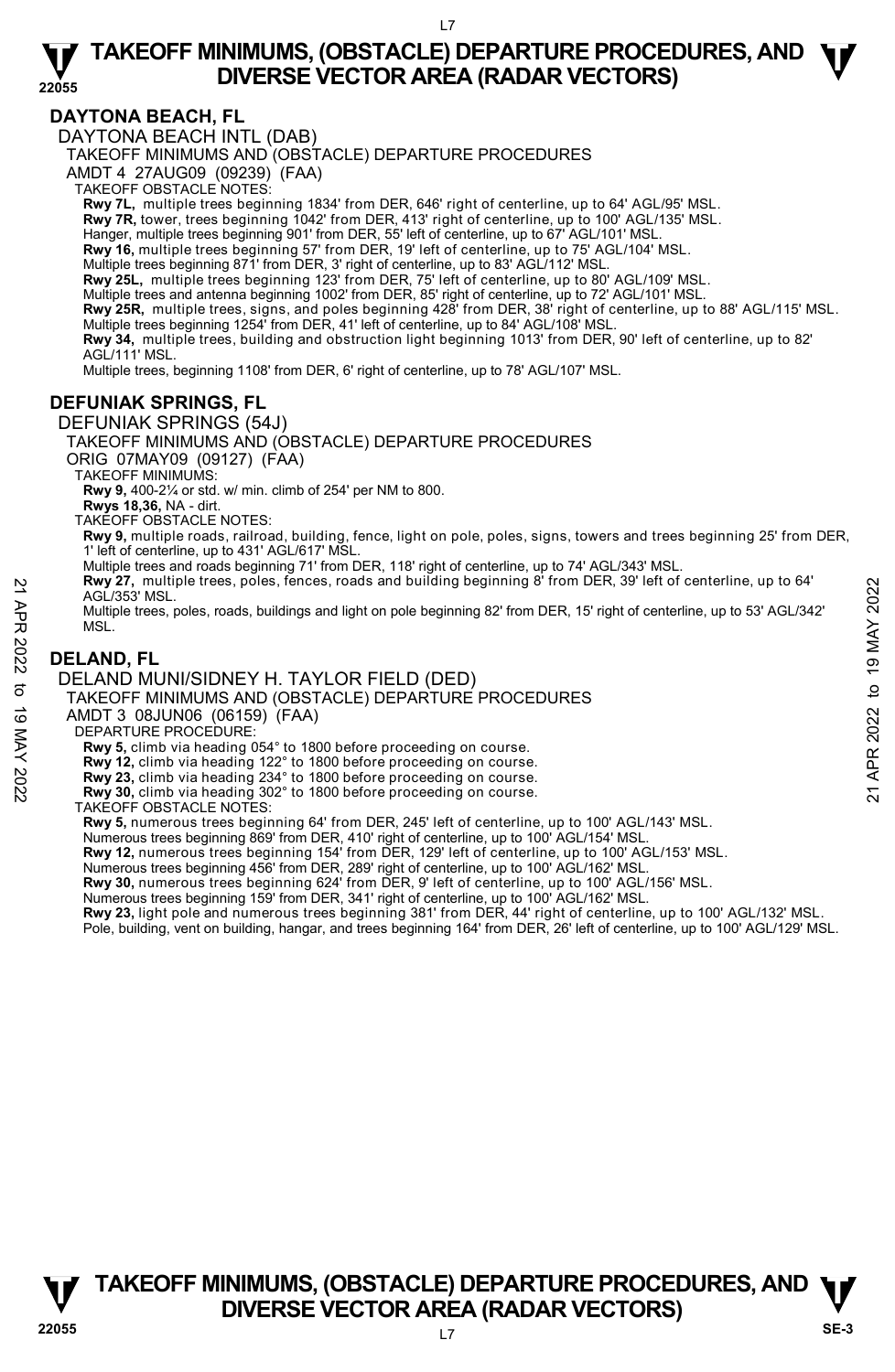#### **DESTIN, FL**

DESTIN EXEC (DTS) TAKEOFF MINIMUMS AND (OBSTACLE) DEPARTURE PROCEDURES ORIG-C 07DEC17 (21168) (FAA) TAKEOFF MINIMUMS: **Rwy 14,** 200-1⅛ or std. w/min. climb of 253' per NM to 300. DEPARTURE PROCEDURE: **Rwy 14,** climb heading 141° to 500 before turning. TAKEOFF OBSTACLE NOTES: **Rwy 14,** tree 173' from DER, 381' left of centerline, 48' MSL. Pole 214' from DER, 477' right of centerline, 26' AGL/43' MSL. Trees beginning 290' from DER, 350' left of centerline, up to 57' MSL. Tree 524' from DER, 602' left of centerline, 69' MSL. Trees beginning 630' from DER, 362' left of centerline, up to 71' MSL. Pole 2410' from DER, 522' right of centerline, 59' AGL/82' MSL. Poles beginning 2832' from DER, 77' right of centerline, up to 70' AGL/94' MSL. Buildings beginning 3752' from DER, 1146' left of centerline, up to 128' AGL/149' MSL. Building 4098' from DER, 103' right of centerline, 122' AGL/137' MSL. Building 4526' from DER, 579' left of centerline, 148' AGL/169' MSL. Building 4711' from DER, 236' right of centerline, 129' AGL/139' MSL. Vertical structure, buildings beginning 4942' from DER, 412' left of centerline, up to 162' AGL/176' MSL. **Rwy 32,** trees, building, pole beginning 66' from DER, 455' left of centerline, up to 56' MSL. Trees beginning 79' from DER, 359' right of centerline, up to 78' MSL. Trees beginning 220' from DER, 439' right of centerline, up to 82' MSL. Trees beginning 480' from DER, 31' right of centerline, up to 84' MSL. Trees beginning 586' from DER, 64' left of centerline, up to 81' MSL. Trees beginning 1592' from DER, 91' left of centerline, up to 83' MSL. **DUNNELLON, FL**  MARION COUNTY (X35) TAKEOFF MINIMUMS AND (OBSTACLE) DEPARTURE PROCEDURES AMDT 1A 13SEP18 (18256) (FAA) TAKEOFF OBSTACLE NOTES: **Rwy 5,** trees beginning 308' from DER, 265' right of centerline, up to 100' AGL/179' MSL. Trees beginning 114' from DER, 170' left of centerline, up to 100' AGL/199' MSL. **Rwy 10,** trees beginning 85' from DER, 276' right of centerline, up to 100' AGL/164' MSL.<br>Trees beginning 82' from DER, 311' left of centerline, up to 100' AGL/164' MSL. **Rwy 23**, trees beginning 1100' from DER, 431' right of centerline, up to 100' AGL/179' MSL. Trees beginning 601' from DER, 610' left of centerline, up to 100' AGL/169' MSL. **Rwy 28,** trees beginning 268' from DER, 404' right of centerline, up to 100' AGL/169' MSL. Trees beginning 363' from DER, 273' left of centerline, up to 100' AGL/179' MSL. **FERNANDINA BEACH, FL**  FERNANDINA BEACH MUNI (FHB) TAKEOFF MINIMUMS AND (OBSTACLE) DEPARTURE PROCEDURES AMDT 1 19SEP13 (13262) (FAA) TAKEOFF OBSTACLE NOTES: **Rwy 4,** trees beginning 317' from DER, 11' left of centerline, up to 100' AGL/110' MSL. Wall 77' from DER, 301' left of centerline, 6' AGL/20' MSL. Vehicle on road 552' from DER, 437' left of centerline, 15' AGL/29' MSL. Poles beginning 178' from DER, 441' left of centerline, 39' AGL/52' MSL. Fence 71' from DER, 311' left of centerline, 10' AGL/23' MSL. Trees beginning 660' from DER, 4' right of centerline, up to 105' AGL/115' MSL. Signs beginning 112' from DER, 292' right of centerline, up to 78' AGL/92' MSL. **Rwy 9,** trees beginning 210' from DER, 15' left of centerline, up to 92' AGL/107' MSL. Vehicle on road 463' from DER, 252' left of centerline, 15' AGL/30' MSL. Trees beginning 39' from DER, 17' right of centerline, up to 82' AGL/97' MSL. Vehicle on road beginning 422' from DER, 129' right of centerline, 15' AGL/30' MSL. **Rwy 13,** trees beginning 503' from DER. 7' left of centerline, up to 84' AGL/99' MSL.<br>Vehicle on road beginning 426' from DER, 309' left of centerline 15' AGL/up to 35' MSL. Trees beginning 19' from DER, 12' right of centerline, up to 85' AGL/100' MSL. Vehicle on road beginning 355' from DER, 70' right of centerline, up to 15' AGL/31' MSL.<br>Multiple buildings beginning 4513' from DER, 286' right of centerline, up to 119' AGL/141' MSL. **Rwy 22,** trees beginning 55' from DER, 118' left of centerline, up to 78' AGL/83' MSL. Fence beginning 64' from DER, 267' left of centerline, 10' AGL/22' MSL. Trees beginning 42' from DER, 210' right of centerline, up to 95' AGL/100' MSL. 21 TAKEOFF MINIMUMS AND (OBSTACLE) DEPARTURE PROCEDURES<br>
22 TAKEOFF MINIMUMS AND (OBSTACLE) DEPARTURE PROCEDURES<br>
22 TAKEOFF MINIMUMS AND (OBSTACLE) (FAA)<br>
22 TAKEOFF MINIMUMS AND (OBSTACLE) DEPARTURE PROCEDURES<br>
22 TAWY

Navaid 10' from DER, 85' right of centerline, 2' AGL/14' MSL.

Boat mast 2903' from DER, 336' right of centerline, up to 86' MSL.

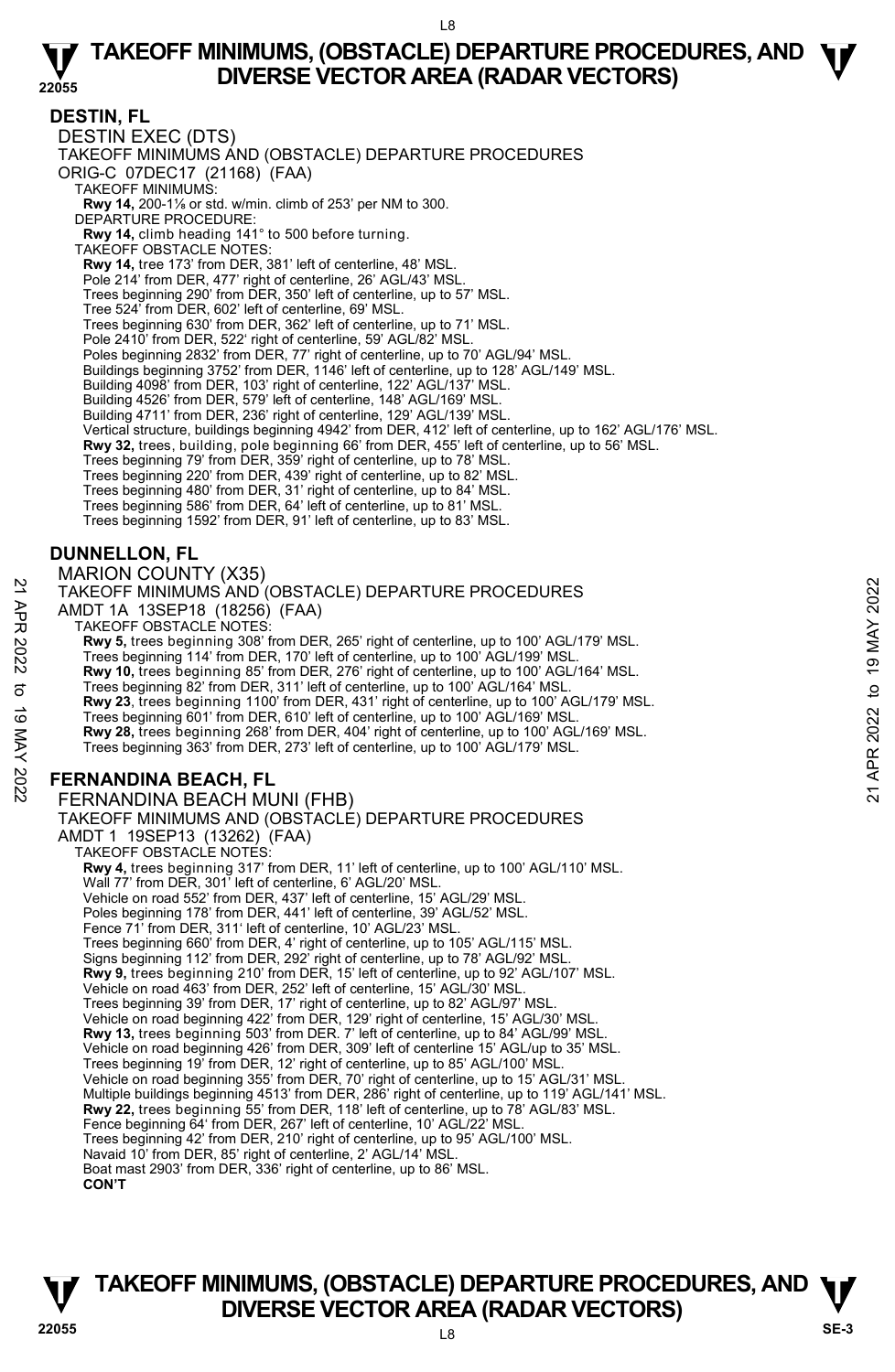#### **FERNANDINA BEACH, FL (CON'T)**

FERNANDINA BEACH MUNI (FHB) (CON'T) **Rwy 27,** trees beginning 195' from DER, 30' left of centerline, up to 99' AGL/104' MSL. Trees beginning 836' from DER, 42' right of centerline, up to 96' AGL/101' MSL. Bush 338' from DER, 186' right of centerline, 11' AGL/21' MSL. **Rwy 31,** trees beginning 29' from DER, 216 left of centerline, up to 96' AGL/101' MSL. Bush 24' from DER, 379' left of centerline, 11' AGL/21' MSL. Trees beginning 646' from DER, 561' right of centerline, up to 71' AGL/81' MSL.

#### **FORT LAUDERDALE, FL**

FORT LAUDERDALE EXEC (FXE)

TAKEOFF MINIMUMS AND (OBSTACLE) DEPARTURE PROCEDURES

AMDT 5 25JUN15 (21168) (FAA)

DEPARTURE PROCEDURE:

**Rwy 27,** climb heading 271° to 600 before turning left.

TAKEOFF OBSTACLE NOTES:

**Rwy 9,** building 833' from DER, 721' left of centerline, 40' AGL/51' MSL.

Tree 1903' from DER, 484' right of centerline, 85' AGL/89' MSL.

Building 4130' from DER, 41' right of centerline, 122' AGL/129' MSL. Building 4720' from DER, 78' right of centerline 150' AGL/157' MSL.

Rwy 13, buildings beginning 2' from DER, 465' left and 303 right of centerline, up to 32' AGL/42' MSL

Trees, poles and buildings beginning 452' from DER, 290' left and 167' right of centerline up to 45' AGL/54' MSL.<br>Trees beginning 1976' from DER, 259' right of centerline, up to 92' AGL/101' MSL.

Tower 5130' from DER, 1826' right of centerline, 139' AGL/147' MSL.

**Rwy 27,** trees beginning 2040' from DER, 256' left of centerline up to 105' AGL/116' MSL.

**Rwy 31,** trees and pole beginning 703' from DER, 338' right of centerline, up to 66' AGL/81' MSL.<br>Building 1289' from DER, 290' left of centerline, 43' AGL/53' MSL.

FORT LAUDERDALE/HOLLYWOOD INTL (FLL) TAKEOFF MINIMUMS AND (OBSTACLE) DEPARTURE PROCEDURES AMDT 7 30JAN20 (20030) (FAA) DEPARTURE PROCEDURE: **Rwy 10L,** climb on heading 096° to 500 before turning left. **Rwy 28L,** climb on heading 276° to 700 before turning left. **Rwy 28R,** climb on heading 276° to 500 before turning left. TAKEOFF OBSTACLE NOTES: **Rwy 10L,** sign 54' from DER, 323' left of centerline, 4' AGL/7' MSL. NAVAID 295' from DER, on centerline, 15' MSL. Building 469' from DER, 378' left of centerline, 13' AGL/18' MSL. NAVAID 495' from DER, 27' right of centerline, 19' MSL. Lighting 496' from DER, 28' left of centerline, 16' AGL/20' MSL. Lighting beginning 496' from DER, on centerline, up to 16' AGL/20' MSL. Vehicle on traverse way beginning 509' from DER, 63' left of centerline, up to 30' MSL. Lighting 667' from DER, on centerline, 19' AGL/23' MSL. Pole, lighting beginning 845' from DER, on centerline, up to 28' MSL. Vehicle on traverse way beginning 948' from DER, on centerline, up to 30' MSL. Pole 1045' from DER, on centerline, 36' MSL. Lighting 1047' from DER, on centerline, 33' AGL/37' MSL. Pole 1289' from DER, 548' left of centerline, 45' AGL/47' MSL Pole 1332' from DER, 633' right of centerline, 44' AGL/46' MSL. Tree 1850' from DER, 680' left of centerline, 53' MSL. Tree 1980' from DER, 274' right of centerline, 65' MSL. Trees beginning 2163' from DER, 780' right of centerline, up to 81' MSL. Bridge 2428' from DER, 1123' left of centerline, 65' AGL/70' MSL. Pole 2558' from DER, 827' left of centerline, 75' MSL. Tree 3027' from DER, 920' right of centerline, 83' MSL. Tree 3043' from DER, 1221' right of centerline, 87' MSL. **Rwy 10R,** lighting 29' from DER, 23' left of centerline, 2' AGL/67' MSL. Lighting 30' from DER, 23' right of centerline, 1' AGL/67' MSL. Tree 953' from DER, 613' right of centerline, 90' MSL. **Rwy 28L**, lighting 29' from DER, 22' right of centerline, 2' AGL/11' MSL. Lighting 30' from DER, 23' left of centerline, 1' AGL/11' MSL. Trees beginning 202' from DER, 397' left of centerline, up to 89' MSL. Trees beginning 774' from DER, 399' left of centerline, up to 90' MSL. Pole, building, tree beginning 866' from DER, 366' right of centerline, up to 40' AGL/45' MSL. Building, tree, pole, vehicle on traverse way beginning 1317' from DER, 455' left of centerline, up to 109' MSL. Tree 1377' from DER, 753' right of centerline, 68' AGL/71' MSL. Trees beginning 1409' from DER, 625' right of centerline, up to 91' MSL. Tree, pole beginning 1636' from DER, 314' right of centerline, up to 100' MSL. Tower, antenna beginning 3191' from DER, 682' right of centerline, up to 108' AGL/111' MSL. **CON'T**  1 AKEOFF MINIMUMS AND (OBSTACLE) DEPARTURE PROCEDURES<br>
AMDT 7 30JAN20 (20030) (FAA)<br>
DEPARTURE PROCEDURE:<br>
Rwy 10L, climb on heading 206° to 500 before turning left.<br>
Rwy 28R, climb on heading 276° to 700 before turning l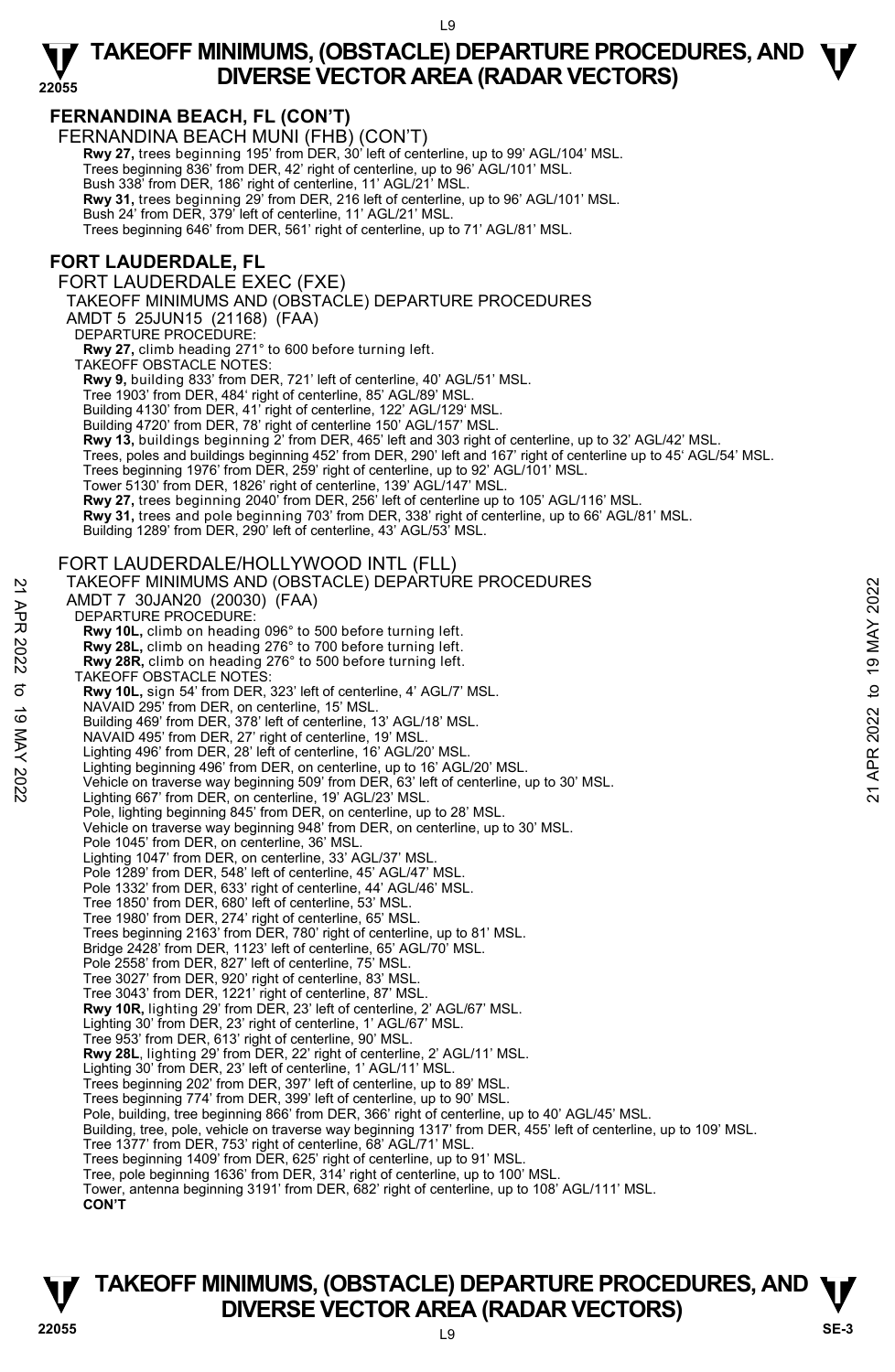#### **22055 TAKEOFF MINIMUMS, (OBSTACLE) DEPARTURE PROCEDURES, AND**  $\Psi$ **DIVERSE VECTOR AREA (RADAR VECTORS)**

#### **FORT LAUDERDALE, FL (CON'T)**

FORT LAUDERDALE/HOLLYWOOD INTL (FLL) (CON'T) **Rwy 28R,** sign 29' from DER, 376' right of centerline, 3' AGL/8' MSL. Building 261' from DER, 252' left of centerline, 14' AGL/18' MSL. Lighting 262' from DER, on centerline, 12' AGL/18' MSL. Vehicle on traverse way, fence beginning 324' from DER, 2' left of centerline, up to 15' AGL/21' MSL. Vehicle on traverse way beginning 396' from DER, 101' right of centerline, up to 21' MSL. Vehicle on traverse way, lighting beginning 441' from DER, 8' left of centerline, up to 25' MSL. Lighting, vehicle on traverse way beginning 442' from DER, on centerline, up to 20' AGL/25' MSL. Vehicle on traverse way beginning 481' from DER, 138' left of centerline, up to 17' AGL/27' MSL. Vehicle on traverse way beginning 566' from DER, 39' left of centerline, up to 29' MSL. Vehicle on traverse way, lighting beginning 583' from DER, on centerline, up to 33' MSL. Vehicle on traverse way beginning 605' from DER, 42' left of centerline, up to 31' MSL. Vehicle on traverse way beginning 849' from DER, 74' left of centerline, up to 34' MSL. Lighting, NAVAID, vehicle on traverse way beginning 872' from DER, on centerline, up to 28' AGL/34' MSL. Sign, tree beginning 1018' from DER, 193' left of centerline, up to 41' AGL/46' MSL. Trees beginning 1192' from DER, 274' left of centerline, up to 54' MSL. Trees beginning 1374' from DER, 827' right of centerline, up to 95' MSL. Trees beginning 1579' from DER, 681' left of centerline, up to 74' MSL. Trees beginning 1784' from DER, 122' left of centerline, up to 76' MSL. Trees beginning 2232' from DER, 599' left of centerline, up to 97' MSL. Trees beginning 2444' from DER, 354' left of centerline, up to 101' MSL. Trees beginning 3347' from DER, 531' right of centerline, up to 112' MSL.

#### **FORT MYERS, FL**

PAGE FLD (FMY)

TAKEOFF MINIMUMS AND (OBSTACLE) DEPARTURE PROCEDURES

AMDT 5A 08NOV18 (21168) (FAA)

TAKEOFF OBSTACLE NOTES:

**Rwy 5,** traverse way 253' from DER, 408' right of centerline, 40' MSL.

Building 331' from DER, 215' left of centerline, 16' AGL/32' MSL.

Trees beginning 371' from DER, 514' left of centerline, up to 79' MSL.

Trees beginning 562' from DER, 81' left of centerline, up to 86' MSL. Trees beginning 612' from DER, 52' right of centerline, up to 76' MSL.

Trees beginning 1408' from DER, 374' right of centerline, up to 80' MSL.

Trees beginning 1735' from DER, 148' right of centerline, up to 90' MSL. **Rwy 13,** vegetation 66' from DER, 420' left of centerline, 23' MSL.

Pole 307' from DER, 375' right of centerline, 23' AGL/37' MSL

Trees, traverse way, and buildings beginning 322' from DER, 233' left of centerline, up to 57' MSL. Tree 599' from DER, 313' right of centerline, 55' MSL. 22 Trees beginning 371' from DER, 215' left of centerline, 16' AGL/32' MSL.<br>
Trees beginning 371' from DER, 52' fight of centerline, up to 78' MSL.<br>
Trees beginning 52' from DER, 82' right of centerline, up to 86' MSL.<br>
Tr

Trees beginning 644' from DER, 375' right of centerline, up to 74' MSL.

Trees and traverse way beginning 790' from DER, 38' right of centerline, up to 87' MSL.

Tree 1251' from DER, 467' left of centerline, 63' MSL. Tree 1360' from DER, 433' left of centerline, 64' MSL.

**Rwy 23,** pole 132' from DER, 95' right of centerline, 16' AGL/27' MSL.

Traverse way and pole beginning 288' from DER, 8' left of centerline, up to 28' MSL. Poles beginning 320' from DER, 427' right of centerline, up to 24' AGL/34' MSL.

Tower and transmission line beginning 376' from DER, 201' right of centerline, up to 29' AGL/40' MSL.

- Transmission line, sign, and pole beginning 484' from DER, 105' right of centerline, up to 33' AGL/43' MSL.
- 
- Transmission line 711' from DER, 142' left of centerline, 21' AGL/31' MSL. Transmission line beginning 778' from DER, 108' right of centerline, up to 38' AGL/48' MSL.

Transmission line beginning 850' from DER, 659' left of centerline, up to 39' AGL/49' MSL.

Pole and transmission line beginning 1093' from DER, 560' left of centerline, up to 46' AGL/56' MSL.

Tree 1368' from DER, 569' left of centerline, 62' MSL.

Tree 1438' from DER, 78' left of centerline, 69' MSL.

Trees beginning 1721' from DER, 272' left of centerline, up to 70' MSL.

Tree 1817' from DER, 766' left of centerline, 73' MSL. Tree 2111' from DER, 260' left of centerline, 74' MSL.

Tree 2178' from DER, 514' left of centerline, 75' MSL.

**Rwy 31,** poles, traverse way, tree beginning 137' from DER, 286' right of centerline, up to 31' AGL/47' MSL.<br>Tree and poles beginning 229' from DER, 235' left of centerline, up to 88' MSL.

Trees, pole, and bridge beginning 795' from DER, 345' right of centerline, up to 98' MSL.

Tower 2518' from DER, 788' right of centerline, 113' AGL/125' MSL.

#### SOUTHWEST FLORIDA INTL (RSW)

TAKEOFF MINIMUMS AND (OBSTACLE) DEPARTURE PROCEDURES AMDT 1 15MAR07 (07074) (FAA) TAKEOFF OBSTACLE NOTES: **Rwy 6,** trees beginning 1398' from DER, 582' left of centerline, up to 84' AGL/104' MSL. Trees beginning 1763' from DER, 860' right of centerline, up to 95' AGL/115' MSL.

**Rwy 24,** tree 1692' from DER, 916' right of centerline, 78' AGL/98' MSL.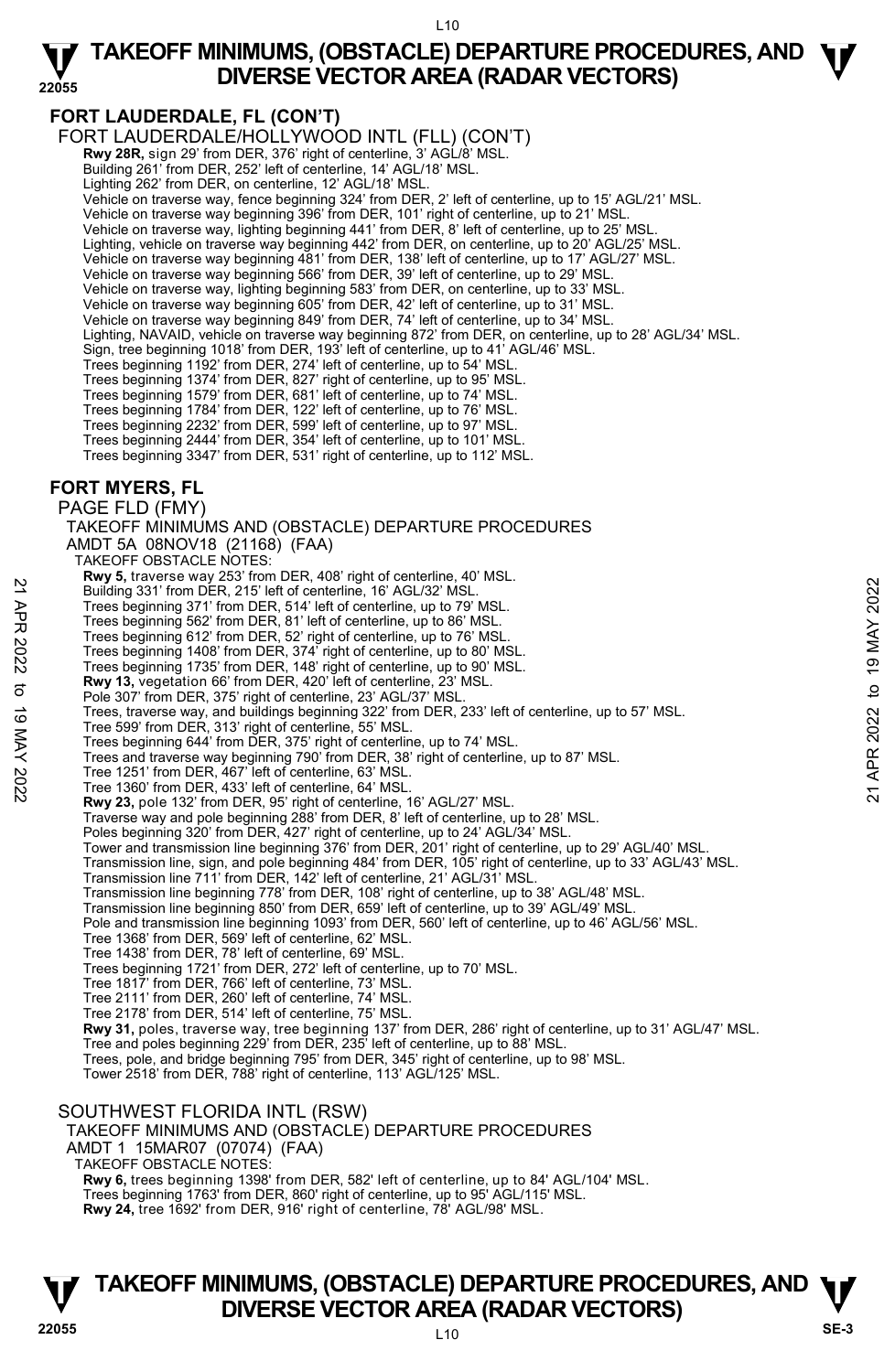#### **FORT PIERCE, FL**

TREASURE COAST INTL (FPR) TAKEOFF MINIMUMS AND (OBSTACLE) DEPARTURE PROCEDURES

AMDT 4A 23JUN16 (16175) (FAA)

TAKEOFF MINIMUMS:

**Rwys 10L, 28R,** NA-Environmental. TAKEOFF OBSTACLE NOTES:

**Rwy 10R,** fence, bush, pole, and trees beginning 24' from DER, 195' left of centerline, up to 79' AGL/133' MSL. Tower and trees beginning 287' from DER, 265' right of centerline, up to 98' AGL/117' MSL. **Rwy 14,** trees beginning 1081' from DER, 528' left of centerline, up to 39' AGL/63' MSL.<br>Pole and trees beginning 274' from DER, 488' right of centerline, up to 57' AGL/81' MSL. **Rwy 28L,** airport sign and trees beginning 41' from DER, 256' left of centerline, up to 72' AGL/91' MSL. Navaid and trees beginning 40' from DER, 152' right of centerline, up to 58' AGL/77' MSL. **Rwy 32,** trees beginning 1344' from DER, 123' left of centerline, up to 62' AGL/86' MSL. Fence and trees beginning 186' from DER, 153' right of centerline, up to 72' AGL/96' MSL.

#### **GAINESVILLE, FL**

GAINESVILLE RGNL (GNV) TAKEOFF MINIMUMS AND (OBSTACLE) DEPARTURE PROCEDURES AMDT 1 08JUN06 (06159) (FAA) TAKEOFF OBSTACLE NOTES: **Rwy 7,** multiple trees beginning 1397' from DER, 348' left of centerline, up to 99' AGL/229' MSL.<br>Multiple trees beginning 1444' from DER, 144' right of centerline, up to 72' AGL/202' MSL. **Rwy 11,** multiple trees beginning 653' from DER, 438' right of centerline, up to 30' AGL/134' MSL. Tree 522' from DER, 402' left of centerline, 18' AGL/122' MSL. **Rwy 25,** tower and multiple trees beginning 2415' from DER, 9' left of centerline, up to 126' AGL/291' MSL. Obstruction light on localizer and multiple trees beginning 208' from DER, 463' right of centerline, up to 82' AGL/243' MSL. **Rwy 29,** multiple trees beginning 1279' from DER, 8' right of centerline, up to 76' AGL/233' MSL. Multiple trees beginning 2679' from DER, 366' left of centerline, up to 88' AGL/240' MSL. **HOLLYWOOD, FL**  NORTH PERRY (HWO) TAKEOFF MINIMUMS AND (OBSTACLE) DEPARTURE PROCEDURES AMDT 5A 06DEC18 (18340) (FAA) TAKEOFF MINIMUMS: **Rwys 10L/R,** std. w/min. climb of 500' per NM to 1400 or 1400-2½ for climb in visual conditions. **Rwys 19L/R,** 400-2¾ or std. w/min. climb of 220' per NM to 500. DEPARTURE PROCEDURE: **Rwy 1R,** climb heading 006° to 900 before turning right. **Rwy 1L,** climb heading 006° to 900 before turning right. **Rwys 10L/R,** right turn on departure NA. **Rwys 19L/R,** climb heading 186° to 1300 before turning left. **Rwys 28L/R,** climb heading 276° to 1000 before proceeding on course. TAKEOFF OBSTACLE NOTES: **Rwy 1R,** multiple trees beginning 54' from DER, 215' right of centerline, up to 60' AGL/68' MSL.<br>Multiple trees beginning 1312' from DER, 85' left of centerline, up to 68' AGL/74' MSL. Multiple poles beginning 50' from DER, 341' right of centerline up to 62' AGL/68' MSL. Multiple poles beginning 979' from DER, 646' left of centerline, up to 49' AGL/55' MSL. Sign 106' from DER, 342' right of centerline, 7' AGL/13' MSL. **Rwy 1L,** vehicles on roadway beginning 45' from DER, 322' left of centerline, up to 15' AGL/22' MSL. Multiple trees beginning 169' from DER, 284' left of centerline up to 31' AGL/39' MSL. Multiple poles beginning 740' from DER, 376' left of centerline, up to 48' AGL/56' MSL. Multiple buildings beginning 163' from DER, 375' right of centerline up to 36' AGL/43' MSL. Multiple poles beginning 765' from DER, 386' right of centerline, up to 48' AGL/55' MSL. **HOLLYWOOD, FL**<br> **21 MORTH PERRY (HWO)**<br>
TAKEOFF MINIMUMS AND (OBSTACLE) DEPARTURE PROCEDURES<br>
AMDT 5A 06DEC18 (18340) (FAA)<br>
TAKEOFF MINIMUMS AND (OBSTACLE) DEPARTURE PROCEDURES<br>
AMDT 5A 06DEC18 (18340) (FAA)<br>
TAKEOFF MI

Multiple trees beginning 860' from DER, 2' left of centerline, up to 58' AGL/66' MSL. Multiple trees beginning 886' from DER, 46' right of centerline, up to 68' AGL/74' MSL.

Crane 3214' from DER, 762' left of centerline, 111' AGL/117' MSL.

Tower 3233' from DER, 1264' left of centerline, up to 150' AGL/158' MSL.

#### **CON'T**

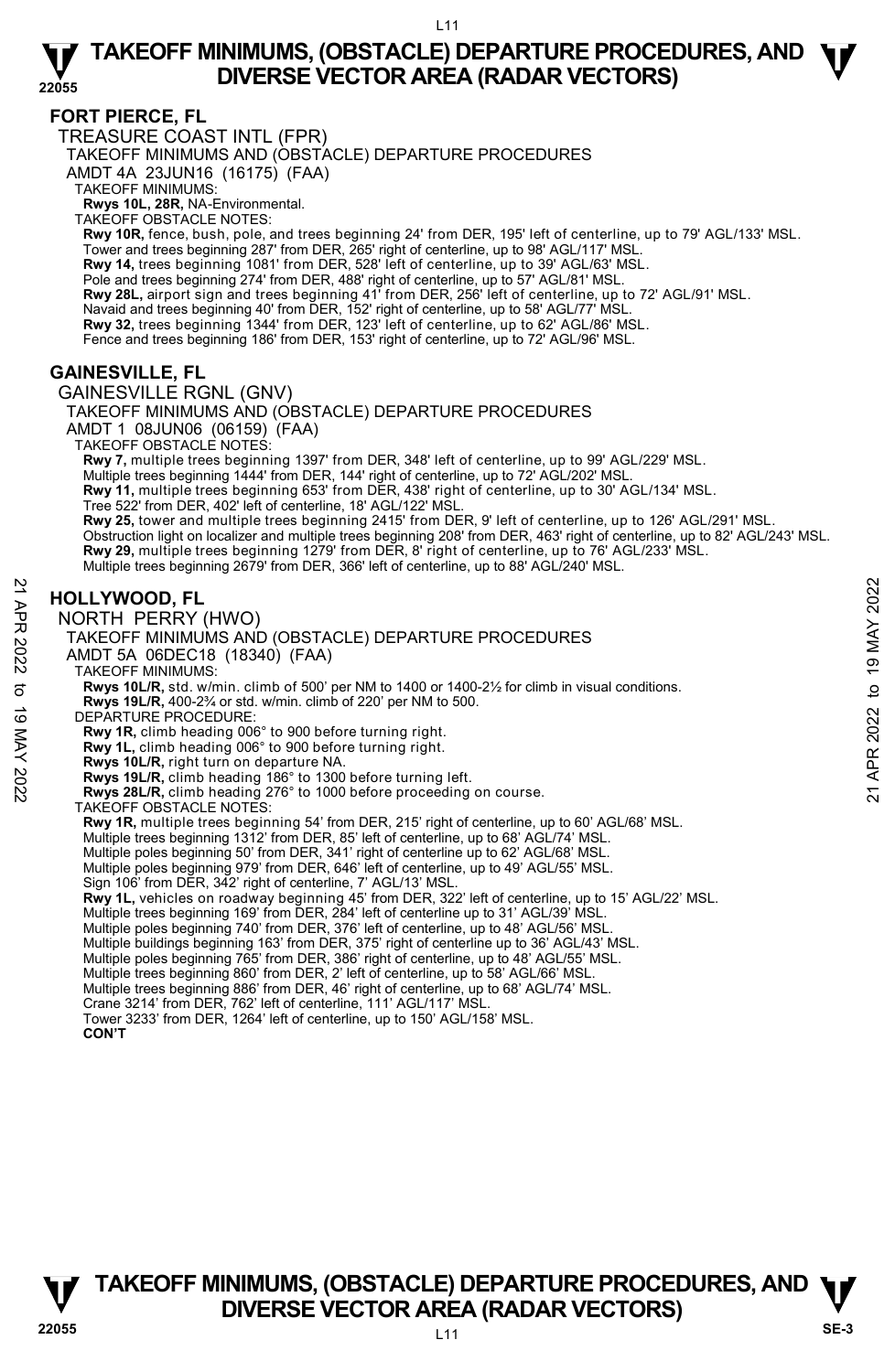#### **22055 TAKEOFF MINIMUMS, (OBSTACLE) DEPARTURE PROCEDURES, AND**  $\Psi$ **DIVERSE VECTOR AREA (RADAR VECTORS)**

**HOLLYWOOD, FL (CON'T)** 

NORTH PERRY (CON'T)  **Rwy 10R,** pole 168' from DER, 543' right of centerline, 31' AGL/38' MSL. Buildings beginning 541' from DER, 377' right of centerline, up to 25' AGL/33' MSL. Multiple trees beginning 649' from DER, 20' right of centerline, up to 77' AGL/85' MSL. Multiple poles beginning 168' from DER, 543' left of centerline, up to 62' AGL/70' MSL. Multiple trees beginning 847' from DER, 152' left of centerline, up to 76' AGL/84' MSL. **Rwy 10L,** fence 113' from DER, 325' left of centerline, 8' AGL/14' MSL. Multiple trees beginning 272' from DER, 359' left of centerline, up to 39' AGL/46' MSL. Multiple poles beginning 660' from DER, 515' right of centerline, up to 61' AGL/69' MSL. Multiple trees beginning 1124' from DER, 67' right of centerline, up to 77' AGL/84' MSL. Pole 1085' from DER, 450' left of centerline, 40' AGL/47' MSL. Multiple trees beginning 1100' from DER, 44' left of centerline, up to 72' AGL/80' MSL. Tower 1.2 NM from DER, 2371' left of centerline, 194' AGL/204' MSL. **Rwy 19L,** vehicles on roadway 174' from DER, 222' right of centerline, up to 15' AGL/22' MSL. Multiple trees beginning 217' from DER, 35' right of centerline, up to 78' AGL/85' MSL. Multiple trees beginning 369' from DER, 20' left of centerline, up to 75' AGL/82' MSL. Building 288' from DER, 448' right of centerline, 15' AGL/23' MSL. Multiple buildings beginning 459' from DER, 478' left of centerline, up to 25' AGL/32' MSL.<br>Multiple poles beginning 521' from DER, 29' left of centerline, up to 39' AGL/46' MSL.<br>Multiple poles beginning 848' from DER, 99' **Rwy 19R,** multiple poles beginning 843' from DER, 35' right of centerline, up to 36' AGL/43' MSL. Multiple poles beginning 1070' from DER, 49' left of centerline, up to 36' AGL/43' MSL. Multiple trees beginning 962' from DER, 24' right of centerline, up to 68' AGL/76' MSL. Multiple trees beginning 1169' from DER, 165' left of centerline, up to 78' AGL/85' MSL. Tower 1335' from DER, 211' left of centerline, 68' AGL/74' MSL.  **Rwy 28L,** tower 911' from DER, 605' right of centerline, 55' AGL/61' MSL. Multiple poles beginning 978' from DER, 39' right of centerline, up to 72' AGL/80' MSL. Multiple poles beginning 1115' from DER, 49' left of centerline, up to 39' AGL/48' MSL. Multiple trees beginning 1259' from DER, 309' left of centerline, up to 82' AGL/90' MSL. Multiple trees beginning 1309' from DER, 391' right of centerline, up to 104' AGL/112' MSL. Building 1626' from DER, 29' left of centerline, 60' AGL/69' MSL. Multiple buildings beginning 1996' from DER, 22' right of centerline, up to 60' AGL/67' MSL. **Rwy 28R,** multiple trees beginning 15' from DER, 28' left of centerline, up to 105' AGL/112' MSL.<br>Multiple trees beginning 17' from DER, 116' right of centerline, up to 82' AGL/90' MSL. Multiple poles beginning 687' from DER, 38' left of centerline, up to 59' AGL/65' MSL. Multiple poles beginning 965' from DER, 65' right of centerline, up to 39' AGL/47' MSL. Building 1804' from DER, 981' left of centerline, 50' AGL/59' MSL. Building 1626' from DER, 29' left of centerline, 60' AGL/69' MSL.<br>
Multiple building 1626' from DER, 29' left of centerline, 60' AGL/69' MSL.<br>
Multiple trees beginning 1996' from DER, 22' right of centerline, up to 60' AG

#### **HOMESTEAD, FL**

MIAMI HOMESTEAD GENERAL AVIATION (X51)

TAKEOFF MINIMUMS AND (OBSTACLE) DEPARTURE PROCEDURES

ORIG-B 22JUN17 (17173) (FAA)

DEPARTURE PROCEDURE:

**Rwy 36,** climb on a heading between 186° CW 046° from DER or minimum climb of 461' per NM to 2500 for headings 047° through 185°.

**Rwy 10,** climb on a heading between 096° CW 275° from DER or minimum climb of 512' per NM to 2500 for headings 276° through 095°.

**Rwy 18,** climb heading 185° to 1100 before proceeding North or Northeast.

**Rwy 28,** climb heading 276° to 1100 before proceeding East or Northeast. TAKEOFF OBSTACLE NOTES:

**Rwy 36,** fence 231' from DER, 457' left of centerline, 5' AGL/14' MSL.

**Rwy 10,** building 170' from DER, 415' right of centerline, 17' AGL/26' MSL. **Rwy 28,** light pole 118' from DER, 371' left of centerline, 26' AGL/35' MSL.

### **HOMESTEAD ARB (KHST)**

HOMESTEAD, FL

TAKEOFF MINIMUMS AND (OBSTACLE) DEPARTURE PROCEDURES

AMDT 1 08NOV18 (18312)

DEPARTURE PROCEDURE:

**Rwy 6,** DER climb on a heading of 340° CW 235° with a std. climb gradient of 200 ft/NM.

**Rwy 24,** DER climb on a heading of 060° CW 280° with a std. climb gradient of 200 ft/NM. TAKEOFF OBSTACLE NOTES:

**Rwy 6,** C-5 tail at hold line taxiway e 20' inward of DER, 527' left of centerline, 65' AGL/70' MSL.

C-5 at hold line taxiway e 32' inward of DER, 271' left of centerline, 65' AGL/70' MSL.

Multiple trees 1697' from DER, 211' right of centerline, 25' AGL/28' MSL. Multiple trees 2005' from DER, 984' right of centerline, 89' AGL/94' MSL.

Multiple trees 2129' from DER, 223' right of centerline, 32' AGL/38' MSL. Sign 54' from DER, 310' right of centerline, 5' AGL/8' MSL.

Terrain + multiple trees 3468' from DER, 1336' right of centerline, 89' AGL/94' MSL.

Terrain + multiple trees 3558' from DER, 354' left of centerline, 89' AGL/94' MSL.

Terrain + multiple trees 3562' from DER, 394' right of centerline, 89' AGL/94' MSL. **CON'T**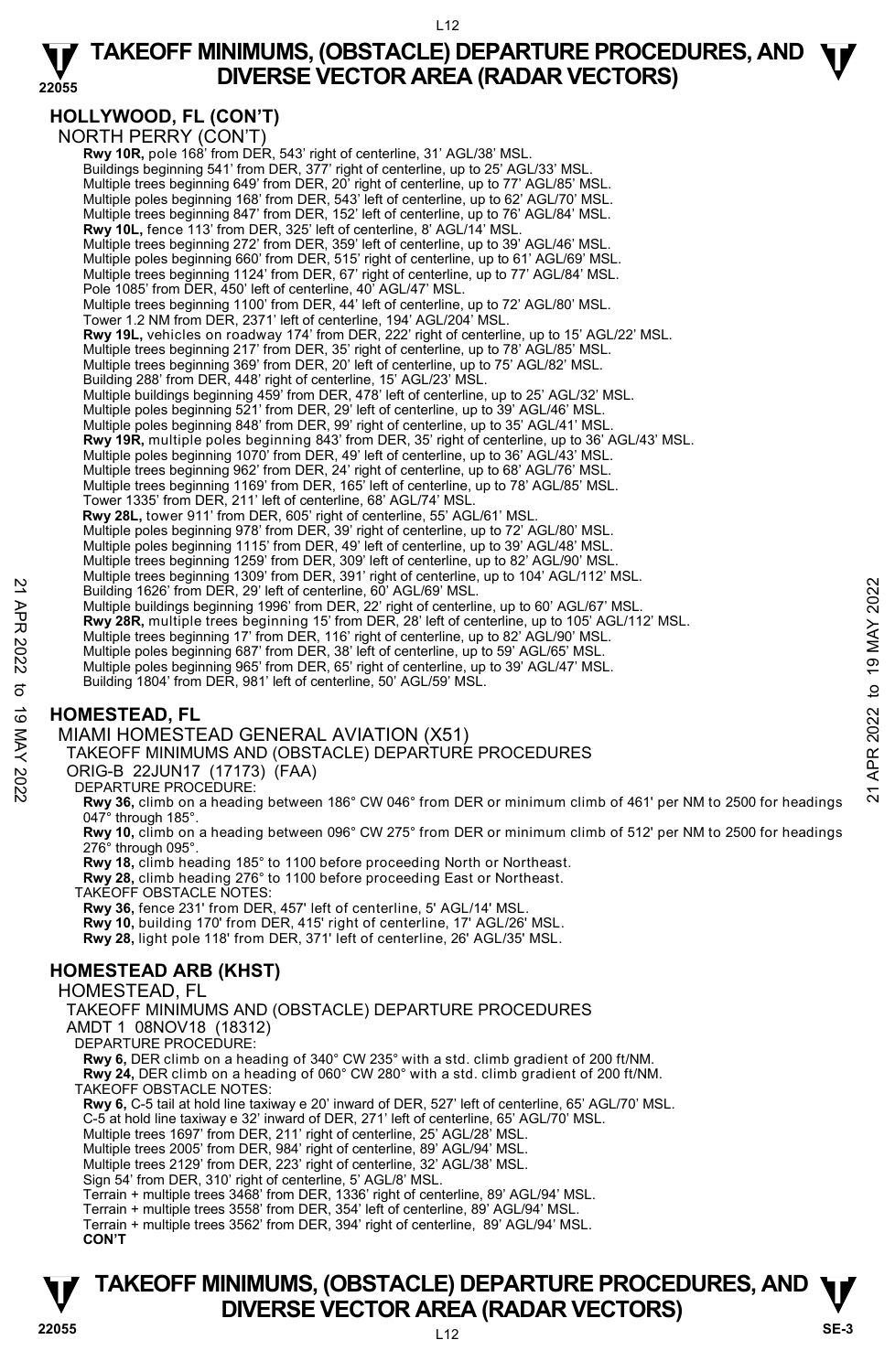#### **HOMESTEAD ARB (KHST) (CON'T)**

**Rwy 24,** terrain 0' from DER, 500' left of centerline, 7' MSL. Multiple trees 2401' from DER, 1143' right of centerline, 52' AGL/62' MSL. Multiple trees 2481' from DER, 790' right of centerline, 62' AGL/67' MSL.

#### **HURLBURT FLD (KHRT)**

MARY ESTHER, FL TAKEOFF MINIMUMS AND (OBSTACLE) DEPARTURE PROCEDURES AMDT 1 18AUG16 (16231) TAKEOFF OBSTACLE NOTES: **Rwy 36,** tree 85' AGL, 3141' from DER, 708' right of centerline. Tree 70' AGL, 3104' from DER, 1231' right of centerline. Tree 70' AGL, 3196' from DER, 78' right of centerline. Tree 70' AGL, 3251' from DER, 864' left of centerline.

#### **IMMOKALEE, FL**

IMMOKALEE RGNL (IMM) TAKEOFF MINIMUMS AND (OBSTACLE) DEPARTURE PROCEDURES AMDT 2A 13SEP18 (18256) (FAA) TAKEOFF MINIMUMS: **Rwy 18,** 300-2¼ or std. w/min. climb of 230' per NM to 420, or alternatively, with std. takeoff minimums and a normal 200' per NM climb gradient, takeoff must occur no later than 2200' prior to DER. TAKEOFF OBSTACLE NOTES: **Rwy 9,** tree 58' from DER, 445' left of centerline, 46' MSL. Trees beginning 166' from DER, 408' left of centerline, up to 47' MSL. Tree 1129' from DER, 299' left of centerline, 37' AGL/67' MSL **Rwy 18,** aprt sign, REIL beginning 27' from DER, 116' left of centerline, up to 2' AGL/34' MSL. REIL 38' from DER, 115' right of centerline, 1' AGL/34' MSL. Buildings beginning 253' from DER, 475' left of centerline, up to 51' MSL. Tree 1180' from DER, 767' left of centerline, 63' MSL. Tree 1242' from DER, 620' left of centerline, 66' MSL. Tree 1309' from DER, 814' left of centerline, 69' MSL. Tower 1.7 NM from DER, 2983' right of centerline, 297' AGL/322' MSL.<br>Communication twr 1.7 NM from DER, 2996' right of centerline, 285' AGL/311' MSL. **Rwy 27,** fence 4' from DER, 472' right of centerline, 7' AGL/41' MSL. Aprt sign 33' from DER, 467' left of centerline, 3' AGL/38' MSL. Tree 231' from DER, 486' right of centerline, 60' MSL. Tree 308' from DER, 425' right of centerline, 61' MSL. Trees beginning 393' from DER, 340' right of centerline, up to 63' MSL. Trees beginning 505' from DER, 286' right of centerline, up to 30' AGL/68' MSL. Tree 719' from DER, 624' left of centerline, 45' AGL/80' MSL. Tree 769' from DER, 527' left of centerline, 81' MSL. Tree, pole beginning 870' from DER, 258' left of centerline, up to 54' AGL/89' MSL. Tree 967' from DER, 363' right of centerline, 33' AGL/70' MSL. Pole 1029' from DER, 670' right of centerline, 71' MSL. Tree, pole beginning 1053' from DER, 49' right of centerline, up to 45' AGL/76' MSL.<br>**Rwy 36,** trees beginning 265' from DER, 383' left of centerline, up to 63' MSL. Trees beginning 355' from DER, 306' left of centerline, up to 30' AGL/68' MSL. Tree 400' from DER, 232' right of centerline, 16' AGL/51' MSL Trees beginning 446' from DER, 209' right of centerline, up to 18' AGL/53' MSL. **INVERNESS, FL**  INVERNESS (INF) TAKEOFF MINIMUMS AND (OBSTACLE) DEPARTURE PROCEDURES ORIG 05APR12 (12096) (FAA) TAKEOFF MINIMUMS: **Rwy 1,** 300-1½ or std. w/min. climb of 420' per NM to 500. TAKEOFF OBSTACLE NOTES: **Rwy 1,** terrain beginning 110' from DER, 27' left of centerline, up to 49' MSL. Terrain beginning 137' from DER, 238' right of centerline, up to 49' MSL. Trees beginning 110' from DER, 293' left of centerline, up to 100' AGL/149' MSL. Vehicles on roadway 598' from DER, across centerline, up to 15' AGL/65' MSL. Trees beginning 785' from DER, on centerline, up to 100' AGL/149' MSL. Tower 5479' from DER, 1312' left of centerline, up to 220' AGL/279' MSL. Tower 5764' from DER, 1596' left of centerline, up to 164' AGL/250' MSL. Trees beginning 164' from DER, 238' right of centerline, up to 100' AGL/149' MSL. **Rwy 19,** trees beginning 340' from DER, 239' left of centerline, up to 100' AGL/169' MSL. Trees beginning 793' from DER, 596' right of centerline, up to 100' AGL/189' MSL. Trees beginning 2066' from DER, on centerline, up to 100' AGL/209' MSL. Trees beginning 2523' from DER, 274' right of centerline, up to 100' AGL/209' MSL. Buildings beginning 253' from DER, 475' left of centerline, up to 51' MSL.<br>
Tree 1242' from DER, 620' left of centerline, 63' MSL.<br>
Tree 1242' from DER, 820' left of centerline, 68' MSL.<br>
Tree 1309' from DER, 2022 iel of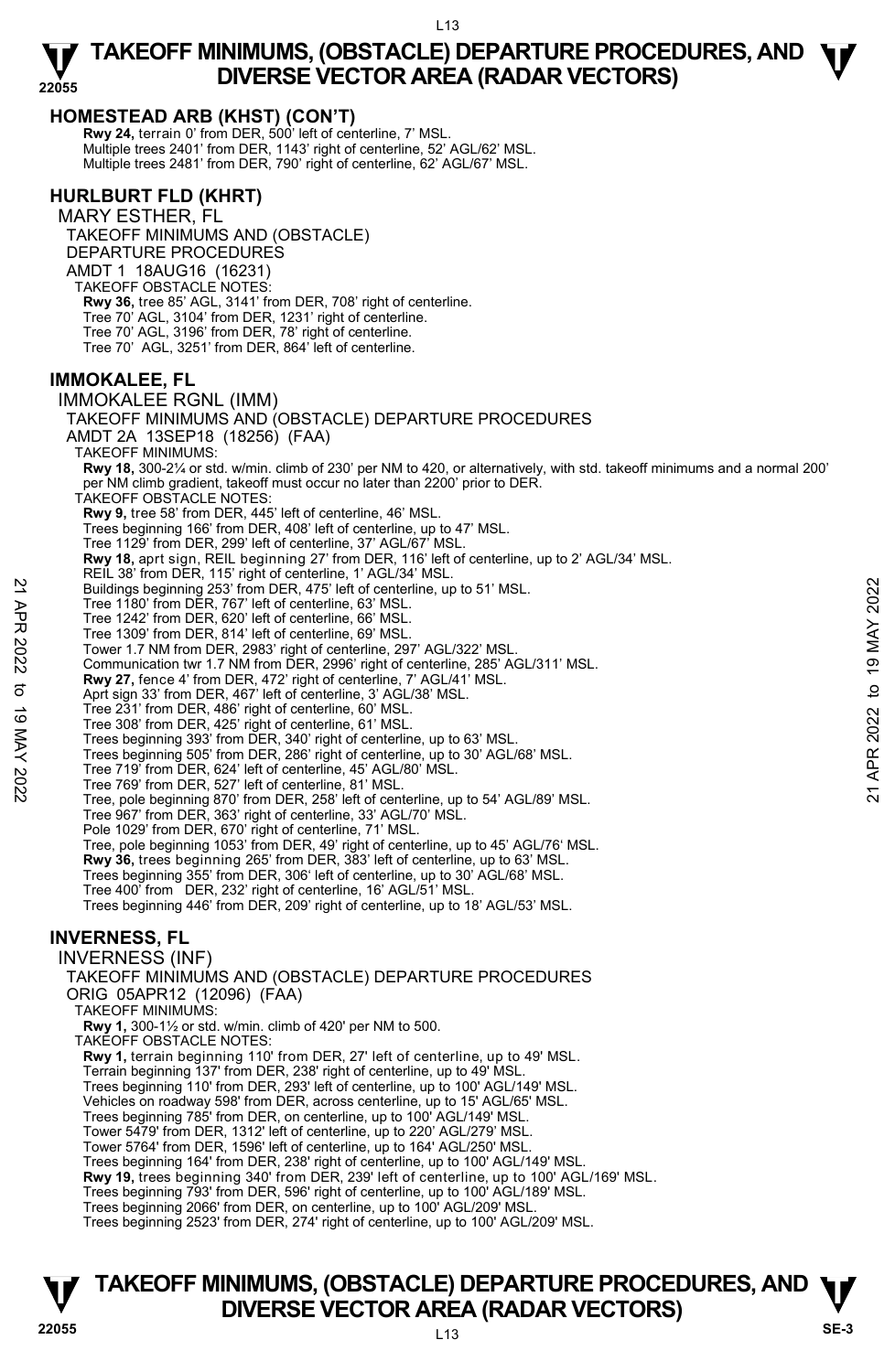#### **ISLA DE VIEQUES, PR**

ANTONIO RIVERA RODRIGUEZ (VQS) (TJVQ)

TAKEOFF MINIMUMS AND (OBSTACLE) DEPARTURE PROCEDURES

AMDT 2A 10SEP20 (21280) (FAA)

TAKEOFF MINIMUMS:

**Rwy 9,** 500-2¼ w/min. climb of 260' per NM to 900 or 1600-2½ for climb in visual conditions. **Rwy 27,** 500-2½ w/min. climb of 280' per NM to 2700 or 1600-2½ for climb in visual conditions.

DEPARTURE PROCEDURE:

**Rwy 9,** climb on heading 090° to 900 before proceeding on course.

**Rwy 27,** climb on heading 270° to 2900 before proceeding on course. VCOA:

**Rwys 9, 27,** obtain ATC approval for VCOA when requesting IFR clearance. Climb in visual conditions to cross Antonio Rivera Rodriquez airport at or above 1500 before proceeding on course.

TAKEOFF OBSTACLE NOTES:

**Rwy 9,** vehicles on roadway beginning 26' from DER, left and right of centerline, up to 15' AGL/80' MSL.

Trees beginning 70' from DER, 504' right of centerline, up to 100' AGL/165' MSL. Trees beginning 579' from DER, on centerline, up to 100' AGL/165' MSL.

Trees beginning 1750' from DER, 956' right of centerline up to 100' AGL/493' MSL.

**Rwy 27,** trees beginning 15' from DER, 225' left of centerline, up to 100' AGL/165' MSL.

Trees beginning 16' from DER, 274' right of centerline up to 100' AGL/165' MSL.

Trees beginning 186' from DER, left and right of centerline, up to 100' AGL/165' MSL.

Trees beginning 1206' from DER, 794' left of centerline, up to 100' AGL/493' MSL.

#### **JACKSONVILLE, FL**

CECIL (VQQ)

TAKEOFF MINIMUMS AND (OBSTACLE) DEPARTURE PROCEDURES ORIG 05JUL07 (07186) (FAA) TAKEOFF OBSTACLE NOTES:

**Rwy 18L,** tree 1499' from DER, 699' right of centerline, 34' AGL/113' MSL.

HERLONG RECREATIONAL (HEG)

# TAKEOFF MINIMUMS AND (OBSTACLE) DEPARTURE PROCEDURES AMDT 2 05APR12 (12096) (FAA) 21 APR 2022 to 19 MAY 202221 APR 2022 to 19 MAY 2022

DEPARTURE PROCEDURE:

**Rwy 7,** climb heading 071° to 800 before turning right.

**Rwy 11,** climb heading 116° to 700 before turning left.

TAKEOFF OBSTACLE NOTES:

**Rwy 7,** trees beginning 236 ' from DER, 53' right of centerline, up to 100' AGL/184' MSL.

Trees beginning 376' from DER, 237' left of centerline, up to 100' AGL/179' MSL.

**Rwy 11,** trees beginning 18' from DER, 70' left of centerline, up to 100' AGL/184' MSL.

Trees beginning 163' from DER, 77' right of centerline, up to 100' AGL/184' MSL.

**Rwy 25,** trees beginning 436' from DER, 433' right of centerline, up to 100' AGL/174' MSL.

Trees beginning 1363' from DER, 355' left of centerline, up 100' AGL/174' MSL.

**Rwy 29,** trees beginning 1491' from DER, 178' right of centerline, up to 100' AGL/184' MSL. Trees beginning 1872' from DER, 64' left of centerline, up to 100' AGL/179' MSL.

#### JACKSONVILLE EXEC AT CRAIG (CRG)

| TAKEOFF MINIMUMS AND (OBSTACLE) DEPARTURE PROCEDURES                                                                                                             |
|------------------------------------------------------------------------------------------------------------------------------------------------------------------|
| AMDT 4 07MAR13 (21168) (FAA)                                                                                                                                     |
| <b>TAKEOFF MINIMUMS:</b>                                                                                                                                         |
| Rwy 23, std. w/min. climb of 360' per NM to 1500 or 1300-2½ for climb in visual conditions.                                                                      |
| DEPARTURE PROCEDURE:                                                                                                                                             |
| Rwy 23, for climb in visual conditions: cross Jacksonville Exec at Craig airport at or above 1200 before proceeding                                              |
| on course. When executing VCOA, notify ATC prior to departure.                                                                                                   |
| <b>Rwy 5,</b> climb heading 051° to 500 before proceeding on course.                                                                                             |
| Rwy 14, climb heading 141° to 700 before turning right.                                                                                                          |
| TAKEOFF OBSTACLE NOTES:                                                                                                                                          |
| Rwy 5, trees beginning 1617' from DER, 182' right of centerline, up to 100' AGL/143' MSL.                                                                        |
| Terrain beginning 17' from DER, beginning 179' left and right of centerline, 9' MSL.                                                                             |
| Trees beginning 1911' from DER, 113' left of centerline, up to 100' AGL/143' MSL.                                                                                |
| Pole and navaid beginning 571' from DER, 560' left of centerline, up to 41' AGL/82' MSL.                                                                         |
| Rwy 14, tree 2375' from DER, 905' right of centerline, 100' AGL/119' MSL.<br>Terrain beginning 5' from DER, beginning 44' right and left of centerline, 56' MSL. |
| Trees beginning 1848' from DER, 610' left of centerline, up to 100' AGL/128' MSL.                                                                                |
| Rwy 23, trees beginning 1601' from DER, 15' right of centerline, up to 100' AGL/119' MSL.                                                                        |
| Terrain beginning 9' from DER, beginning 278' left and right of centerline, 53' MSL.                                                                             |
| Trees beginning 519' from DER, 510' left of centerline, up to 100' AGL/133' MSL.                                                                                 |
| Pole 1994' from DER, 580' left of centerline, 47' AGL/85' MSL.                                                                                                   |
| Rwy 32, trees beginning 494' from DER, 104' right of centerline, up to 67' AGL/99' MSL.                                                                          |
| Building 501' from DER, 251' right of centerline, 16' AGL/52' MSL.                                                                                               |
| Terrain beginning 117' from DER, beginning 51' left and right of centerline, 50' MSL.                                                                            |
| Trees and bushes beginning 218' from DER, 222' left of centerline, up to 100' AGL/101' MSL.                                                                      |
|                                                                                                                                                                  |
|                                                                                                                                                                  |
|                                                                                                                                                                  |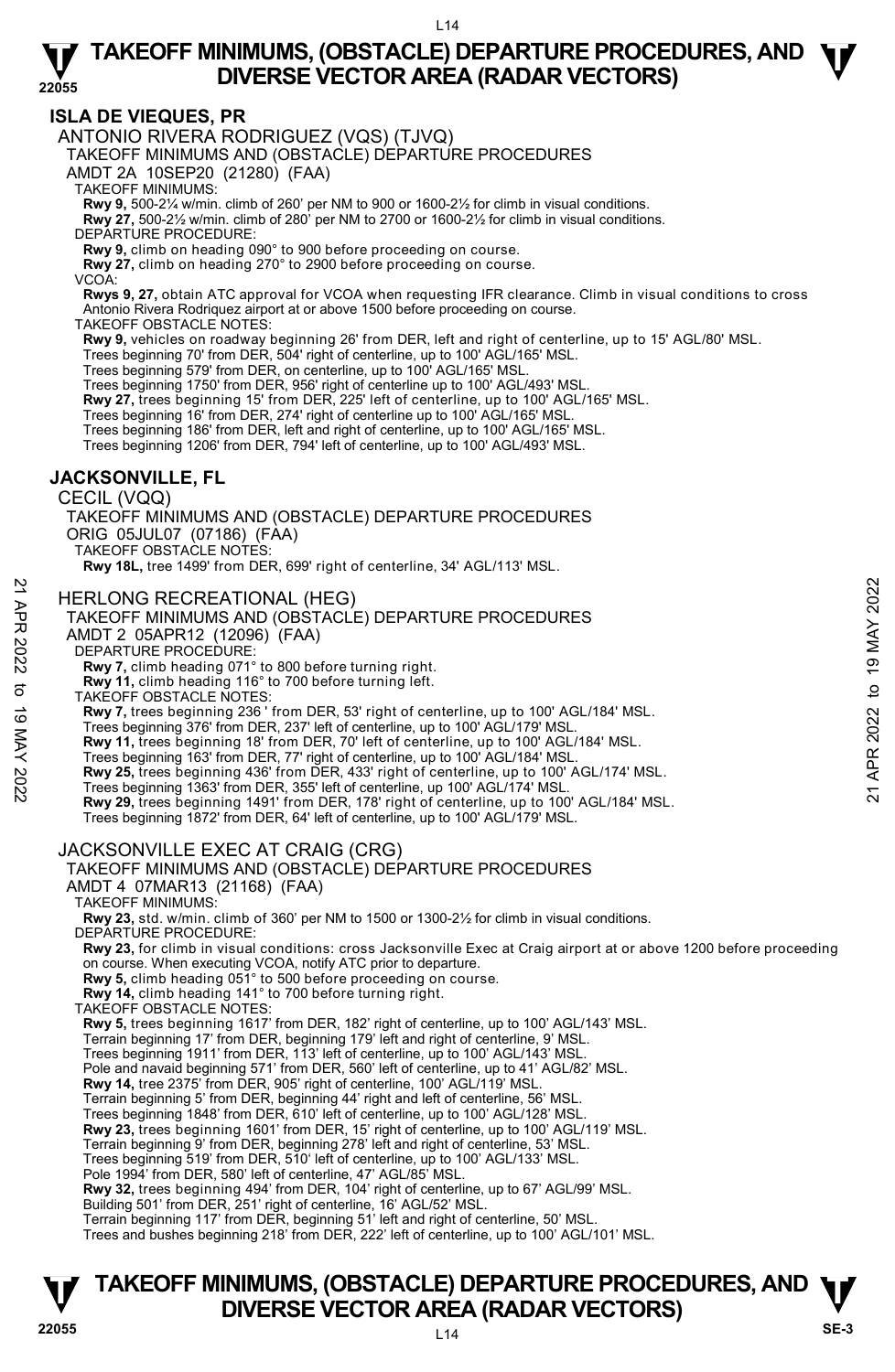**JACKSONVILLE, FL (CON'T)** 

JACKSONVILLE INTL (JAX) TAKEOFF MINIMUMS AND (OBSTACLE) DEPARTURE PROCEDURES AMDT 2 30JAN20 (20030) (FAA) TAKEOFF OBSTACLE NOTES: **Rwy 8,** poles beginning 10' from DER, right and left of centerline, 1' AGL/28' MSL. Bushes beginning 82' from DER, 261' right of centerline, 30' MSL. Trees beginning 768' from DER, 504' right of centerline, 65' MSL. Trees beginning 2210' from DER, 680' right of centerline, up to 85' AGL/127' MSL. Trees beginning 3378' from DER, 208' left of centerline, 97' AGL/115' MSL. Tree 3786' from DER, 1031' right of centerline, 115' AGL/134' MSL. **Rwy 14,** lighting 39' from DER, left and right of centerline, 4' AGL/26' MSL. Sign, electrical system beginning 76' from DER, 292' left of centerline, up to 5' AGL/27' MSL. Pole 754' from DER, 699' left of centerline, 30' AGL/52' MSL. Trees beginning 899' from DER, 102' right of centerline, up to 89' AGL/121' MSL. Tree 1761' from DER, 783' left of centerline, 97' MSL. Trees beginning 2065' from DER, 808' left of centerline, up to 105' MSL. Trees beginning 2635' from DER, 158' left of centerline, up to 128' MSL. Trees beginning 3376' from DER, 4' left of centerline, up to 130' MSL. **Rwy 26**, trees beginning 2195' from DER, 722' right of centerline, up to 81' AGL/104' MSL.<br>Tree 3533' from DER, 794' left of centerline, 120' MSL. **Rwy 32**, sign 39' from DER, 442' right of centerline, 5' AGL/30' MSL. Trees beginning 2225' from DER, 640' right of centerline, up to 93' AGL/110' MSL. Trees beginning 2773' from DER, left and right of centerline, up to 100' AGL/115' MSL.

#### **JACKSONVILLE NAS (TOWERS FIELD) (KNIP)**

JACKSONVILLE, FL

TAKEOFF MINIMUMS AND (OBSTACLE) DEPARTURE PROCEDURES AMDT 3 10OCT19 (19283) DEPARTURE PROCEDURE: **Rwy 10,** diverse departures only between 116° through 275° CW. **Rwy 14,** diverse departures only between 095° through 320° CW. **Rwy 28,** diverse departures auth. **Rwy 32,** diverse departures only between 351° through 141° CCW. TAKEOFF OBSTACLE NOTES: **Rwy 10,** terrain 0' from DER, 500' left ofcntrln, 30' MSL. Terrain 300' from DER, 580' left of cntrln, 30' MSL. Terrain 350' from DER, 580' left of cntrln, 30' MSL. Twr 383' from DER, 501' right of cntrln, 25' AGL/33' MSL. **Rwy 14,** terrain 0' from DER, 500' right of cntrln, 37' MSL. Terrain 367' from DER, 579' right of cntrln, 33' MSL. Twr 652' from DER, 313' left of cntrln, 25' AGL/33' MSL. **Rwy 28,** terrain 0' from DER, 500' left of cntrln, 32' MSL. Terrain 125' from DER, 29' right of cntrln, 36' MSL. Twr 1924' from DER, 514' left of cntrln, 30' AGL/63' MSL. Twr 1972' from DER, 694' left of cntrln, 30' AGL/63' MSL. Twr 2014' from DER, 879' left of cntrln, 30' AGL/ 66' MSL. Twr 2054' from DER, 1050' left of cntrln, 30' AGL/68' MSL. **Rwy 32,** terrain 0' from DER, 500' right of cntrln, 30' MSL. Terrain 427' from DER, 614' left of cntrln, 30' MSL. Terrain 442' from DER, 527' right of cntrln, 26' MSL. Twr 2980' from DER, 1272' left of cntrln, 58' AGL/ 78' MSL. Twr 3343' from DER, 780' left of cntrln, 60' AGL/73' MSL. Twr 4680' from DER, 1674' left of cntrln, 93' AGL/110' MSL. Twr 4732' from DER, 874' left of cntrln, 70' AGL/86' MSL. Trees 4772' from DER, 322' left of cntrln, 0' AGL/130' MSL. **KEY WEST, FL**  22 DEPARTUNE PROCEDUNE:<br> **22 Rwy 10,** diverse departures only between 195° through 320° CW.<br> **23 Rwy 23**, diverse departures auth, between 095° through 320° CW.<br> **23 Rwy 32**, diverse departures only between 351° through 1

KEY WEST INTL (EYW)

TAKEOFF MINIMUMS AND (OBSTACLE) DEPARTURE PROCEDURES

AMDT 1 08JUN06 (06159) (FAA)

DEPARTURE PROCEDURE:

**Rwys 9, 27,** climb on a heading between 087° clockwise to 033° from DER to avoid R-2916 and unmarked tethered balloon up to 14000 MSL.

TAKEOFF OBSTACLE NOTES:

**Rwy 9,** rod on antenna, dome on building, poles, and numerous trees beginning 38' from DER, 199' right of centerline, up to 75' AGL/82' MSL.

Obstruction light on building, pole, and numerous trees beginning 4' from DER, 220' left of centerline, up to 38' AGL/45' MSL. **Rwy 27,** pole and numerous trees beginning 27' from DER, 116' right of centerline, up to 83' AGL/90' MSL.<br>Numerous bushes and trees beginning 202' from DER, 78' left of centerline, up to 37' AGL/44' MSL.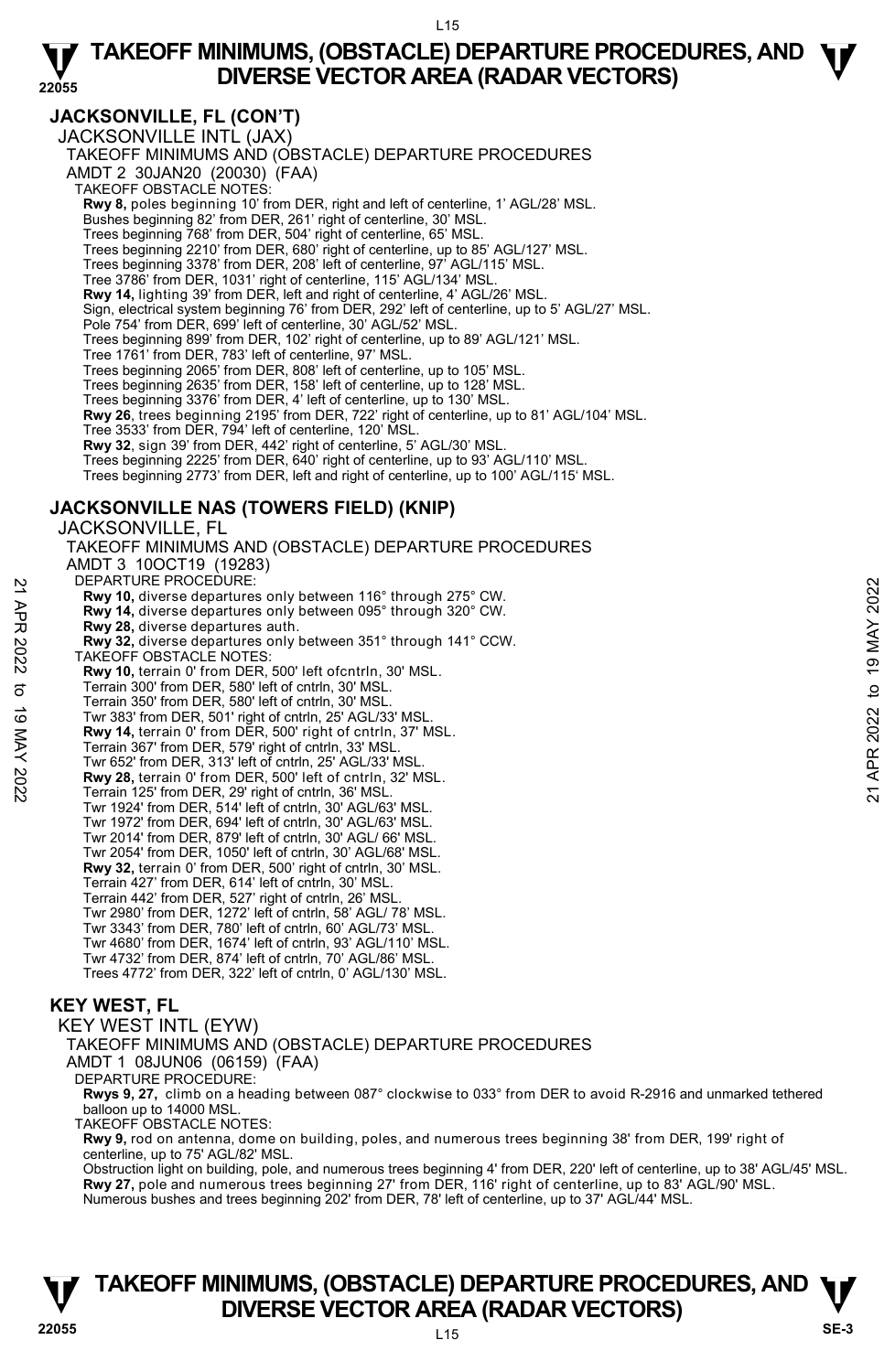#### **KEY WEST NAS (BOCA CHICA FLD) (KNQX)**

KEY WEST, FL

TAKEOFF MINIMUMS AND (OBSTACLE) DEPARTURE PROCEDURES

AMDT 3 21MAY20 (20142)

DEPARTURE PROCEDURE:

**Rwy 4,** diverse departures authorized between 017° CCW 218°. Left turn to departure heading only.

**Rwy 8,** diverse departures authorized 100° CW 259°.

**Rwy 14**, diverse departures authorized 084° CW 315°.

**Rwy 22,** diverse departures authorized 084° CW 035°.

**Rwy 26,** diverse departures authorized 084° CW 315°. **Rwy 32**, diverse departures authorized 035° CCW 137°.

TAKEOFF OBSTACLE NOTES:

**Rwy 4,** numerous power poles along US HWY 1 reported as high as 121' MSL from 2470' to 4258' of DER. **Rwy 14,** road and vehicle 753' from DER, 14' left of cntrln, 21' MSL.

**Rwy 32,** numerous power poles along US HWY 1 reported as high as 120' MSL from 2942' to 3604' of DER. Stadium lights 1485' from DER, 528' to 717' right of cntrln, 39' to 56' MSL.

#### **KEYSTONE HEIGHTS, FL**

KEYSTONE HEIGHTS (42J) TAKEOFF MINIMUMS AND (OBSTACLE) DEPARTURE PROCEDURES ORIG-A 16JUL20 (20198) (FAA) TAKEOFF OBSTACLE NOTES: **Rwy 5,** trees beginning 363' from DER, 503' left of centerline, up to 100' AGL/309' MSL. Trees beginning 1165' from DER, 331' right of centerline, up to 100' AGL/309' MSL. **Rwy 11,** trees beginning 995' from DER, on centerline, up to 100' AGL/309' MSL. **Rwy 23,** trees beginning 375' from DER, on centerline, up to 100' AGL/270' MSL.<br>Powerlines beginning 2436' from DER, 24' right of centerline, up to 100' AGL/279' MSL. **Rwy 29,** trees beginning 0' from DER, 263' right of centerline, up to 100' AGL/289' MSL. Trees beginning 563' from DER, on centerline, up to 100' AGL/290' MSL. Powerlines beginning 3048' from DER, 122' left of centerline, up to 100' AGL/280' MSL. **LA BELLE, FL**  LA BELLE MUNI (X14) TAKEOFF MINIMUMS AND (OBSTACLE) DEPARTURE PROCEDURES ORIG 14FEB08 (08045) (FAA) TAKEOFF OBSTACLE NOTES: **Rwy 14,** vehicles on roadway, beginning 98' from DER, 483' left of centerline, up to 15' AGL/39' MSL. Trees beginning 70' from DER, 357' right of centerline, up to 100' AGL/124' MSL. Poles and trees beginning 305' from DER, 157' left of centerline, up to 40' AGL/94' MSL. Building 562' from DER, 238' left of centerline, 14' AGL/38' MSL. Poles and trees beginning 745' from DER, 93' right of centerline, up to 40' AGL/60' MSL. Powerlines beginning 3048 from DER, 122' left of centerline, up to 100' AGL/280' MSL.<br> **LA BELLE, FL**<br>
LA BELLE MUNI (X14)<br>
TAKEOFF MINIMUMS AND (OBSTACLE) DEPARTURE PROCEDURES<br>
ORIG 14FEB08 (08045) (FAA)<br>
TAKEOFF MINIMUM Trees beginning 61' from DER, 6' left of centerline, up to 100' AGL/119' MSL. Vehicle on roadway beginning 136' from DER, 450' right of centerline, up to 15' AGL/34' MSL.<br>Building 446' from DER, 214' right of centerline, 18' AGL/37' MSL. Pole 1578' from DER, 789' left of centerline, 43' AGL/62' MSL. LAKE CITY GATEWAY (LCQ)

#### **LAKE CITY, FL**

TAKEOFF MINIMUMS AND (OBSTACLE) DEPARTURE PROCEDURES

AMDT 1 29MAY14 (14149) (FAA)

TAKEOFF OBSTACLE NOTES:

**Rwy 5,** trees beginning 1358' from DER, 522' right of centerline, up to 100' AGL/294' MSL.

**Rwy 10,** trees beginning 2490' from DER, 32' right of centerline, up to 94' AGL/284' MSL.

Trees beginning 84' from DER, 58' left of centerline, up to 83' AGL/273' MSL.

**Rwy 23,** trees beginning 575' from DER, 363' right of centerline, up to 100' AGL/285' MSL.

Trees beginning 1139' from DER, 88' left of centerline, up to 100' AGL/285' MSL.<br>**Rwy 28,** trees, pole and tower beginning 1001' from DER, 23' right of centerline, up to 158' AGL/350' MSL.

Trees beginning 981' from DER, 4' left of centerline, up to 94' AGL/292' MSL.

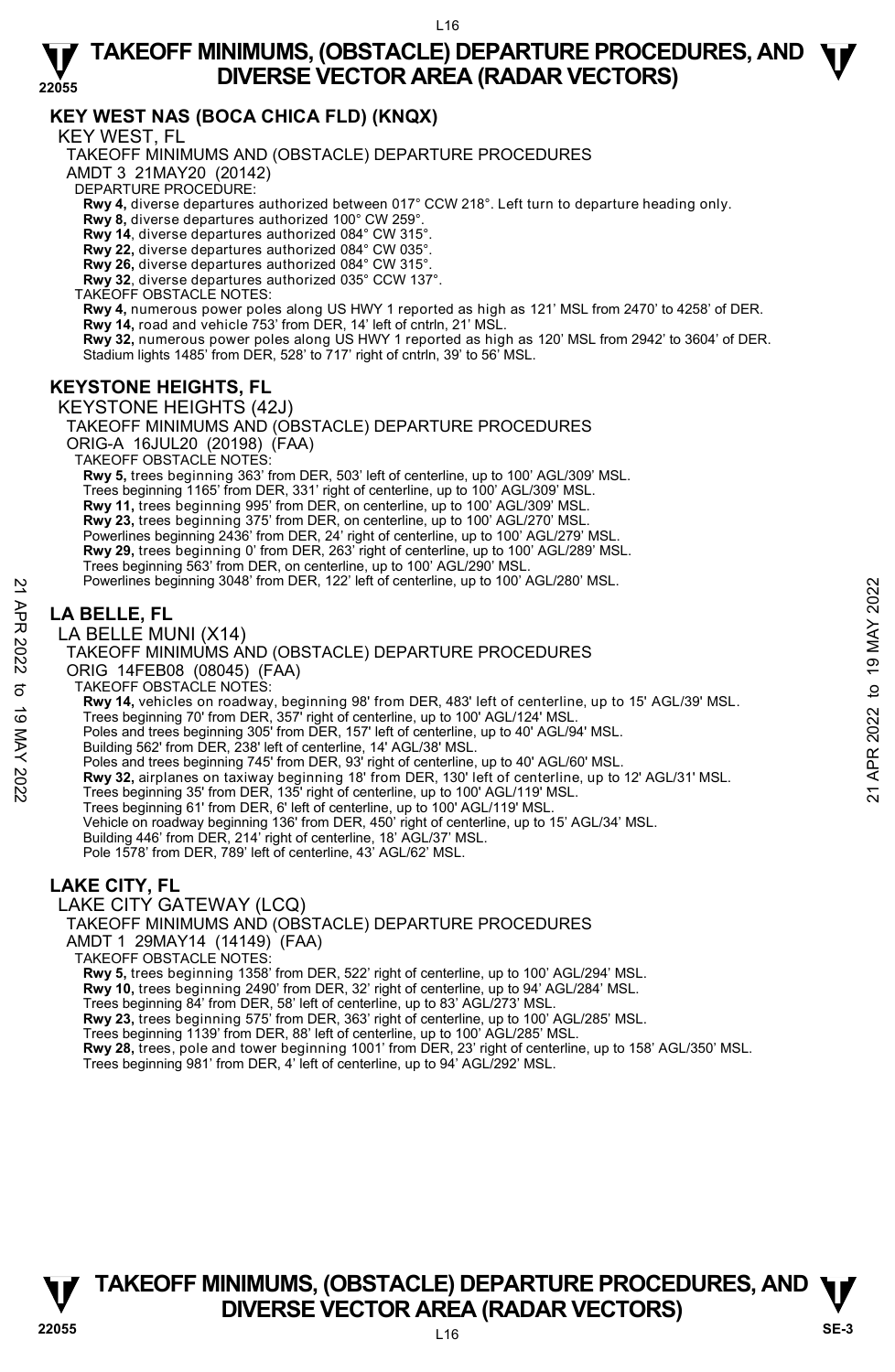**LAKE WALES, FL**  LAKE WALES MUNI (X07) TAKEOFF MINIMUMS AND (OBSTACLE) DEPARTURE PROCEDURES AMDT 1 02DEC21 (21336) (FAA) TAKEOFF OBSTACLE NOTES: **Rwy 6,** vegetation, sign beginning 15' from DER, 200' left of centerline, up to 125' MSL.<br>Tree 39' from DER, 254' right of centerline, 126' MSL. Trees, vegetation beginning 66' from DER, 14' left of centerline, up to 149' MSL. Trees beginning 69' from DER, 16' right of centerline, up to 27' AGL/144' MSL. Pole 939' from DER, 551' right of centerline, 32' AGL/146' MSL Pole 1012' from DER, 274' right of centerline, 34' AGL/147' MSL. Tree 1216' from DER, 637' left of centerline, 39' AGL/154' MSL. Tree 1240' from DER, 703' left of centerline, 162' MSL. Trees beginning 1246' from DER, 690' left of centerline, up to 51' AGL/166' MSL. Tree 1336' from DER, 808' left of centerline, 170' MSL. Trees beginning 1344' from DER, 574' left of centerline, up to 177' MSL. Trees beginning 1455' from DER, 544' left of centerline, up to 60' AGL/179' MSL. Trees beginning 1663' from DER, 681' left of centerline, up to 57' AGL/183' MSL. Trees beginning 1718' from DER, 23' left of centerline, up to 62' AGL/185' MSL. Trees beginning 1761' from DER, 50' left of centerline, up to 72' AGL/189' MSL. Poles beginning 2679' from DER, 606' left of centerline, up to 205' MSL. Tree 3240' from DER, 1330' right of centerline, 204' MSL. Antenna 3918' from DER, 476' right of centerline, 90' AGL/225' MSL. **Rwy 17,** tree 36' from DER, 259' left of centerline, 132' MSL. Trees, vegetation beginning 41' from DER, 262' right of centerline, up to 133' MSL. Tree 90' from DER, 259' left of centerline, 136' MSL. Tree 251' from DER, 226' right of centerline, 136' MSL. Tree 572' from DER, 617' right of centerline, 139' MSL. Trees beginning 627' from DER, 527' right of centerline, up to 148' MSL. **Rwy 24,** tree 565' from DER, 384' left of centerline, 28' AGL/153' MSL. Tree 1044' from DER, 729' right of centerline, 34' AGL/151' MSL. Trees beginning 1060' from DER, 374' right of centerline, up to 55' AGL/172' MSL. Tree 1101' from DER, 438' right of centerline, 59' AGL/175' MSL Trees beginning 1102' from DER, 25' right of centerline, up to 59' AGL/176' MSL. Tree 1218' from DER, 482' left of centerline, 38' AGL/157' MSL. Tree 1561' from DER, 8' left of centerline, 46' AGL/163' MSL. Trees beginning 1564' from DER, 34' left of centerline, up to 52' AGL/173' MSL.<br>**Rwy 35,** tree 9' from DER, 257' left of centerline, 154' MSL. Building 29' from DER, 398' right of centerline, 133' MSL. Tree 43' from DER, 338' left of centerline, 171' MSL. Building 52' from DER, 265' right of centerline, 135' MSL. Trees beginning 54' from DER, 254' left of centerline, up to 173' MSL. Buildings beginning 65' from DER, 235' right of centerline, up to 145' MSL. Tree 113' from DER, 434' right of centerline, 154' MSL. Trees, poles beginning 114' from DER, 96' right of centerline, up to 163' MSL. Trees beginning 123' from DER, 236' left of centerline, up to 181' MSL. Trees beginning 228' from DER, 86' left of centerline, up to 186' MSL. Trees, building, poles, spire beginning 381' from DER, 3' left of centerline, up to 188' MSL. Trees beginning 859' from DER, 314' right of centerline, up to 164' MSL. Trees, pole beginning 891' from DER, 107' right of centerline, up to 167' MSL.<br>Trees, poles, building beginning 1011' from DER, 169' right of centerline, up to 170' MSL. Tree 1369' from DER, 359' right of centerline, 172' MSL. Poles, trees beginning 1380' from DER, 10' right of centerline, up to 191' MSL. Trees beginning 1719' from DER, 31' left of centerline, up to 193' MSL. Tree 2829' from DER, 476' right of centerline, 202' MSL. Tree 1044 from DER, 729 right of centerline, 34 YaiL/151' MSL.<br>
Trees beginning 1060' from DER, 374' right of centerline, up to 55' AGL/172' MSL.<br>
Trees beginning 1060' from DER, 25' right of centerline, up to 59' AGL/176'

### **LAKELAND, FL**

LAKELAND LINDER INTL (LAL) TAKEOFF MINIMUMS AND (OBSTACLE) DEPARTURE PROCEDURES AMDT 1C 07OCT21 (21280) (FAA) TAKEOFF MINIMUMS: **Rwys 8, 26,** NA-Environmental. TAKEOFF OBSTACLE NOTES: **Rwy 5,** trees beginning 719' from DER, 343' right of centerline, up to 182' MSL. Poles beginning 1099' from DER, 580' left of centerline, up to 33' AGL/174' MSL. Pole, tree beginning 1143' from DER, 48' right of centerline, up to 42' AGL/185' MSL. Tree, pole beginning 1260' from DER, 475' left of centerline, up to 175' MSL. Tree 1444' from DER, 437' right of centerline, 191' MSL. Tree 1546' from DER, 427' left of centerline, 180' MSL. Building 1850' from DER, 69' left of centerline, 45' AGL/196' MSL. Crane 2166' from DER, 751' left of centerline, 100' AGL/244' MSL. **Rwy 10,** tree 2520' from DER, 258' right of centerline, 206' MSL. Tree 2550' from DER, 583' left of centerline, 210' MSL. Tree 2673' from DER, 526' right of centerline, 212' MSL.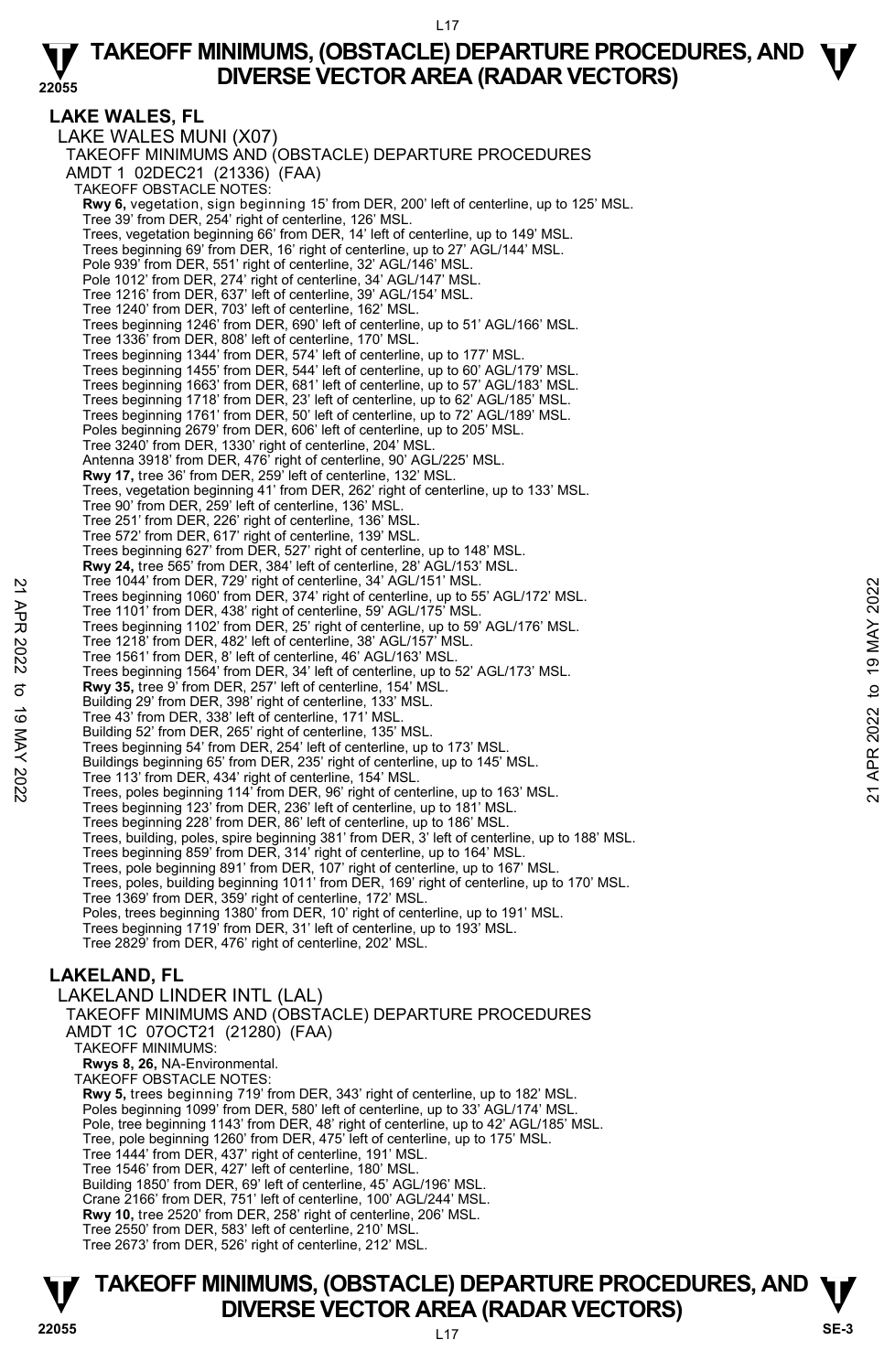**LEESBURG, FL**  LEESBURG INTL (LEE) TAKEOFF MINIMUMS AND (OBSTACLE) DEPARTURE PROCEDURES AMDT 5 27JAN22 (22027) (FAA) TAKEOFF MINIMUMS: **Rwy 4,** 400-2¼ or std. w/min. climb of 227' per NM to 500, or alternatively, with std. takeoff minimums and a normal 200' per NM climb gradient, takeoff must occur no later than 2100' prior to DER. TAKEOFF OBSTACLE NOTES: **Rwy 4,** terrain 34' from DER, 281' right of centerline, 78' MSL. Tree, fence beginning 58' from DER, on centerline, up to 123' MSL. Terrain 58' from DER, 68' left of centerline, 86' MSL. Vehicles on road beginning 64' from DER, 211' left of centerline, up to 93' MSL. Pole, vehicles on road, sign beginning 133' from DER, 4' left of centerline, up to 20' AGL/99' MSL Tree, vehicles on road, pole, sign beginning 180' from DER, 108' right of centerline, up to 125' MSL. Tree, pole beginning 245' from DER, 384' left of centerline, up to 108' MSL. Tree, pole, sign, building beginning 271 ' from DER, 90' left of centerline, up to 120' MSL. Trees beginning 520' from DER, 207' right of centerline, up to 133' MSL. Tree 574' from DER, 516' left of centerline, 150' MSL. Tree, pole beginning 586' from DER, 184' left of centerline, up to 154' MSL. Tree, pole beginning 838' from DER, 202' right of centerline, up to 139' MSL. Antenna 1.7 nm from DER, 2783' left of centerline, 307' AGL/381' MSL. Tower 1.7 NM from DER, 2783' left of centerline, 309' AGL/385' MSL. **Rwy 13,** trees, 2' from DER, 9' right of centerline, up to 137' MSL.<br>Trees, sign beginning 20' from DER, 250' left of centerline, up to 117' MSL. Trees beginning 150' from DER, 87' left of centerline, up to 137' MSL. Trees beginning 314' from DER, 32' left of centerline, up to 142' MSL. **Rwy 22,** trees, sign, vehicles on road beginning 3' from DER, 129' left of centerline, up to 113' MSL.<br>Trees beginning 13' from DER, 20' right of centerline, up to 102' MSL. Trees beginning 172' from DER, 26' left of centerline, up to 121' MSL. Trees beginning 436' from DER, 22' left of centerline, up to 126' MSL. Trees beginning 688' from DER, 13' left of centerline, up to 170' MSL. Trees beginning 786' from DER, 202' left of centerline, up to 172' MSL. Trees beginning 936' from DER, 10' left of centerline, up to 182' MSL. Tree 3110' from DER, 22' right of centerline, 151' MSL. Tree 3271' from DER, 31' right of centerline, 160' MSL. Tree 3527' from DER, 133' right of centerline, 167' MSL. Trees beginning 3614' from DER, 125' right of centerline, up to 173' MSL. **Rwy 31,** trees beginning 46' from DER, 290' left of centerline, up to 137' MSL. Fences 156' from DER, 467' right of centerline, 7' AGL/84' MSL. Fences 337' from DER, 460' right of centerline, 9' AGL/86' MSL. Trees beginning 405' from DER, 268' left of centerline, up to 139' MSL. Trees 413' from DER, 576' right of centerline, 116' MSL. Trees, pole, building beginning 519' from DER, 287' right of centerline, up to 128' MSL. Trees, building beginning 1408' from DER, 6' left of centerline, up to 143' MSL. Trees beginning 1425' from DER, 341' right of centerline, up to 139' MSL. Trees 1506' from DER, 546' right of centerline, 153' MSL. Trees 1519' from DER, 789' right of centerline, 155' MSL. Trees, pole beginning 1560' from DER, 26' right of centerline, up to 160' MSL. Trees, building beginning 1789' from DER, 85' right of centerline, up to 165' MSL. Trees beginning 1848' from DER, 128' right of centerline, up to 172' MSL. Trees, pole, transmission line beginning 1898' from DER, 10' right of centerline, up to 182' MSL. Trees, pole, transmission line beginning 2358' from DER, 4' left of centerline, up to 160' MSL. Transmission lines 3761' from DER, 1248' left of centerline, 111' AGL/201' MSL. **LIVE OAK, FL**  SUWANNEE COUNTY (24J) TAKEOFF MINIMUMS AND (OBSTACLE) DEPARTURE PROCEDURES ORIG 12DEC13 (13346) (FAA) DEPARTURE PROCEDURE: **Rwy 7,** Climb heading 074° to 600 before turning right. TAKEOFF OBSTACLE NOTES: **Rwy 7**, REILs, fence and taxiway sign beginning 21' from DER, left and right of centerline, up to 5' AGL/106' MSL. Trees beginning 688' from DER, 12' lett of centerline, up to 170' MSL.<br>
Trees beginning 786' from DER, 202' left of centerline, up to 172' MSL.<br>
Trees beginning 936' from DER, 10' left of centerline, up to 182' MSL.<br>
Tree

Tree 53' from DER, 438' left of centerline, 50' AGL/152' MSL. Building and pole beginning 123' from DER, 448' left of centerline, up to 21' AGL/126' MSL.

- Trees beginning 189' from DER, 237' right of centerline, up to 18' AGL/106' MSL.
- 
- Poles beginning 334' from DER, 484' left of centerline, up to 13' AGL/118' MSL. Trees beginning 420' from DER, 398' left of centerline, up to 71' AGL/173' MSL.
- Trees beginning 1041' from DER, 25' left of centerline, up to 66' AGL/179' MSL.
- Trees beginning 1340' from DER, 4' right of centerline, up to 61' AGL/170' MSL.

Trees beginning 2643' from DER, 820' right of centerline, up to 70' AGL/179' MSL.

**CON'T**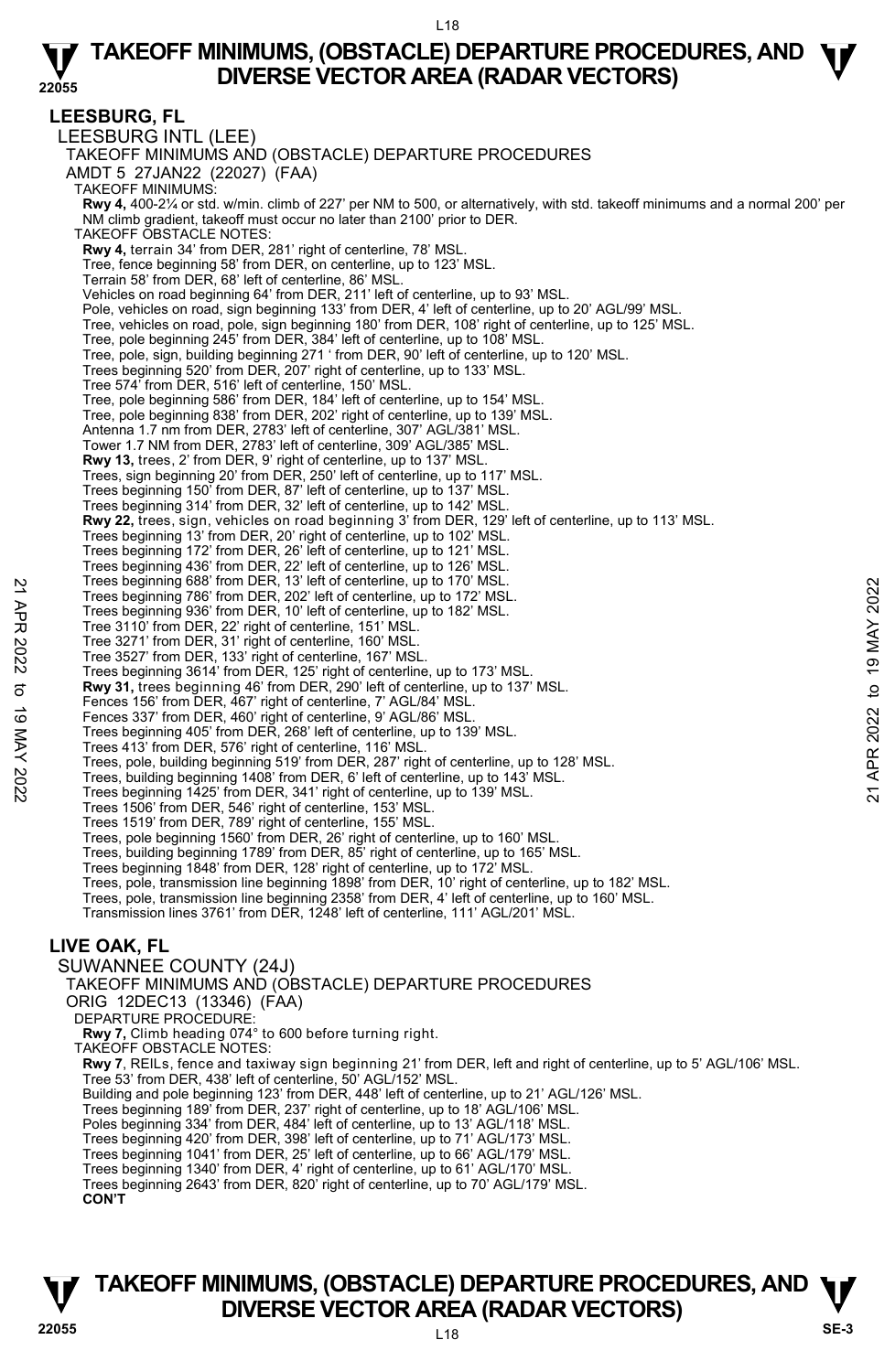**22055** 

#### **LIVE OAK, FL (CON'T)**

SUWANNEE COUNTY (24J) (CON'T)

**Rwy 25**, REILs beginning 20' from DER, left and right of centerline, 103' MSL.<br>Trees and pole beginning 104' from DER, 230' left of centerline, up to 84' AGL/193' MSL.

Tree 452' from DER, 489' right of centerline, 39' AGL/141' MSL.

Trees beginning 1070' from DER, 445' right of centerline, up to 60' AGL/165' MSL. Trees beginning 1079' from DER, 416' left of centerline, up to 74' AGL/187' MSL.

Trees beginning 1507' from DER, left and right of centerline, up to 83' AGL/195' MSL.

#### **MARATHON, FL**

THE FLORIDA KEYS MARATHON INTL AIRPORT (MTH)

TAKEOFF MINIMUMS AND (OBSTACLE) DEPARTURE PROCEDURES

AMDT 1C 31MAR16 (16091) (FAA)

DEPARTURE PROCEDURE:

**Rwy 7,** climbing right turn direct MTH NDB then via 307° bearing from MTH NDB to TIGAR INT before proceeding on course.

**Rwy 25,** climb direct MTH NDB then via 307° bearing from MTH NDB to TIGAR INT before proceeding on course. TAKEOFF OBSTACLE NOTES:

**Rwy 7,** trees beginning 337' from DER, 324' right of centerline, up to 74' AGL/81' MSL.<br>Bush 166' from DER, 323' right of centerline, 9' AGL/16' MSL. Pole 726' from DER, 589' right of centerline, 39' AGL/46' MSL. Rod on obstruction light 1404' from DER, 655' right of centerline, 55' AGL/62' MSL. Transmission pole 2360' from DER, 1029' right of centerline, 89' AGL/96' MSL. Rod on obstruction light antenna 3366' from DER, 1010' right of centerline, 136' AGL/143' MSL. Antenna 3270' from DER, 1253' right of centerline, 121' AGL/128' MSL. Tower 3427' from DER, 1033' right of centerline, 115' AGL/121' MSL. Trees beginning 242' from DER, 99' left of centerline, up to 75' AGL/82' MSL. Antennas 1660' from DER, 371' left of centerline, up to 86' AGL/93' MSL. Pole 876' from DER, 468' left of centerline, 39' AGL/46' MSL. Concrete pole 1391' from DER, 534' left of centerline, 51' AGL/58' MSL. Pole 1441' from DER, 586' right of centerline, 55' AGL/62' MSL. **Rwy 25,** trees beginning 122' from DER, 224' right of centerline, up to 65' AGL/72' MSL. Poles beginning 702' from DER, 470' right of centerline, up to 37' AGL/44' MSL. Antenna 1752' from DER, 135' right of centerline, 49' AGL/56' MSL. Trees beginning 223' from DER, 324' left of centerline, up to 66' AGL/73' MSL. Rod on obstruction light antenna beginning 2353' from DER, 22' right of centerline, up to 138' AGL/145' MSL.<br>Antenna 2953' from DER, 745' left of centerline, 75' AGL/82' MSL. Transmission pole 1545' from DER, 693' left of centerline, 60' AGL/67' MSL. Monopole 3997' from DER, 660' left of centerline, 136' AGL/140 MSL. **MARCO ISLAND, FL**  MARCO ISLAND EXEC (MKY) TAKEOFF MINIMUMS AND (OBSTACLE) DEPARTURE PROCEDURES AMDT 3 03JAN19 (21168) (FAA) DEPARTURE PROCEDURE: **Rwy 35,** climb heading 005° to 700 before turning west. TAKEOFF OBSTACLE NOTES: **Rwy 17,** tree 16' from DER, 478' right of centerline, 12' MSL. Trees beginning 20' from DER, 265' left of centerline, up to 13' MSL. Pole and tree beginning 77' from DER, 309' right of centerline, up to 25' AGL/25' MSL. Trees beginning 186' from DER, 431' left of centerline, up to 28' MSL. Trees beginning 473' from DER, 5' left of centerline, up to 32' MSL. Tree 689' from DER, 582' right of centerline, 26' MSL. Trees beginning 826' from DER, on centerline, up to 30' MSL. Trees beginning 951' from DER, 265' left of centerline, up to 35' MSL. Trees beginning 972' from DER, 270' right of centerline, up to 36' MSL. Tree 1106' from DER, 702' right of centerline, 38' MSL. Tree 1113' from DER, 321' left of centerline, 36' MSL. Trees beginning 1154' from DER, 249' left of centerline, up to 39' MSL. Trees beginning 1246' from DER, 499' left of centerline, up to 47' MSL. Tree 1303' from DER, 394' right of centerline, 39' MSL. Tree 1354' from DER, 658' right of centerline, 43' MSL. Trees beginning 1396' from DER, 98' right of centerline, up to 48' MSL. Trees beginning 1476' from DER, 239' right of centerline, up to 50' MSL. **Rwy 35,** tower, sign and tree beginning 10' from DER, 31' left of centerline, up to 56' AGL/57' MSL. Trees beginning 178' from DER, 51' right of centerline, up to 43' MSL. Tree 1568' from DER, 795' right of centerline, 45' MSL. Tree 1895' from DER, 337' right of centerline, 58' MSL. Pole 1441' from DER, 586' right of centerline, 55' AGL/82' MSL.<br> **21** Pole 1441' from DER, 286' right of centerline, 55' AGL/82' MSL.<br> **22 Rwy 25**, trees beginning 702' from DER, 124' right of centerline, up to 37' AGL/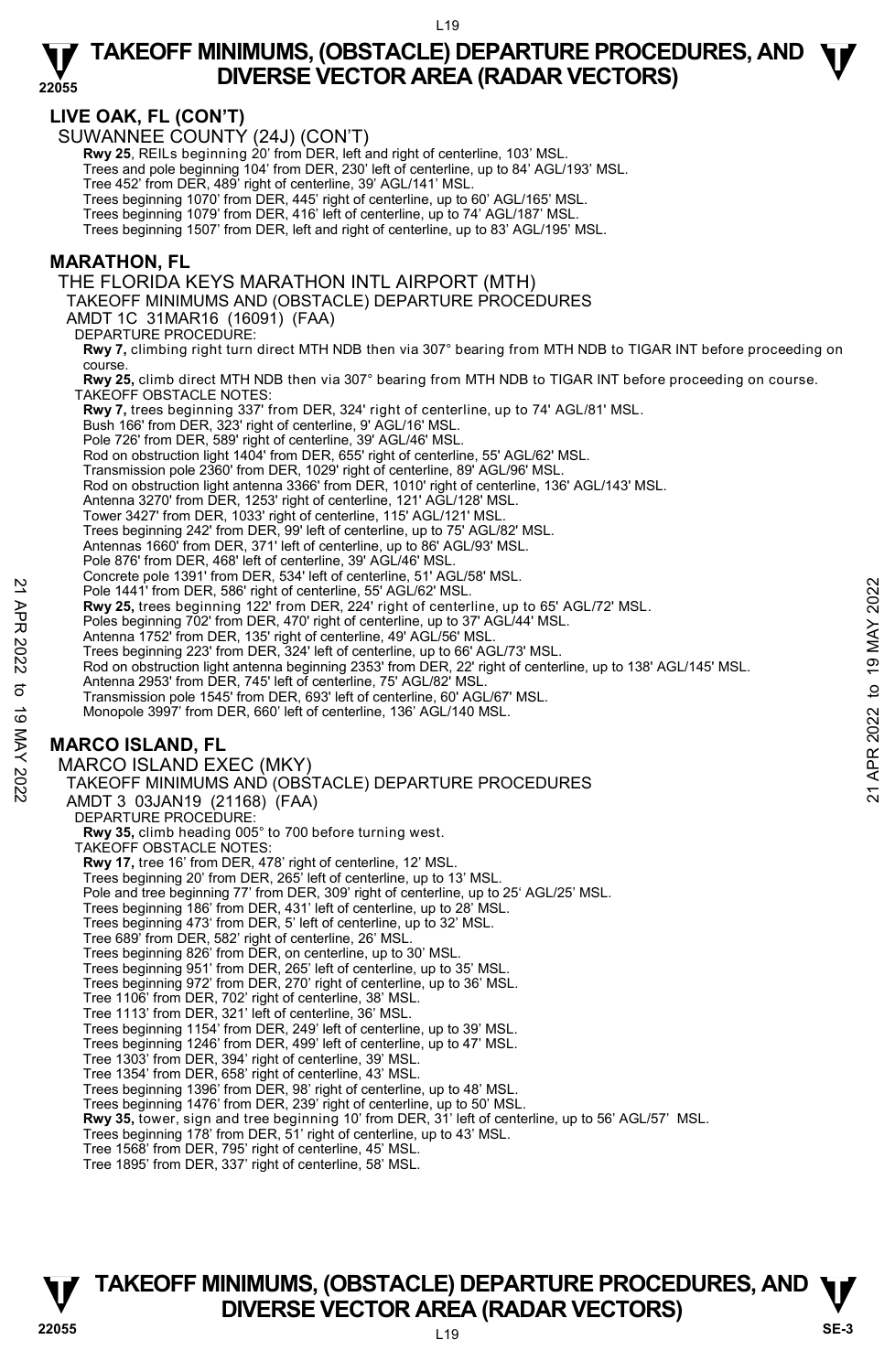#### **MARIANNA, FL**

MARIANNA MUNI (MAI)

TAKEOFF MINIMUMS AND (OBSTACLE) DEPARTURE PROCEDURES

ORIG 12MAR09 (09071) (FAA)

TAKEOFF MINIMUMS:

**Rwy 18,** 300-1½ or std. w/ min. climb of 222' per NM to 400.

TAKEOFF OBSTACLE NOTES:

**Rwy 8,** trees beginning 2518' from DER, 1016' right of centerline, up to 100' AGL/219' MSL. **Rwy 18,** trees beginning 57' from DER, 275' right of centerline, up to 100' AGL/279' MSL.

Trees beginning 1241' from DER, 366' left of centerline, up to 100' AGL/209' MSL.

**Rwy 26,** trees beginning 3180' from DER, 1278' right of centerline, up to 100' AGL/209' MSL.

**Rwy 36,** trees beginning 2230' from DER, 1003' left of centerline, up to 100' AGL/209' MSL.

Trees beginning 2352' from DER, 1007' right of centerline, up to 100' AGL/209' MSL.

#### **MAYAGUEZ, PR**

EUGENIO MARIA DE HOSTOS (MAZ) (TJMZ)

TAKEOFF MINIMUMS AND (OBSTACLE) DEPARTURE PROCEDURES

AMDT 3 15OCT92 (21280) (FAA)

TAKEOFF MINIMUMS:

**Rwy 9,** 1400-3 or std. with a min. climb of 500' per NM to 1400.

DEPARTURE PROCEDURE:

**Rwy 9,** climb via MAZ R-083 to 2500, aircraft northeast bound on G633 continue climb on course. All others turn left direct MAZ VOR/DME before proceeding on course.

**Rwy 27,** climb via MAZ R-277 to 1500. Aircraft westbound on G633 continue climb on course. All others climbing right turn direct MAZ VOR/DME so as to cross at or above MEA for direction of flight.

#### **MAYPORT NS (ADM DAVID L. MC DONALD FLD) (KNRB)**

MAYPORT, FL

TAKEOFF MINIMUMS AND (OBSTACLE) DEPARTURE PROCEDURES

AMDT 2 07OCT21 (21280) (USN)

TAKEOFF OBSTACLE NOTES:

**Rwy 5,** vessels with masts up to 150' MSL, located 500' to 2900' from DER, fence 73' from DER, 391' right of cntrln, 27' MSL. AMDT 2 07OCT21 (21280) (USN)<br>
AMDT 2 07OCT21 (21280) (USN)<br>
TAKEOFF OBSTACLE NOTES:<br>
Rwy 5, vessels with masts up to 150' MSL, located 500' to 2900' from DER, fence 73' from DER, 391' right of cntrin, 27'<br>
MSL.<br>
Wehicle 88

Vehicle 88' from DER, 467' right of cntrln, 37' MSL.

Fence 153' from DER, 451' right of cntrln, 27' MSL.

Shipping channel 1496' from DER, 11' left of cntrln, 150' MSL.

**Rwy 23,** vessels with masts up to 150' MSL, located 4000' from DER, 1600' right of cntrln.

### **MELBOURNE, FL**

MELBOURNE ORLANDO INTL (MLB)

TAKEOFF MINIMUMS AND (OBSTACLE) DEPARTURE PROCEDURES

AMDT 1 05JUL07 (21224) (FAA)

TAKEOFF OBSTACLE NOTES:

**Rwy 5,** multiple trees 1584' from DER, 222' left of centerline, up to 43' AGL/64' MSL.

**Rwy 9L,** tree 108' from DER, 479' left of centerline, 25' AGL/62' MSL.

**Rwy 9R,** multiple trees 1855' from DER, 434' left of centerline, up to 43' AGL/73' MSL.

Tree 1332' from DER, 434' right of centerline, 36' AGL/56' MSL.

**Rwy 23,** bush 20' from DER, 217' right of centerline, 8' AGL/33' MSL.

Tower 6034' from DER, 750' right of centerline, 152' AGL/177' MSL.

Multiple trees beginning 284' from DER, 121' left of centerline, up to 47' AGL/72' MSL.

**Rwy 27R,** multiple trees beginning 543' from DER, 169' left of centerline, up to 51' AGL/81' MSL.<br>Multiple trees beginning 1202' from DER, 114' right of centerline, up to 58' AGL/88' MSL.

### **MERRITT ISLAND, FL**

MERRITT ISLAND (COI) TAKEOFF MINIMUMS AND (OBSTACLE) DEPARTURE PROCEDURES ORIG 13APR06 (06103) (FAA) TAKEOFF OBSTACLE NOTES: **Rwy 29,** rod on airport beacon obstruction light, 138' from DER, 514' right of centerline, 61' AGL/67' MSL. Pole, 82' from DER, 403' left of centerline, 34' AGL/40' MSL. Pole, 468' from DER, 508' right of centerline, 37' AGL/43' MSL. Hangar, 221' from DER, 278' right of centerline, 22' AGL/28' MSL. Pole 490' from DER, 306' left of centerline, 28' AGL/34' MSL. Tree, 987' from DER, 476' left of centerline, 40' AGL/46' MSL. Tree 1287' from DER, 432' left of centerline, 47' AGL/53' MSL. Tree 1415' from DER, 560' left of centerline, 48' AGL/54' MSL. Building, 556' from DER, 530' right of centerline, 25' AGL/31' MSL. Tree, 1654' from DER, 464' right of centerline, 48' AGL/54' MSL. Obstruction light on windsock, 551' from DER, 234' right of centerline, 19' AGL/25' MSL. Pole, 1306' from DER, 259' right of centerline, 37' AGL/43' MSL. Building, 429' from DER, 436' right of centerline, 15' AGL/21' MSL. Tree, 1953' from DER, 524' left of centerline, 49' AGL/55' MSL.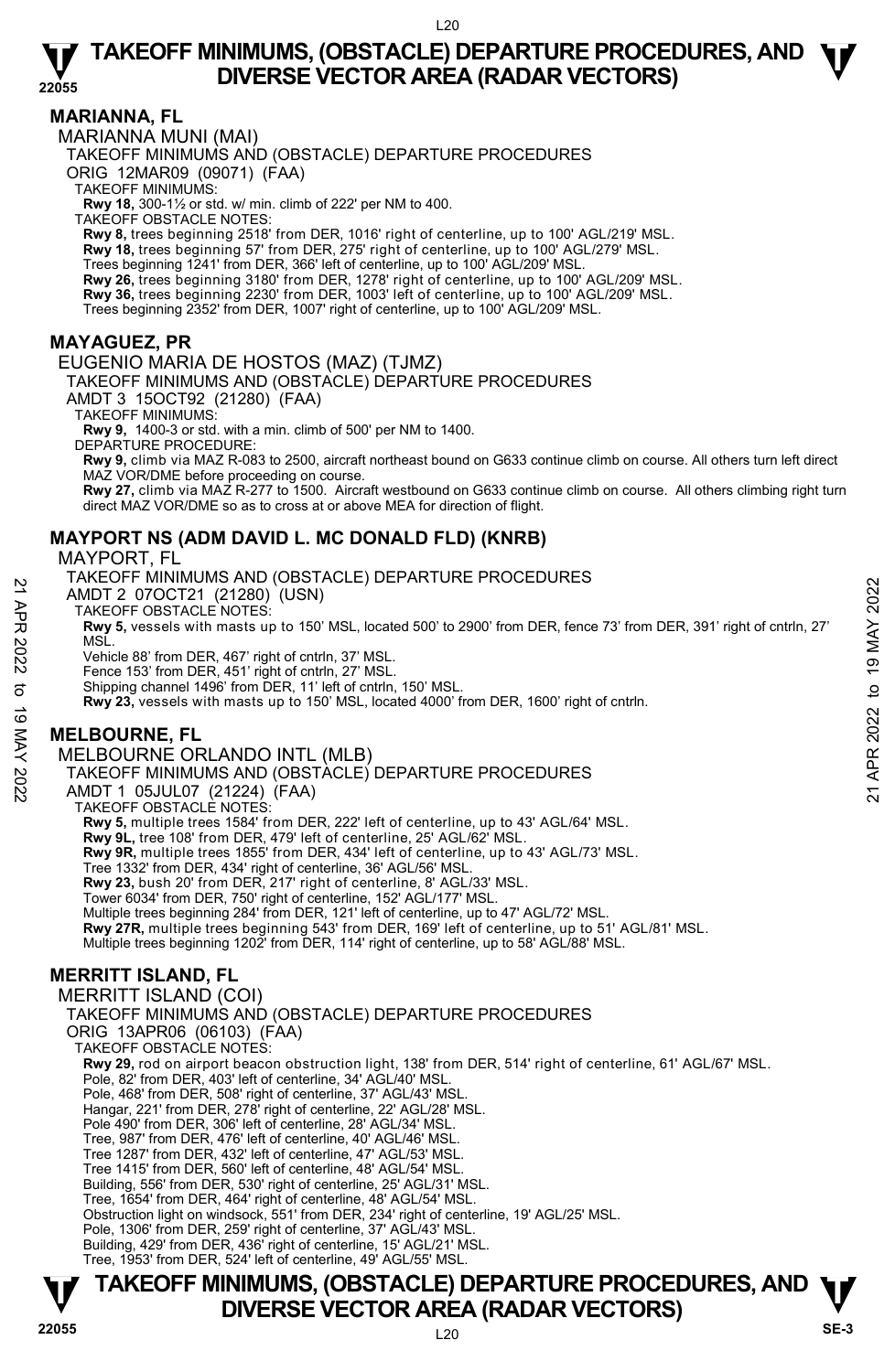

### **TAKEOFF MINIMUMS, (OBSTACLE) DEPARTURE PROCEDURES, AND**  $\Psi$ **V** TAKEOFF MINIMUMS, (OBSTACLE) DEPARTURE PROCEL<br>DIVERSE VECTOR AREA (RADAR VECTORS)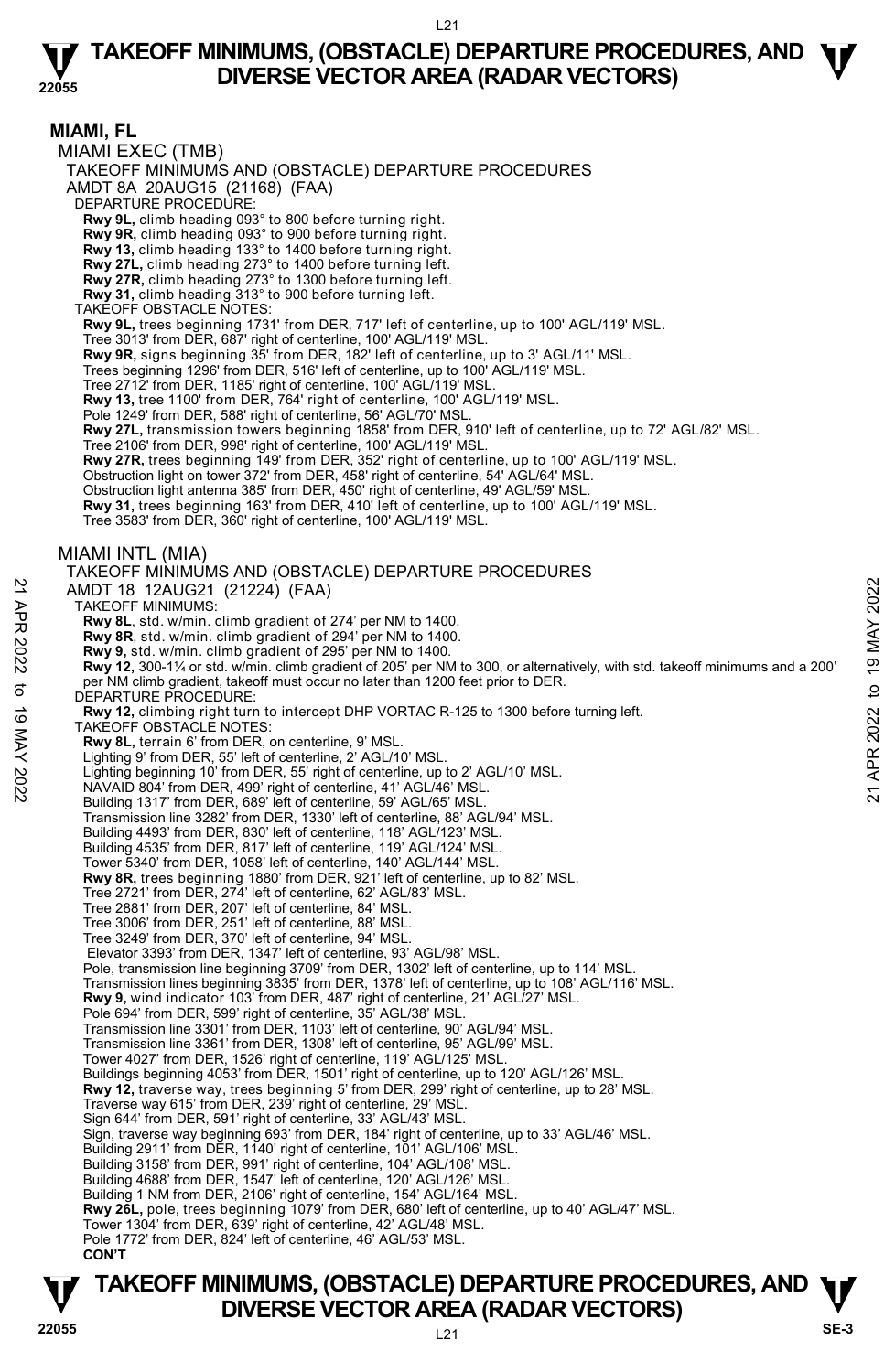**MIAMI, FL (CON'T)**  MIAMI INTL (MIA) (CON'T)  **Rwy 26L (CON'T),** tree 2448' from DER, 433' right of centerline, 71' MSL. Tree 2456' from DER, 123' left of centerline, 72' MSL. Tree 2461' from DER, 523' right of centerline, 73' MSL. Trees beginning 2468' from DER, 243' right of centerline, up to 80' MSL. Trees beginning 2468' from DER, 353' left of centerline, up to 83' MSL. Trees beginning 2474' from DER, 239' left of centerline, up to 86' MSL. **Rwy 26R,** lighting beginning 9' from DER, 54' left of centerline, up to 2' AGL/10' MSL. Lighting 10' from DER, 54' right of centerline, 2' AGL/10' MSL. Pole, building beginning 534' from DER, 431' right of centerline, up to 38' MSL. Trees, pole beginning 1048' from DER, 36' right of centerline, up to 40' AGL/47' MSL. Tower, building, pole beginning 1291' from DER, 78' right of centerline, up to 49' AGL/55' MSL. Tower 1305' from DER, 160' left of centerline, 42' AGL/48' MSL. Pole 2003' from DER, 779' right of centerline, 53' AGL/60' MSL. Tree 2449' from DER, 366' left of centerline, 71' MSL. Tree 2457' from DER, 923' left of centerline, 72' MSL. Tree 2462' from DER, 276' left of centerline, 73' MSL. Trees beginning 2469' from DER, 234' left of centerline, up to 80' MSL. **Rwy 27,** lighting 3' from DER, 54' left of centerline, 1' AGL/9' MSL. Pole, traverse way beginning 376' from DER, 494' left of centerline, up to 37' AGL/44' MSL. Crane, pole, traverse way, sign beginning 1939' from DER, 92' left of centerline, up to 131' AGL/140' MSL. Poles beginning 2049' from DER, 96' right of centerline, up to 40' AGL/60' MSL. Crane 4538' from DER, 1600' left of centerline, 153' AGL/159' MSL. **Rwy 30,** pole 560' from DER, 563' left of centerline, 40' AGL/47' MSL. Pole 1414' from DER, 774' right of centerline, 38' AGL/46' MSL. Tower 1452' from DER, 434' right of centerline, 42' AGL/48' MSL. Tower 1734' from DER, 912' right of centerline, 49' AGL/55' MSL. Trees beginning 1978' from DER, 823' left of centerline, up to 72' MSL. Trees beginning 2228' from DER, 251' left of centerline, up to 80' MSL. MIAMI-OPA LOCKA EXEC (OPF) TAKEOFF MINIMUMS AND (OBSTACLE) DEPARTURE PROCEDURES AMDT 9A 29MAR18 (21168) (FAA) DEPARTURE PROCEDURE: **Rwy 9L,** climb heading 093° to 1100 before turning north. **Rwy 9R,** climb heading 093° to 1000 before turning north. **Rwy 12,** climb heading 128° to 600 before turning north. 27R, climb heading 273° to 500 before turning north. TAKEOFF OBSTACLE NOTES: **Rwy 9L,** fence 48' from DER, 498' left of centerline, 10' AGL/17' MSL. Utility line 57' from DER, 505' left of centerline, 9' AGL/16' MSL. Airport sign 40' from DER, 311' right of centerline, 2' AGL/9' MSL. Tree 103' from DER, 481' left of centerline, 9' AGL/16' MSL. Trees beginning 1632' from DER, 657' left of centerline, up to 43' AGL/57' MSL. Trees beginning 3215' from DER, 885' right of centerline, up to 81' AGL/ 95' MSL. **Rwy 9R,** airfield light 6' from DER, 59' right of centerline, 1' AGL/7' MSL. Light pole 1439' from DER, 739' right of centerline, 38' AGL/45' MSL. Pole 1436' from DER, 735' right of centerline, 40' AGL/47' MSL. Pole 1581' from DER, 892' left of centerline, 40' AGL/47' MSL. Tree 11' from DER, 502' right of centerline, 8' AGL/15' MSL. Trees beginning 1590' from DER, 511' left of centerline, up to 109' AGL/116' MSL. Trees beginning 1577' from DER, 243' right of centerline, up to 57' AGL/64' MSL. **Rwy 12,** REIL 3' from DER, 118' left of centerline 1' AGL/9' MSL. REIL 3' from DER, 118' right of centerline, 1' AGL/9' MSL. Poles 1560' from DER, 266' right of centerline, 40' AGL/48' MSL. Pole 461' from DER, 609' right of centerline, 31' AGL/39' MSL. Trees beginning 1080' from DER, 118' right of centerline, up to 62' AGL/70' MSL. Trees beginning 1051' from DER, 93' left of centerline, up to 56' AGL/64' MSL. **Rwy 27L,** fence 194' from DER, 483' right of centerline, 10' AGL/16' MSL. Poles beginning 336' from DER, 94' left and 530' right of centerline, up to 67' AGL/73' MSL. Trees beginning 1056' from DER, 756' left of centerline, up to 37' AGL/43' MSL. Building 1106' from DER, 739' right of centerline, 36' AGL/42' MSL. **Rwy 27R,** airport sign 38' from DER, 310' left of centerline, 1' AGL/8' MSL. Antenna on building 1568' from DER, 756' left of centerline, 44' AGL/51' MSL. Trees beginning 165' from DER, 45' left of centerline, up to 115' AGL/122' MSL. Trees beginning 1059' from DER, 229' right of centerline, up to 107' AGL/114' MSL.<br>**Rwy 30,** airport sign 40' from DER, 233' right of centerline, 1' AGL/9' MSL. Tower 2543' from DER, 565' right of centerline, 76' AGL/84' MSL. Antenna on building 2526' from DER, 572' right of centerline, 74' AGL/82' MSL. Tower 3760' from DER, 969' right of centerline, 100' AGL/105' MSL. Trees beginning 1312' from DER, 590' left of centerline, up to 43' AGL/51' MSL. Trees beginning 1711' from DER, 614' right of centerline, up to 78' AGL/86' MSL. MIAMI-OPA LOCKA EXEC (OPF)<br>
TAKEOFF MINIMUMS AND (OBSTACLE) DEPARTURE PROCEDURES<br>
22 TAKEOFF MINIMUMS AND (OBSTACLE) DEPARTURE PROCEDURES<br>
22 AMDT 9A 29MAR18 (21168) (FAA)<br>
DEPARTURE PROCEDURE:<br> **RWY 9R**, climb heading 09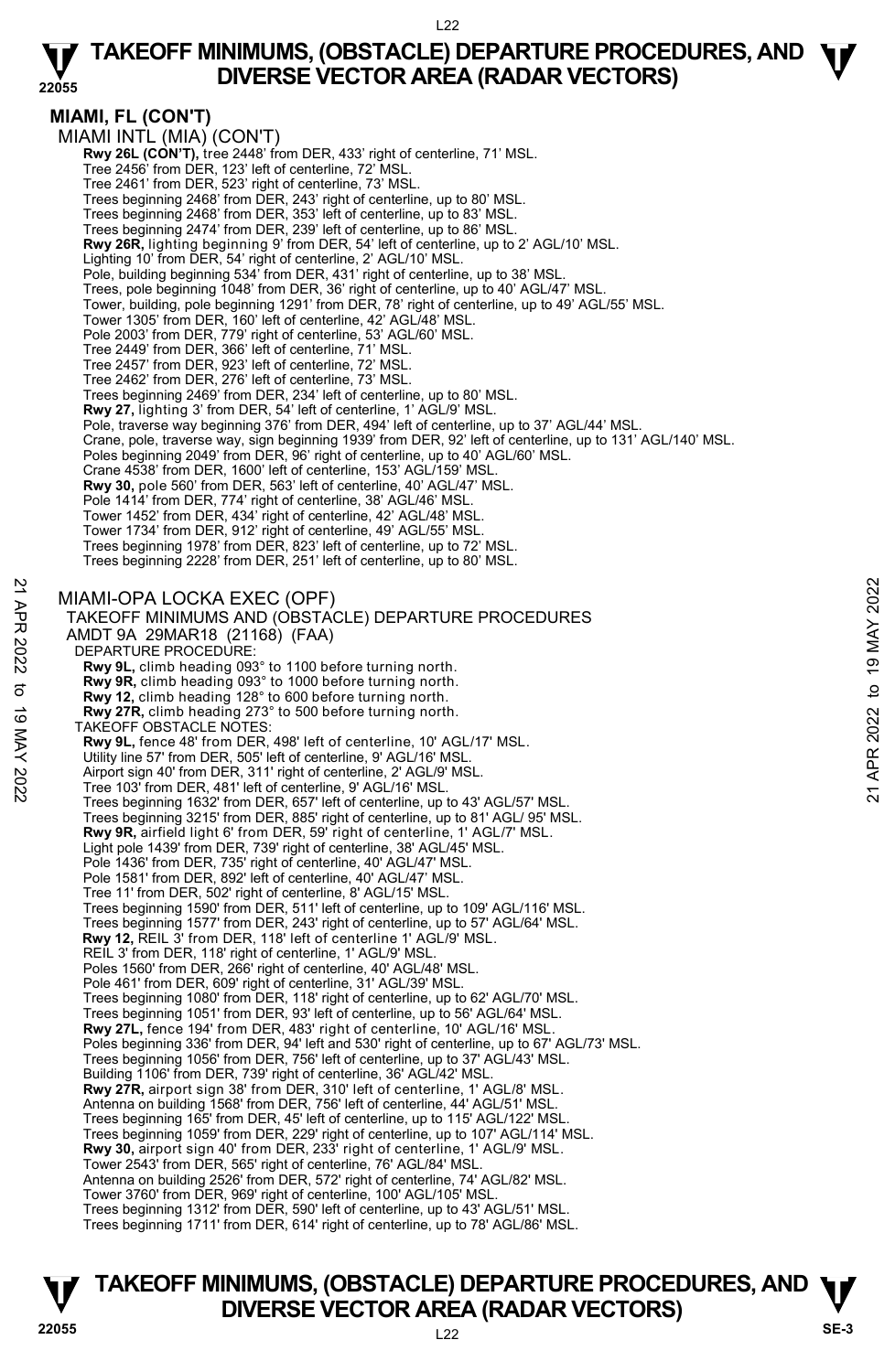#### **MILTON, FL**

PETER PRINCE FLD (2R4)

TAKEOFF MINIMUMS AND (OBSTACLE) DEPARTURE PROCEDURES

ORIG-A 01JUL10 (22055) (FAA)

TAKEOFF OBSTACLE NOTES:

**Rwy 18,** trees beginning 102' from DER, 51' left of centerline, up to 93' AGL/163' MSL.

Trees beginning 1014' from DER, 13' right of centerline, up to 83' AGL/153' MSL.

Pole 711' from DER, 164' left of centerline, 40' AGL/106' MSL.

Poles beginning 766' from DER, 68' right of centerline, 40' AGL/109' MSL.

Railroad 572' from end of runway, 23' AGL/110' MSL. Road 549' from DER, 17' AGL/94' MSL.

**Rwy 36,** trees beginning 27' from DER, 329' left of centerline up to 45' AGL/101' MSL.

Trees beginning 40' from DER, 98' right of centerline, up to 30' AGL/90' MSL.

#### **NAPLES, FL**

NAPLES MUNI (APF) TAKEOFF MINIMUMS AND (OBSTACLE) DEPARTURE PROCEDURES AMDT 2 17DEC09 (09351) (FAA) DEPARTURE PROCEDURE **Rwy 14,** climb heading 137° to 600 before turning left. TAKEOFF OBSTACLE NOTES: **Rwy 5,** trees beginning 92' from DER, left and right of centerline, up to 82' AGL/92' MSL. <br>Tanks 1308' from DER, 293' left of centerline, up to 34' AGL/44' MSL. **Rwy 14,** trees beginning 97' from DER, left and right of centerline, up to 101' AGL/108' MSL. **Rwy 23,** trees beginning 126' from DER, left and right of centerline, up to 66' AGL/70' MSL. **Rwy 32,** trees beginning 339' from DER, left and right of centerline, up to 119' AGL/123' MSL.

#### **NEW SMYRNA BEACH, FL**

#### MASSEY RANCH AIRPARK (X50) TAKEOFF MINIMUMS AND (OBSTACLE) DEPARTURE PROCEDURES ORIG-A 23JUN16 (16175) (FAA) TAKEOFF OBSTACLE NOTES: **Rwy 18,** Bush 11' from DER, 128' left of centerline, 14' MSL. Trees beginning 24' from DER, 282' right of centerline, up to 42' MSL. Tree 78' from DER, 443' right of centerline, 53' MSL. Tree and bush beginning 148' from DER, 137' left of centerline, up to 57' MSL. Trees beginning 189' from DER, 196' right of centerline, up to 71' AGL/78' MSL. Tree and pole beginning 286' from DER, 5' left of centerline, up to 83' MSL. Trees beginning 1457' from DER, 7' right of centerline, up to 84' MSL. Tree and pole beginning 1932' from DER, 39' right of centerline, up to 89' MSL. Trees beginning 2659' from DER, 64' right of centerline, up to 91' MSL. Tree 3307' from DER, 542' right of centerline, 96' MSL. **Rwy 36,** Vehicles on road and in parking lot, tree, pole, and t-l tower beginning 7' from DER, 48' left of centerline, up to 48' AGL/58' MSL. Tree, pole, and t-l tower beginning 199' from DER, 12' right of centerline, up to 67' MSL. Tree and pole beginning 289' from DER, 172' right of centerline, up to 75' MSL. Tree, t-l tower, and pole beginning 355' from DER, 4' left of centerline, up to 68' AGL/77' MSL. Tree, pole, and building beginning 606' from DER, 34' left of centerline, up to 81' MSL. Tree and building beginning 1215' from DER, 4' right of centerline, up to 82' MSL. Trees beginning 1418' from DER, 144' right of centerline, up to 87' MSL. Trees beginning 1499' from DER, 7' left of centerline, up to 88' MSL. Antenna 4763' from DER, 506' right of centerline, 154' AGL/160' MSL. Tower 4777' from DER, 430' right of centerline, 152' AGL/161' MSL. NEW SMYRNA BEACH MUNI (EVB) TAKEOFF MINIMUMS AND (OBSTACLE) DEPARTURE PROCEDURES AMDT 3 20JUN19 (19171) (FAA) TAKEOFF OBSTACLE NOTES: **Rwy 2,** sign 55' from DER, 494' left of centerline, 3' AGL/12' MSL. 21 TAKEOFF MINIMUMS AND (OBSTACLE) DEPARTURE PROCEDURES<br>
22 TAKEOFF MINIMUMS AND (OBSTACLE) DEPARTURE PROCEDURES<br>
22 TAKEOFF MINIMUMS AND (OBSTACLE) FAA)<br>
22 TAKEOFF MINIMUMS AND (OBSTACLE) FOR A 22 THE AT AND TRIVE TO ST

Sign 70' from DER, 289' right of centerline, 3' AGL/11' MSL.

Trees beginning 462' from DER, 429' left of centerline, up to 42' MSL. Trees beginning 572' from DER, 283' left of centerline, up to 44' MSL.

Trees beginning 952' from DER, 256' left of centerline, up to 69' MSL.

Trees beginning 1067' from DER, 282' left of centerline, up to 72' MSL. Tree 1250' from DER, 607' left of centerline, 79' MSL.

Trees and poles beginning 1270' from DER, 22' left of centerline, up to 91' MSL.

Tree 1786' from DER, 564' right of centerline, 55' MSL.

Tree 1816' from DER, 584' right of centerline, 56' MSL.

**CON'T**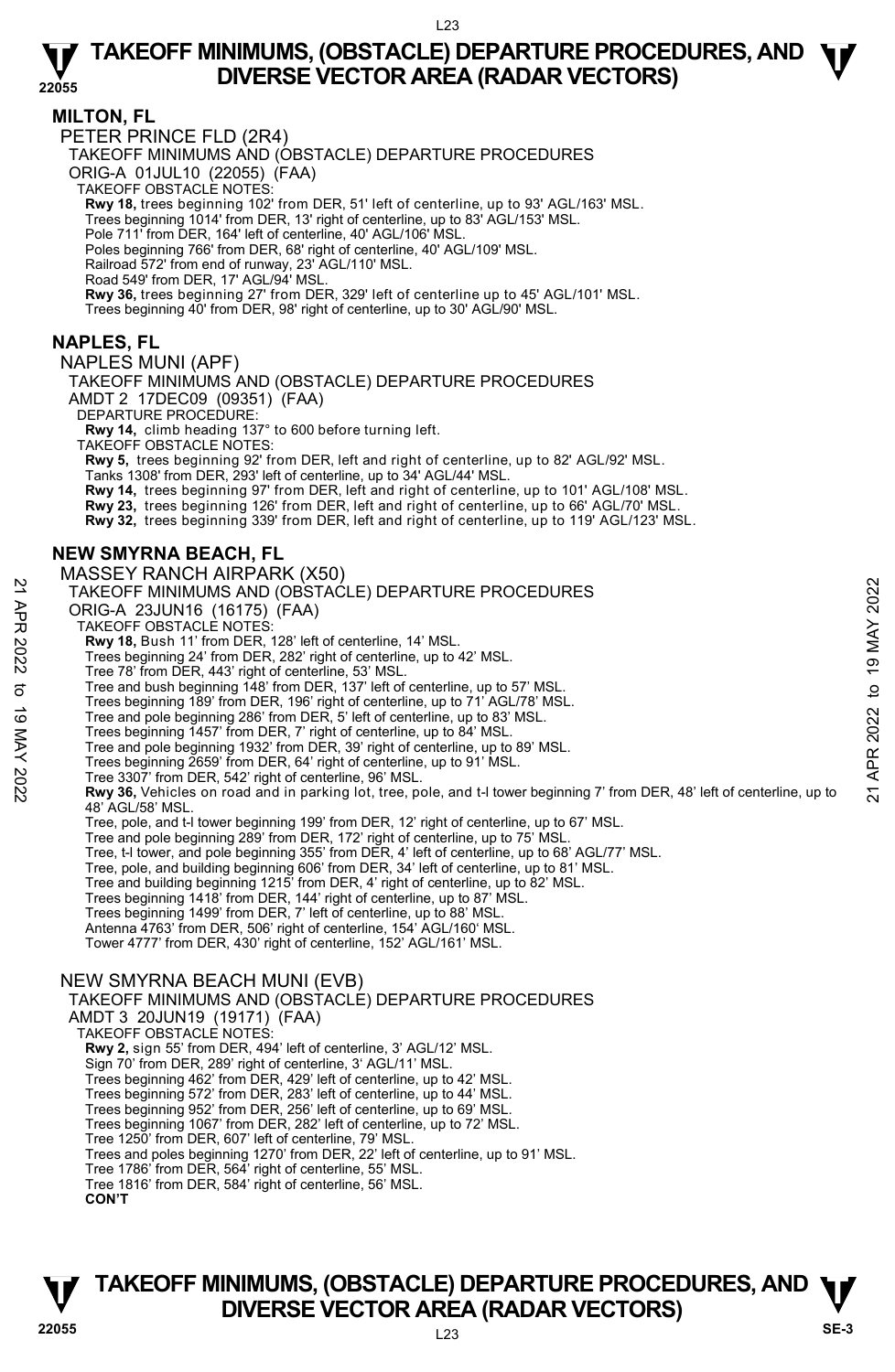#### **22055 TAKEOFF MINIMUMS, (OBSTACLE) DEPARTURE PROCEDURES, AND**  $\Psi$ **DIVERSE VECTOR AREA (RADAR VECTORS)**

### **NEW SMYRNA BEACH, FL (CON'T)**

NEW SMYRNA BEACH MUNI (EVB) (CON'T) **Rwy 7,** tree, fence, road beginning 38' from DER, 0' of centerline, up to 45' MSL.<br>Fences, roads beginning 167' from DER, on centerline and left of centerline, up to 7' AGL/26' MSL. Trees beginning 309' from DER, 17' left of centerline, up to 36' MSL. Transmission line, tree beginning 348' from DER, 198' right of centerline, up to 45' AGL/51' MSL. Trees, transmission line beginning 793' from DER, 54' left of centerline, up to 56' MSL. Transmission line 890' from DER, 151' right of centerline, 56' AGL/58' MSL. Transmission line 1201' from DER, 173' left of centerline, 55' AGL/57' MSL. Transmission line, pole beginning 1480' from DER, 150' left of centerline, up to 58' AGL/60' MSL. Transmission line, pole beginning 1832' from DER, 145' left of centerline, up to 54' AGL/61' MSL. **Rwy 11,** lighting beginning 6' from DER, left and right of centerline, 1' AGL/12' MSL. Road, tree beginning 408' from DER, 400' left of centerline, up to 61' MS Tree, pole, road beginning 532' from DER, 222' left of centerline, up to 65' MSL. Trees beginning 634' from DER, 350' left of centerline, up to 68' MSL. Tree 1283' from DER, 353' right of centerline, 51' MSL. Trees beginning 1360' from DER, 421' right of centerline, up to 64' MSL.<br>Pole, tree beginning 1671' from DER, 789' right of centerline, up to 70' AGL/75' MSL. **Rwy 20,** trees, road, sign, pole beginning 12' from DER, on centerline, up to 75' MSL. Trees beginning 253' from DER, 341' left of centerline, up to 52' MSL. Tree, pole, road beginning 343' from DER, 12' left of centerline, up to 71' MSL. Tree, pole beginning 542' from DER, 63' right of centerline, up to 80' MSL. Tree, pole beginning 1052' from DER, 7' right of centerline, up to 82' MSL. Trees beginning 1195' from DER, 29' left of centerline, up to 80' MSL. Trees, pole beginning 1345' from DER, 9' left of centerline, up to 84' MSL. Trees beginning 1826' from DER, 479' right of centerline, up to 85' MSL. **Rwy 25,** tree 30' from DER, 302' right of centerline, 28' MSL. Trees, fence, pole beginning 76' from DER, left and right of centerline, up to 44' MSL. Trees beginning 160' from DER, 84' right of centerline, up to 53' MSL. Trees beginning 354' from DER, left and right of centerline, 58' MSL. Trees beginning 420' from DER, 366' left of centerline, up to 66' MSL. Pole, tree beginning 1376' from DER, 120' left of centerline, up to 72' AGL/77' MSL. Trees, pole beginning 1566' from DER, 24' left of centerline, up to 83' MSL. Trees beginning 1712' from DER, 3' right of centerline, up to 96' MSL. **Rwy 29,** trees, runway lighting beginning 4' from DER, left and right of centerline, up to 2' AGL/30' MSL. Trees beginning 452' from DER, 462' right of centerline, 62' MSL. Tree, pole beginning 560' from DER, 292' right of centerline, up to 69' MSL. Trees beginning 1289' from DER, left and right of centerline, up to 85' MSL. Trees beginning 1534' from DER, 17' right of centerline, 89' MSL. Trees beginning 1788' from DER, 88' left of centerline, up to 98' MSL. Trees beginning 1852' from DER, 72' left of centerline, up to 100' MSL. **OCALA, FL**  OCALA INTL-JIM TAYLOR FLD (OCF) TAKEOFF MINIMUMS AND (OBSTACLE) DEPARTURE PROCEDURES ORIG 15JAN09 (21140) (FAA) DEPARTURE PROCEDURE **Rwy 8,** climb heading 069° to 500 before proceeding on course. TAKEOFF OBSTACLE NOTES: **Rwy 18,** trees beginning 316' from DER, 527' right of centerline, up to 30' AGL/106' MSL.<br>**Rwy 26,** trees beginning 83' from DER, 255' left of centerline, up to 100' AGL/204' MSL. Trees beginning 272' from DER, 10' right of centerline, up to 100' AGL/194' MSL. **Rwy 36,** taxiing aircraft, 43' from DER, 305' right of centerline, up to 10' AGL/94' MSL. Trees beginning 196' from DER, 500' left of centerline, up to 70' AGL/164' MSL. Trees beginning 2668' from DER, 305' right of centerline, up to 70' AGL/162' MSL. **ORLANDO, FL**  EXEC (ORL) TAKEOFF MINIMUMS AND (OBSTACLE) DEPARTURE PROCEDURES AMDT 4 15NOV12 (21168) (FAA) DEPARTURE PROCEDURE: **Rwy 25,** climb heading 253° to 700 before turning right. **Rwy 31,** climb heading 317° to 600 before turning left. TAKEOFF OBSTACLE NOTES: Pole, tree beginning 136° from DER, 120' left of centerline, up to 22' AGL/77' MSL.<br>
Trees, pole beginning 136° from DER, 24' left of centerline, up to 23' MSL.<br>
Trees beginning 1376' from DER, 24' left of centerline, up t

**Rwy 7,** trees beginning 189' from DER, 542' right of centerline, up to 114' AGL /132' MSL.

Tree 882' from DER, 709' left of centerline, 44' AGL /143' MSL. **Rwy 25,** trees beginning 1314' from DER, 597' right of centerline, up to 119' AGL /191' MSL.

**Rwy 13,** numerous roads, poles, towers, signs, trees and buildings left and right of centerline, beginning 300' from DER, 481' right of centerline, up to 119' AGL /173' MSL.

**Rwy 31,** building 2.1 NM from DER, 5569' left of centerline, 435' AGL/524' MSL.

Numerous trees, poles, towers, antennas and buildings left and right of centerline, beginning 613' from DER, 442' left of centerline, up to 126' AGL /189' MSL.

### **TAKEOFF MINIMUMS, (OBSTACLE) DEPARTURE PROCEDURES, AND**  $\Psi$ **V**<br><sup>22055</sup><br> $^{124}$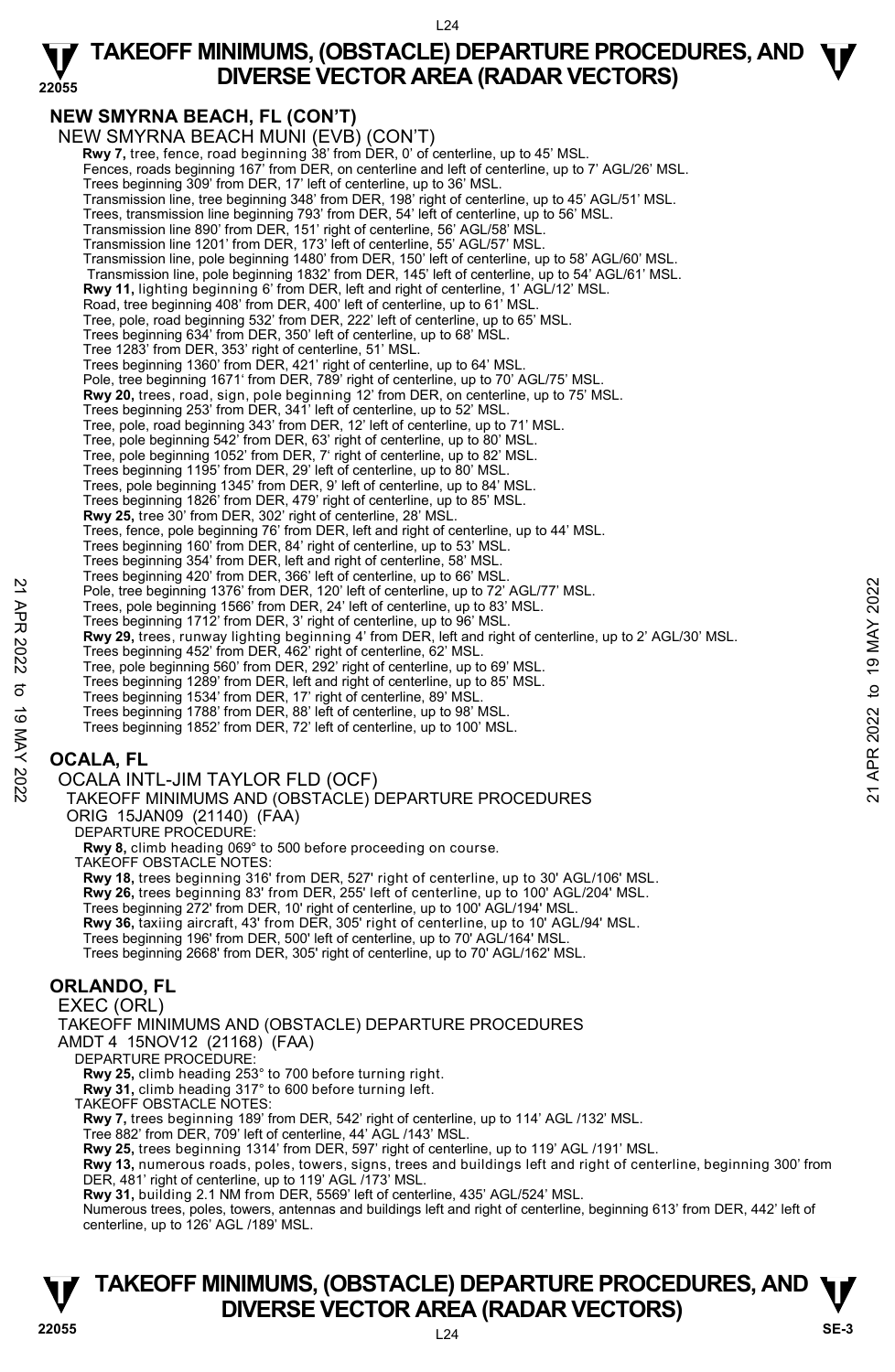**ORLANDO, FL (CON'T)**  KISSIMMEE GATEWAY (ISM) TAKEOFF MINIMUMS AND (OBSTACLE) DEPARTURE PROCEDURES ORIG-A 15AUG19 (19227) (FAA) TAKEOFF MINIMUMS: **Rwy 6,** 300-1. TAKEOFF OBSTACLE NOTES: **Rwy 6,** vehicles on road, terrain beginning 23' from DER, 165' left of centerline, up to 93' MSL. Vehicles on road beginning 55' from DER, 421' right of centerline, up to 91' MSL. Poles, building beginning 592' from DER, 280' right of centerline, up to 44' AGL/113' MSL. Tree 1061' from DER, 654' left of centerline, 123' MSL. Poles, trees beginning 1188' from DER, 360' left of centerline, up to 54' AGL/127' MSL. Pole 1242' from DER, 656' right of centerline, 45' AGL/114' MSL. Trees beginning 1636' from DER, 207' left of centerline, up to 129' MSL. Tree 1836' from DER, 708' left of centerline, 135' MSL. Trees beginning 1846' from DER, 11' left of centerline, up to 144' MSL. Tree 2304' from DER, 822' right of centerline, 136' MSL.  **Rwy 15**, tree 117' from DER, 417' right of centerline, 125' MSL. Tree, poles beginning 483' from DER, 19' right of centerline, up to 136' MSL. Trees beginning 1216' from DER, 203' left of centerline, up to 135' MSL. **Rwy 24**, trees, fence beginning 36' from DER, 251' left of centerline, up to 123' MSL.<br>Trees beginning 584' from DER, 285' right of centerline, up to 110' MSL. Tree 1200' from DER, 276' right of centerline, 121' MSL. Poles, trees beginning 1347' from DER, 83' right of centerline, up to 63' AGL/130' MSL. Tree 1503' from DER, 475' left of centerline, 124' MSL. Trees beginning 1561' from DER, 281' left of centerline, up to 125' MSL. Tree, pole beginning 1634' from DER, 328' left of centerline, up to 127' MSL. Pole, trees beginning 1710' from DER, 232' left of centerline, up to 75' AGL/145' MSL. Tree 2168' from DER, 997' right of centerline, 143' MSL. Trees beginning 2209' from DER, 703' right of centerline, up to 153' MSL. Trees beginning 2320' from DER, 80' right of centerline, up to 156' MSL. Tree 2628' from DER, 89' left of centerline, 149' MSL. Tree 2935' from DER, 1' left of centerline, 157' MSL. **Rwy 33**, pole 910' from DER, 713' right of centerline, 40' AGL/119' MSL. Trees beginning 1141' from DER, 656' left of centerline, up to 140' MSL. Tree 1166' from DER, 777' right of centerline, 136' MSL. Tree 2608' from DER, 222' right of centerline, 148' MSL. ORLANDO INTL (MCO) TAKEOFF MINIMUMS AND (OBSTACLE) DEPARTURE PROCEDURES AMDT 3A 07DEC17 (17341) (FAA) TAKEOFF OBSTACLE NOTES: **Rwy 17L,** NAVAID 9' from DER, on centerline, 1' AGL/90' MSL. Light pole 9' from DER, 120' left of centerline, 3' AGL/91' MSL. Tree 1534' from DER, 902' left of centerline, 74' AGL/152' MSL. **Rwy 17R,** tree 1373' from DER, 855' right of centerline, 58' AGL/133' MSL. Trees beginning 1473' from DER, 873' right of centerline, up to 60' AGL/136' MSL. **Rwy 18L,** light pole 13' from DER, 283' right of centerline, 3' AGL/94' MSL. Tree 2863' from DER, 1079' left of centerline, 89' AGL/169' MSL. Trees beginning 2930' from DER, 1166' left of centerline, up to 95' AGL/171' MSL. **Rwy 18R,** light pole 14' from DER, 282' left of centerline, 3' AGL/92' MSL. **Rwy 35L,** light pole 15' from DER, 283' right of centerline, 5' AGL/92' MSL. Pole 1250' from DER, 686' left of centerline, 45' AGL/129' MSL. **Rwy 35R**, NAVAID 9' from DER, on centerline, 1' AGL/90' MSL. NAVAID 1191' from DER, 768' right of centerline, 36' AGL/125' MSL. Pole 1661' from DER, 922' right of centerline, 44' AGL/133' MSL. Pole 1712' from DER, 916' left of centerline, 25' AGL/134' MSL. Trees beginning 2235' from DER, 1012' right of centerline, up to 167' MSL. **Rwy 36L,** sign 3' from DER, 373' left of centerline, 3' AGL/93' MSL. Pole 1061' from DER, 779' left of centerline, 45' AGL/137' MSL Sign 1063' from DER, 775' right of centerline, 38' AGL/123' MSL. **Rwy 36R,** building and tree beginning 962' from DER, 582' right of centerline, up to 30' AGL/121' MSL. Sign 1054' from DER, 704' left of centerline, 29' AGL/119' MSL. Tree 2628' from DER, 89' left of centerline, 149' MSL.<br>
Tree 2628' from DER, 1' left of centerline, 149' MSL.<br> **21 Tree 2035'** from DER, 1' left of centerline, 157' MSL.<br> **221 Tree 5** Apple 910' from DER, 713' right of cen

Sign 1062' from DER, 725' left of centerline, 38' AGL/123' MSL.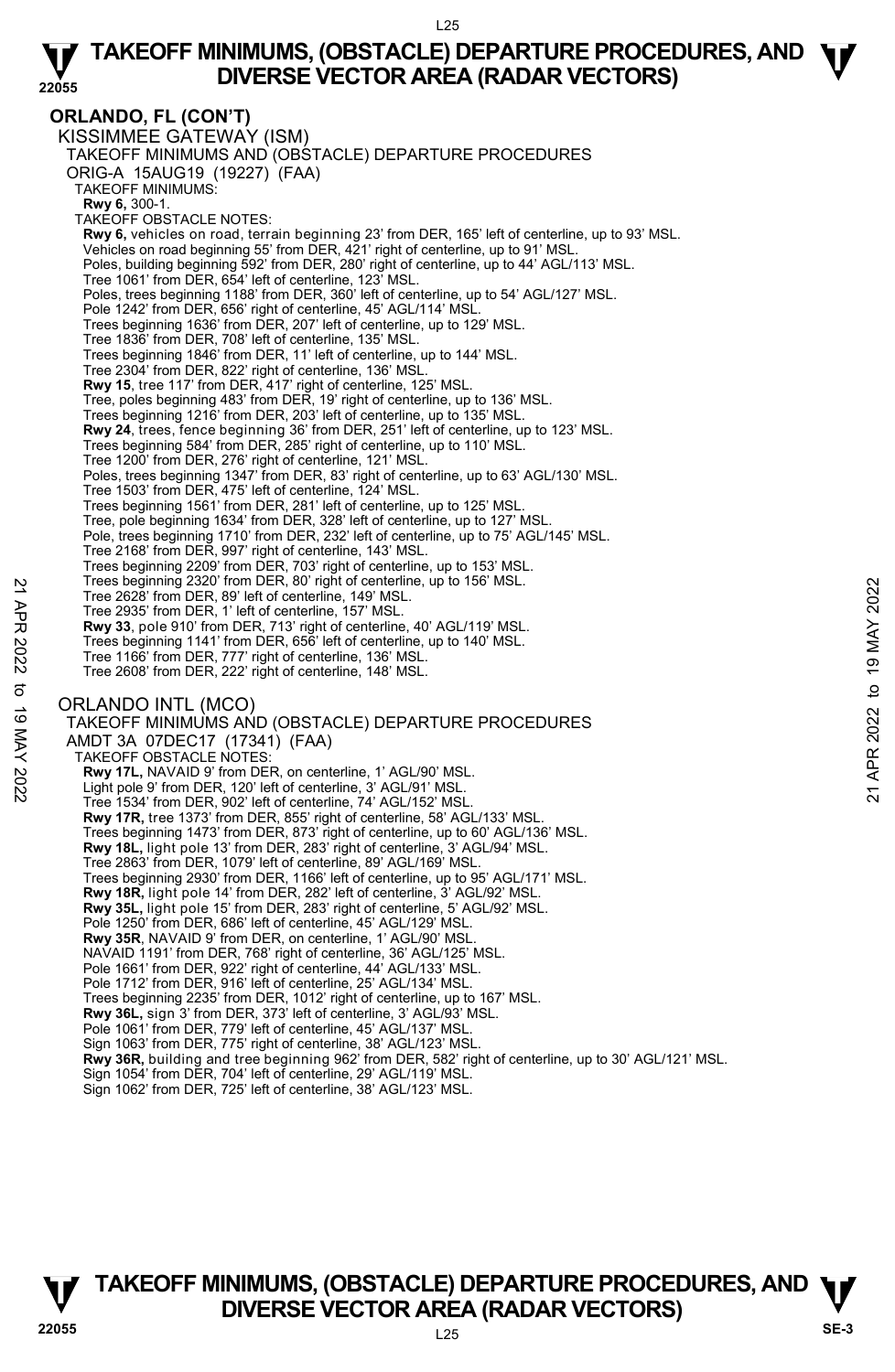**22055 ORLANDO, FL (CON'T)**  ORLANDO SANFORD INTL (SFB) TAKEOFF MINIMUMS AND (OBSTACLE) DEPARTURE PROCEDURES AMDT 10 02MAY13 (13122) (FAA) DEPARTURE PROCEDURE: **Rwy 27L,** climb heading 275° to 800 before proceeding northbound. **Rwy 27C,** climb heading 275° to 900 before proceeding northbound. **Rwy 27R,** climb heading 275° to 900 before proceeding northbound. **Rwy 36,** climb heading 005° to 2000 before proceeding on course. TAKEOFF OBSTACLE NOTES: **Rwy 9R**, pole at DER, 277' left of centerline, 7' AGL/25' MSL. Utilities beginning 430' from DER, 206' left of centerline, up to 39' AGL/55' MSL. Utilities beginning 430' from DER, 109' right of centerline, up to 39' AGL/55' MSL. Trees beginning 986' from DER, 13' left of centerline, up to 52' AGL/83' MSL. Trees beginning 1078' from DER, 463' right of centerline, up to 66' AGL/80' MSL. **Rwy 9C**, vehicles on roadway beginning 22' from DER, left and right of centerline, up to 15' AGL/62' MSL. Bush 163' from DER, 276' left of centerline, 9' AGL/57' MSL. Pole 1079' from DER, 314' right of centerline, 36' AGL/78' MSL. Trees beginning 1130' from DER, 90' right of centerline, up to 82' AGL/112' MSL. **Rwy 27R**, antenna on building 131' from DER, 441' right of centerline, 18' AGL/67' MSL.<br>Poles and trees beginning 1157' from DER, 146' left of centerline, up to 65' AGL/120' MSL.<br>Trees beginning 1395' from DER, 66' right **Rwy 27C**, buildings beginning 1548' from DER, 336' left of centerline, up to 47' AGL/101' MSL.<br>Trees beginning 1753' from DER, 295' right of centerline, up to 76' AGL/105' MSL. Towers and antenna beginning 2340' from DER, 544' left of centerline, up to 135' AGL/194' MSL. **Rwy 27L**, approach lights beginning 32' from DER, on centerline, up to 17' AGL/56' MSL. Fence 229' from DER, 16' right of centerline, 12' AGL/51' MSL. Vehicles on roadway beginning 359' from DER, left and right of centerline, up to 15' AGL/60' MSL. Trees beginning 865' from DER, 574' left of centerline, up to 50' AGL/94' MSL. Pole 1006' from DER, 692' right of centerline, 43' AGL/86' MSL. Trees beginning 2733' from DER, left and right of centerline, up to 91' AGL/135' MSL. **Rwy 18**, poles beginning 945' from DER, 482' left of centerline, up to 44' AGL/71' MSL. Trees beginning 997' from DER, 280' left of centerline, up to 63' AGL/93' MSL. Trees beginning 1277' from DER, 621' right of centerline, up to 83' AGL/112' MSL. **Rwy 36**, trees beginning 330' from DER, 508' right of centerline, up to 43' AGL/77' MSL. Trees beginning 1104' from DER, 617' left of centerline, up to 85' AGL/114' MSL. **ORMOND BEACH, FL**  ORMOND BEACH MUNI (OMN) TAKEOFF MINIMUMS AND (OBSTACLE) DEPARTURE PROCEDURES ORIG-B 10OCT19 (19283) (FAA) TAKEOFF MINIMUMS: Trees beginning 2433 from DER, 482 left of centerline, up to 44' AGL/131'MSL.<br>The set beginning 945' from DER, 482' left of centerline, up to 44' AGL/13' MSL.<br>Trees beginning 1977' from DER, 280' left of centerline, up to TAKEOFF OBSTACLE NOTES: **Rwy 9,** tree 60' from DER, 370' left of centerline, 67' MSL. Tree 188' from DER, 448' left of centerline, 86' MSL. Trees beginning 254' from DER, 1' left of centerline, up to 93' MSL. Tree 431' from DER, 544' right of centerline, 65' MSL. Trees beginning 457' from DER, 390' right of centerline, up to 66' MSL. Trees beginning 773' from DER, 333' right of centerline, up to 70' MSL. Trees beginning 811' from DER, 472' right of centerline, up to 73' MSL. Trees beginning 932' from DER, 340' right of centerline, up to 80' MSL. Trees beginning 1023' from DER, 223' right of centerline, up to 81' MSL. Trees beginning 1088' from DER, 377' right of centerline, up to 82' MSL. Trees beginning 1146' from DER, 65' right of centerline, up to 87' MSL. Trees beginning 1358' from DER, 16' right of centerline, up to 88' MSL. Trees beginning 1883' from DER, on and right of centerline, up to 92' MSL. Trees beginning 2365' from DER, 254' left of centerline, up to 108' MSL. Pole 5855' from DER, 1589' left of centerline, 195' MSL. **Rwy 17,** trees beginning 40' from DER, 334' left of centerline, up to 72' MSL. Trees beginning 46' from DER, 328' right of centerline, up to 94' MSL. Trees beginning 185' from DER, 49' left of centerline, up to 85' MSL. Trees, poles, building beginning 232' from DER, 104' right of centerline, up to 97' MSL. Trees beginning 1090' from DER, 6' left of centerline, up to 86' MSL. Trees beginning 1459' from DER, 15' left of centerline, up to 93' MSL. Trees beginning 1609' from DER, 7' left of centerline, up to 95' MSL. Trees beginning 1724' from DER, 286' right of centerline, up to 99' MSL. Trees beginning 1828' from DER, 668' left of centerline, up to 96' MSL. Trees beginning 1835' from DER, 183' left of centerline, up to 104' MSL. Trees beginning 1870' from DER, 32' left of centerline, up to 105' MSL. Trees beginning 1965' from DER, 98' right of centerline, up to 100' MSL. Trees beginning 2051' from DER, 85' left of centerline, up to 111' MSL. **CON'T**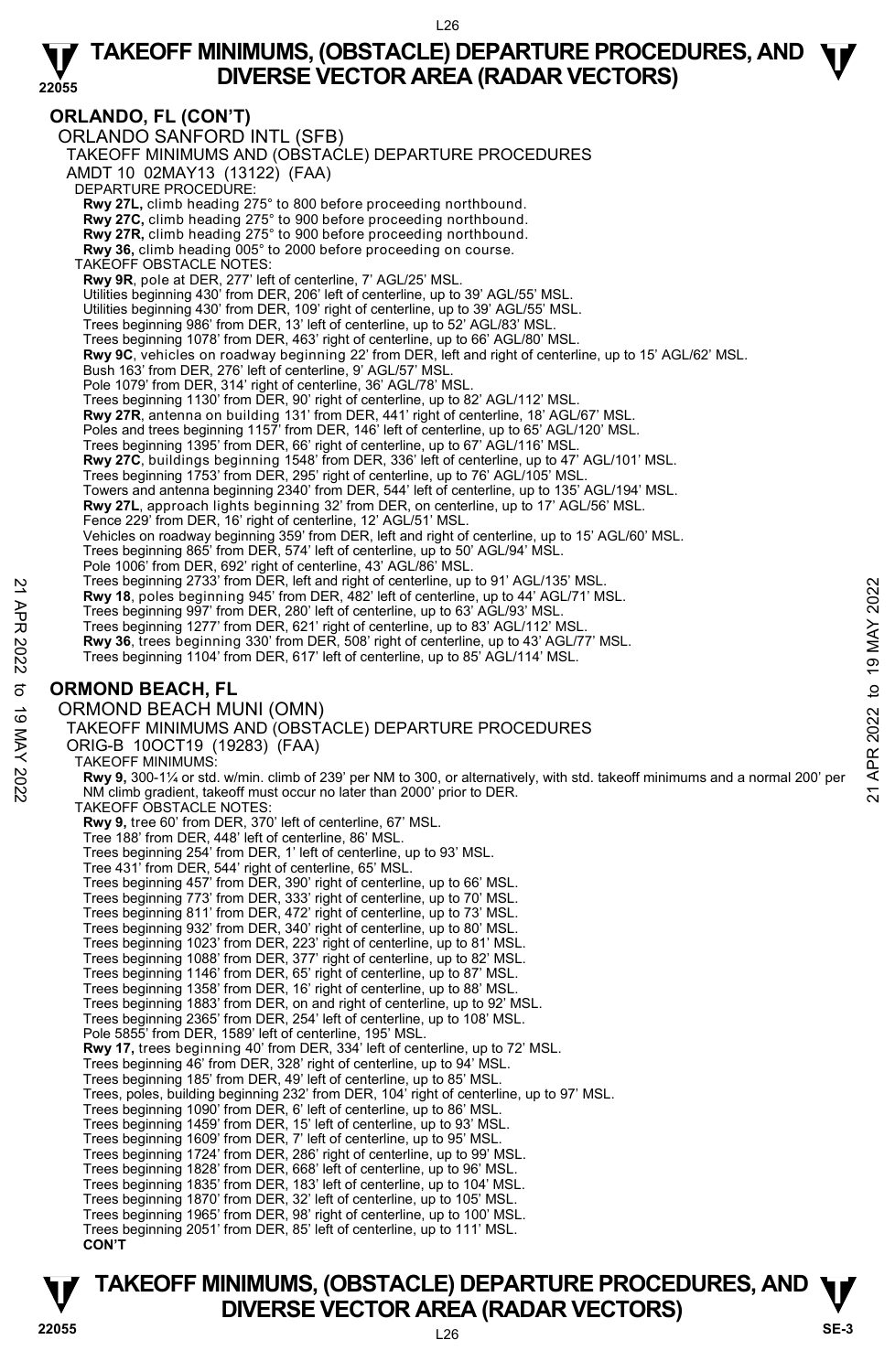#### **ORMOND BEACH, FL (CON'T)**

ORMOND BEACH MUNI (OMN) (CON'T)  **Rwy 17** (CON'T). trees beginning 2095' from DER, 160' right of centerline, up to 101' MSL. Trees beginning 2136' from DER, 45' left of centerline, up to 113' MSL. Tree 2188' from DER, 207' right of centerline, 102' MSL. Trees beginning 2200' from DER, 16' right of centerline, up to 110' MSL. **Rwy 27,** vegetation beginning 7' from DER, 269' right of centerline, up to 39' MSL. Tree 48' from DER, 387' right of centerline, 47' MSL. Trees beginning 58' from DER, 10' left of centerline, up to 99' MSL. Trees, vegetation beginning 83' from DER, 163' right of centerline, up to 90' MSL. Trees, vegetation beginning 312' from DER, 155' right of centerline, up to 103' MSL. Trees beginning 812' from DER, 307' right of centerline, up to 108' MSL. Trees beginning 1277' from DER, 14' left of centerline, up to 104' MSL. Trees beginning 1280' from DER, 11' right of centerline, up to 109' MSL. Trees beginning 2315' from DER, 381' left of centerline, up to 111' MSL. **Rwy 35,** trees beginning 48' from DER, 264' right of centerline, up to 47' MSL. Pole, tree beginning 242' from DER, 380' right of centerline, up to 54' MSL. Vegetation 266' from DER, 395' left of centerline, 35' MSL. Vegetation beginning 279' from DER, 272' left of centerline, up to 40' MSL. Trees, poles beginning 379' from DER, 17' right of centerline, up to 101' MSL. Trees beginning 486' from DER, 385' left of centerline, up to 93' MSL. Trees, poles beginning 602' from DER, 41' left of centerline, up to 97' MSL. Trees, poles beginning 1735' from DER, 17' left of centerline, up to 99' MSL. **PALATKA, FL**  PALATKA MUNI - LT KAY LARKIN FLD (28J) TAKEOFF MINIMUMS AND (OBSTACLE) DEPARTURE PROCEDURES ORIG-A 19SEP13 (21280) (FAA) TAKEOFF MINIMUMS: **Rwy 9,** 200-1¼ or std. w/min. climb of 207' per NM to 300, or alternatively, with std. takeoff minimums and a normal 200' per<br>NM climb gradient, takeoff must occur no later than 1300' prior to DER. TAKEOFF OBSTACLE NOTES: **Rwy 9,** trees beginning 558' from DER, 39' right of centerline, up to 100' AGL/105' MSL.<br>Trees beginning 625' from DER, 7' left of centerline, up to 100' AGL/137' MSL. Tower 1.1 NM from DER, 1398' right of centerline, 164' AGL/199' MSL. **Rwy 17,** trees beginning 237' from DER, 100' right of centerline, up to 100' AGL/164' MSL.<br>Trees beginning 796' from DER, 478' left of centerline, up to 100' AGL/169' MSL. **Rwy 27,** trees beginning 15' from DER, 56' left of centerline, up to 78' AGL/112' MSL. Trees beginning 49' from DER, 269' right of centerline, up to 72' AGL/101' MSL. **Rwy 35,** buildings beginning 504' from DER, 403' right of centerline, up to 75' AGL/104' MSL.<br>Trees beginning 788' from DER, 222' left of centerline, up to 100' AGL/129' MSL. Trees beginning 1387' from DER, 81' right of centerline, up to 100' AGL/119' MSL. Buildings beginning 1454' from DER, 850' left of centerline, up to 75' AGL/104' MSL. **PALM COAST, FL**  FLAGLER EXEC (FIN) TAKEOFF MINIMUMS AND (OBSTACLE) DEPARTURE PROCEDURES AMDT 2A 23APR20 (21168) (FAA) TAKEOFF MINIMUMS: **Rwys 18W, 36W** - NA. DEPARTURE PROCEDURE: **Rwy 24,** climb heading 241° to 600 before turning right. **Rwy 29,** climb heading 280° to 1600 before turning right. TAKEOFF OBSTACLE NOTES: **Rwy 6,** pole 9' from DER, 29' right of centerline, 2' AGL/33' MSL. Trees beginning 244' from DER, 440' right of centerline, up to 43' MSL. Tree 375' from DER, 570' right of centerline, 44' MSL. Trees beginning 474' from DER, 43' left of centerline, up to 99' MSL. Trees beginning 497' from DER, 474' right of centerline, up to 52' MSL. Tree 706' from DER, 143' right of centerline, 56' MSL. Tree 726' from DER, 418' right of centerline, 72' MSL. Tree 728' from DER, 546' right of centerline, 74' MSL. Trees beginning 792' from DER, 482' right of centerline, up to 57' AGL/85' MSL. Trees beginning 925' from DER, 31' right of centerline, up to 89' MSL. Tree 1796' from DER, 363' left of centerline, 102' MSL. Tree 1802' from DER, 420' left of centerline, 103' MSL. Trees beginning 1817' from DER, 505' left of centerline, up to 108' MSL. Tree 2016' from DER, 16' right of centerline, 97' MSL. Trees beginning 2475' from DER, 405' right of centerline, up to 122' MSL. Tree 3253' from DER, 565' left of centerline, 115' MSL. 22 MW climb gradient, takeoff must occur no later than 1300' prior to DER.<br>
22 TAKEOFF OBSTACLE NOTES:<br>
Trees beginning 625' from DER, 79' right of centerline, up to 100' AGL/105' MSL.<br>
Trees beginning 625' from DER, 1398'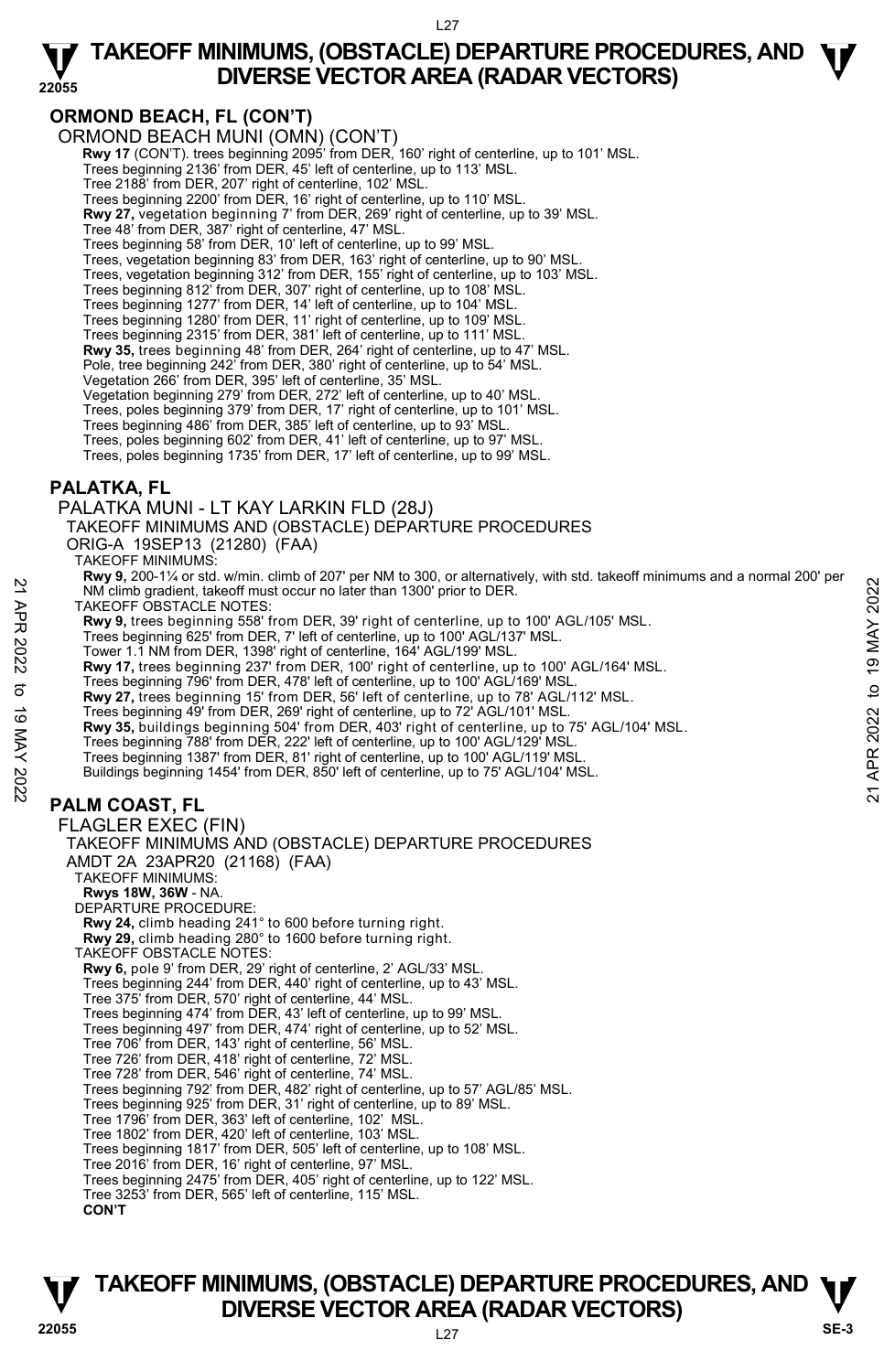#### **22055 TAKEOFF MINIMUMS, (OBSTACLE) DEPARTURE PROCEDURES, AND**  $\Psi$ **DIVERSE VECTOR AREA (RADAR VECTORS)**

#### **PALM COAST, FL (CON'T)**

FLAGLER EXEC (FIN) (CON'T) **Rwy 11, trees beginning 18' from DER, 192' left of centerline, up to 54' MSL.** Trees beginning 34' from DER, 120' right of centerline, up to 35' AGL/60' MSL. Trees, water tower beginning 246' from DER, 18' right of centerline, up to 63' MSL. Tree 319' from DER, 493' left of centerline, 55' MSL. Trees beginning 336' from DER, 1' left of centerline, up to 57' MSL. Trees, poles beginning 561' from DER, 410' left of centerline, up to 87' MSL. Trees beginning 723' from DER, 297' left of centerline, up to 92' MSL. Trees beginning 775' from DER, 353' left of centerline, up to 98' MSL. Trees beginning 803' from DER, 285' left of centerline, up to 101' MSL. Trees beginning 1115' from DER, 549' right of centerline, up to 64' MSL. Trees beginning 1272' from DER, 320' right of centerline, up to 89' MSL. Trees beginning 1465' from DER, 134' right of centerline, up to 103' MSL. Trees beginning 1862' from DER, 390' left of centerline, up to 107' MSL. Trees beginning 1906' from DER, 293' left of centerline, up to 112' MSL. Trees beginning 2151' from DER, 23' left of centerline, up to 113' MSL. Trees beginning 2273' from DER, 11' right of centerline, up to 107' MSL. Trees beginning 2495' from DER, 24' left of centerline, up to 114' MSL. Trees beginning 2699' from DER, 101' left of centerline, up to 116' MSL. Trees beginning 2789' from DER, 120' left of centerline, up to 120' MSL. Trees beginning 3370' from DER, 638' left of centerline, up to 108' AGL/131' MSL. **Rwy 24,** tree 142' from DER, 441' right of centerline, 88' MSL. Tree 1315' from DER, 839' left of centerline, 111' MSL. **Rwy 29,** tree 46' from DER, 408' left of centerline, 88' MSL. Tree 163' from DER, 424' left of centerline, 67' AGL/92' MSL. Trees beginning 294' from DER, 19' left of centerline, up to 86' AGL/110' MSL. Tree 1121' from DER, 128' right of centerline, 39' AGL/62' MSL. Tree 1122' from DER, 103' right of centerline, 43' AGL/67' MSL. Tree 1148' from DER, 6' right of centerline, 46' AGL/69' MSL. Trees beginning 1170' from DER, 13' right of centerline, up to 48' AGL/71' MSL. Tree 1426' from DER, 28' right of centerline, 53' AGL/78' MSL. Trees beginning 1431' from DER, 1' right of centerline, up to 56' AGL/79' MSL. Tree 1582' from DER, 848' right of centerline, 83' MSL. Tree 1772' from DER, 786' right of centerline, 92' MSL. Trees beginning 1952' from DER, 46' left of centerline, up to 116' MSL. Trees beginning 1962' from DER, 567' right of centerline, up to 106' MSL. Tree 4263' from DER, 873' left of centerline, 124' AGL/141' MSL. Tree 1426' from DER, 28' right of centerline, 53' AGL/78' MSL.<br>
Tree 1426' from DER, 28' right of centerline, 53' AGL/78' MSL.<br>
Tree 1582' from DER, 848' right of centerline, 92' MSL.<br>
Tree beginning 1952' from DER, 46' le

#### **PAHOKEE, FL**

PALM BEACH COUNTY GLADES (PHK) TAKEOFF MINIMUMS AND (OBSTACLE) DEPARTURE PROCEDURES AMDT 2 01FEB18 (18032) (FAA) TAKEOFF OBSTACLE NOTES: **Rwy 18,** vegetation 131' from DER, 371' right of centerline, 26' MSL. Tree 565' from DER, 292' right of centerline, 30' MSL. Sign 634' from DER, 502' right of centerline, 6' AGL/42' MSL. Terrain 721' from DER, 513' right of centerline, 40' MSL. Tree 751' from DER, 320' right of centerline, 42' MSL. Tower 1589' from DER, 691' left of centerline, 132' AGL/142' MSL. **Rwy 36,** tree 701' from DER, 645' right of centerline, 74' MSL. Tree 1076' from DER, 325' left of centerline, 63' MSL. Pole 1098' from DER, 131' left of centerline, 35' AGL/51' MSL. Tree 1099' from DER, 157' right of centerline, 56' MSL. Tree 1116' from DER, 149' left of centerline, 46' MSL. Pole 1241' from DER, 50' right of centerline, 35' AGL/52' MSL. Tree 2059' from DER, 103' left of centerline, 68' MSL. Tree 2210' from DER, 108' right of centerline, 84' MSL. Tree 2816' from DER, 280' right of centerline, 93' MSL. Tree 2970' from DER, 314' right of centerline, 100' MSL.

#### **PANAMA CITY, FL**

NORTHWEST FLORIDA BEACHES INTL (ECP) TAKEOFF MINIMUMS AND (OBSTACLE) DEPARTURE PROCEDURES AMDT 1 18NOV10 (10322) (FAA) TAKEOFF MINIMUMS: **Rwys 3, 21,** NA-Environmental. TAKEOFF OBSTACLE NOTES: **Rwy 16,** trees beginning 2644' from DER, 382' right of centerline, up to 82' AGL/131' MSL.

DIVERSE VECTOR AREA (RADAR VECTORS) ORIG 14SEP17 (17257) (FAA)  **Rwys 16, 34,** heading as assigned by ATC.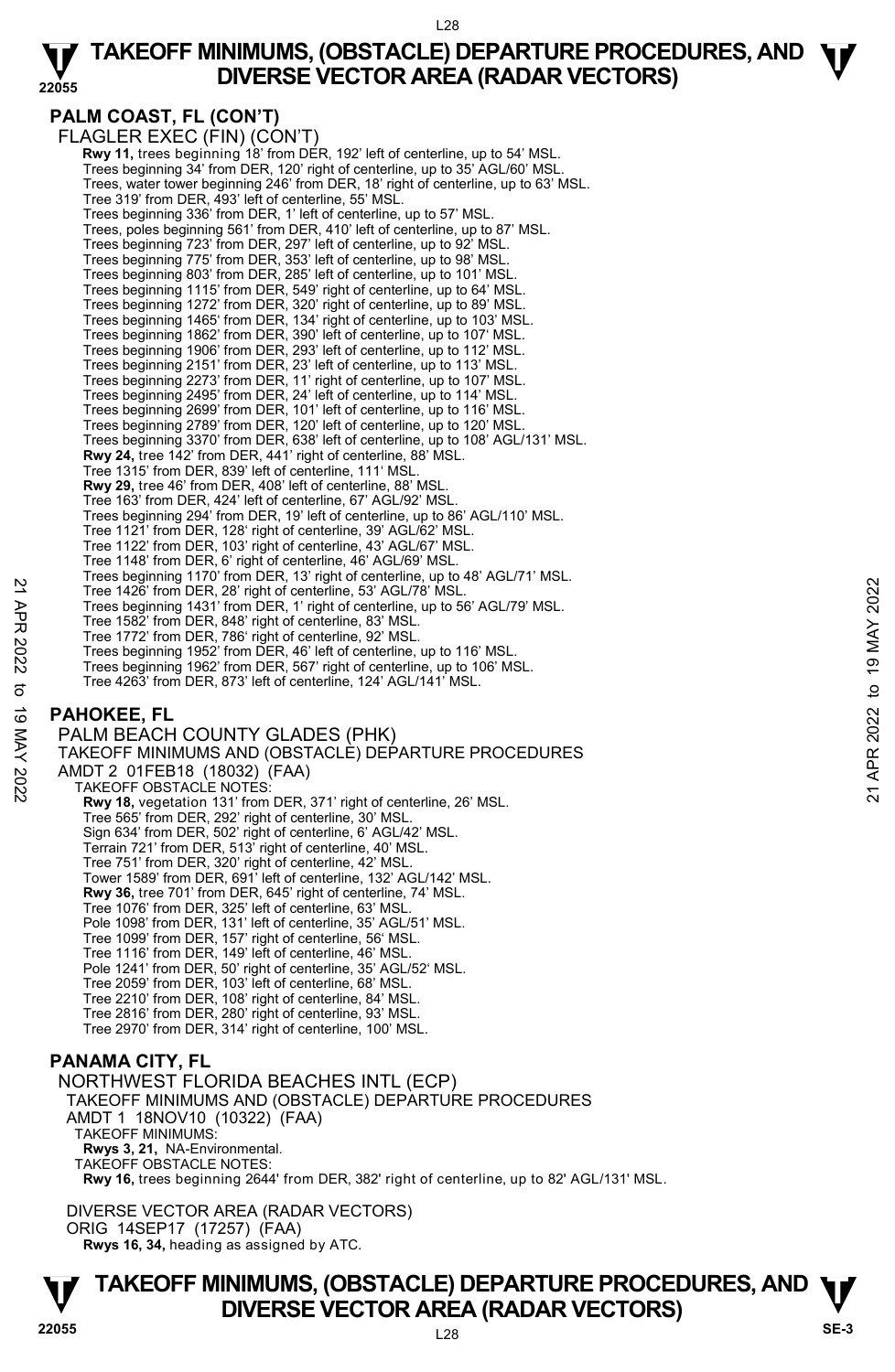**PATRICK SFB (KCOF)**  COCOA BEACH, FL TAKEOFF MINIMUMS AND (OBSTACLE) DEPARTURE PROCEDURES AMDT 1 02DEC21 (21336) (USSF) TAKEOFF MINIMUMS: **Rwy 3,** 200-1¼, or std. w/min. climb of 210'/NM to 500. Alternatively, with standard takeoff minimums and normal 200'/NM climb gradient, takeoff must occur no later than 1300' prior to DER. **Rwy 11,** diverse departure authorized. **Rwy 21,** 200-1¼, or std. w/min. climb of 220'/NM to 500. Alternatively, with standard takeoff minimums and normal 200'/NM climb gradient, takeoff must occur no later than 1600' prior to DER.  **Rwy 29,** diverse departure authorized. TAKEOFF OBSTACLE NOTES: **Rwy 3,** antenna 3074' from DER, 1290' left of centerline, 84' MSL. Tree 2816' from DER, 1136' left of centerline, 75' AGL/79' MSL. Tree 1901' from DER, 994' left of centerline, 50' AGL/56' MSL. Tree 2749' from DER, 731' left of centerline, 70' AGL/76' MSL. Terrain 16' from DER, 500' left of centerline, 16' MSL. Terrain 38' from DER, 510' left of centerline, 16' MSL. Terrain 46' from DER, 512' left of centerline, 16' MSL. Vehicles on road 756' from DER, 574' right of centerline, 28' MSL. Vehicles on road 735' from DER, 620' right of centerline, 25' MSL. Terrain 5877' from DER, 2075' left of centerline, 167' MSL.  **Rwy 11,** vehicles on road 621' from DER, 212' left of centerline, 29' MSL. Vehicles on road 512' from DER, 437' left of centerline, 29' MSL. Vehicles on road 1031' from DER, 664' right of centerline, 29' MSL. Vehicles on road 832' from DER, 240' right of centerline, 29' MSL. Vehicles on road 666' from DER, 91' right of centerline, 37' MSL. Vehicles on road 934' from DER, 472' right of centerline, 29' MSL. Terrain 26' from DER, 13' right of centerline, 16' MSL. Terrain abeam inward of DER, 500' left of centerline, 16' MSL. Vehicles on road 640' from DER, 90' right of centerline, 26' MSL.  **Rwy 21,** sailboat 1787' from DER, 984' right of centerline, 43' MSL. Terrain 584' from DER, 509' left of centerline, 20' MSL. Terrain 46' from DER, 512' left of centerline, 20' MSL. Terrain 19' from DER, 505' left of centerline, 20' MSL. Terrain 16' from DER, 500' left of centerline, 20' MSL. Terrain 228' from DER, 500' right of centerline, 18' MSL. Terrain 127' from DER, 534' right of centerline, 17' MSL. Terrain 5878' from DER, 2075' left of centerline, 172' MSL.  **Rwy 29,** cable 299' from DER, 107' right of centerline, 9' MSL. Vehicles on road 352' from DER, 11' right of centerline, 20' MSL. Vehicles on road 418' from DER, 162' right of centerline, 18' MSL. Vehicles on road 444' from DER, 310' right of centerline, 20' MSL. Cable 149' from DER, 460' right of centerline, 9' MSL. Terrain abeam from DER, 500' left of centerline, 13' MSL. Terrain 95' from DER, 326' left of centerline, 13' MSL. Terrain abeam DER, 25' right of centerline, 16' MSL. Terrain 17' from DER, 332' right of centerline, 16' MSL. Boat 362' from DER, 476' left of centerline, 10' MSL. Bird cannon 98' from DER, 455' right of centerline, 8' MSL. Cable 177' from DER, 133' left of centerline, 10' MSL. Vegetation 389' from DER, 350' left of centerline, 45' MSL. Neuroles on road 540 Trom DER, 904' right of centerline, 20' MSL.<br>
Terrain 584' from DER, 509' left of centerline, 20' MSL.<br>
Terrain 46' from DER, 512' left of centerline, 20' MSL.<br>
Terrain 49' from DER, 512' left of cent

#### **PENSACOLA, FL**

PENSACOLA INTL (PNS) TAKEOFF MINIMUMS AND (OBSTACLE) DEPARTURE PROCEDURES AMDT 1 26JUL12 (12208) (FAA) DEPARTURE PROCEDURE: **Rwy 26,** climb heading 260° to 600 before turning south. TAKEOFF OBSTACLE NOTES: **Rwy 26,** trees beginning 84' from DER, left and right of centerline, up to 100' AGL/146' MSL. Rod 398' from DER, 596' left of centerline, 56' AGL/132' MSL. **Rwy 35,** trees beginning 490' from DER, left and right of centerline, up to 100' AGL/182' MSL.

PENSACOLA NAS (FORREST SHERMAN FLD) (KNPA) TAKEOFF MINIMUMS AND (OBSTACLE) DEPARTURE PROCEDURES AMDT 1 02DEC21 (21336) (USN) TAKEOFF MINIMUMS: **Rwy 7R,** std. w/min. climb of 214'/NM to 500. TAKEOFF OBSTACLE NOTES: **Rwy 7R,** pylon 4859' from DER, 1448' right of centerline, 96' AGL/142' MSL.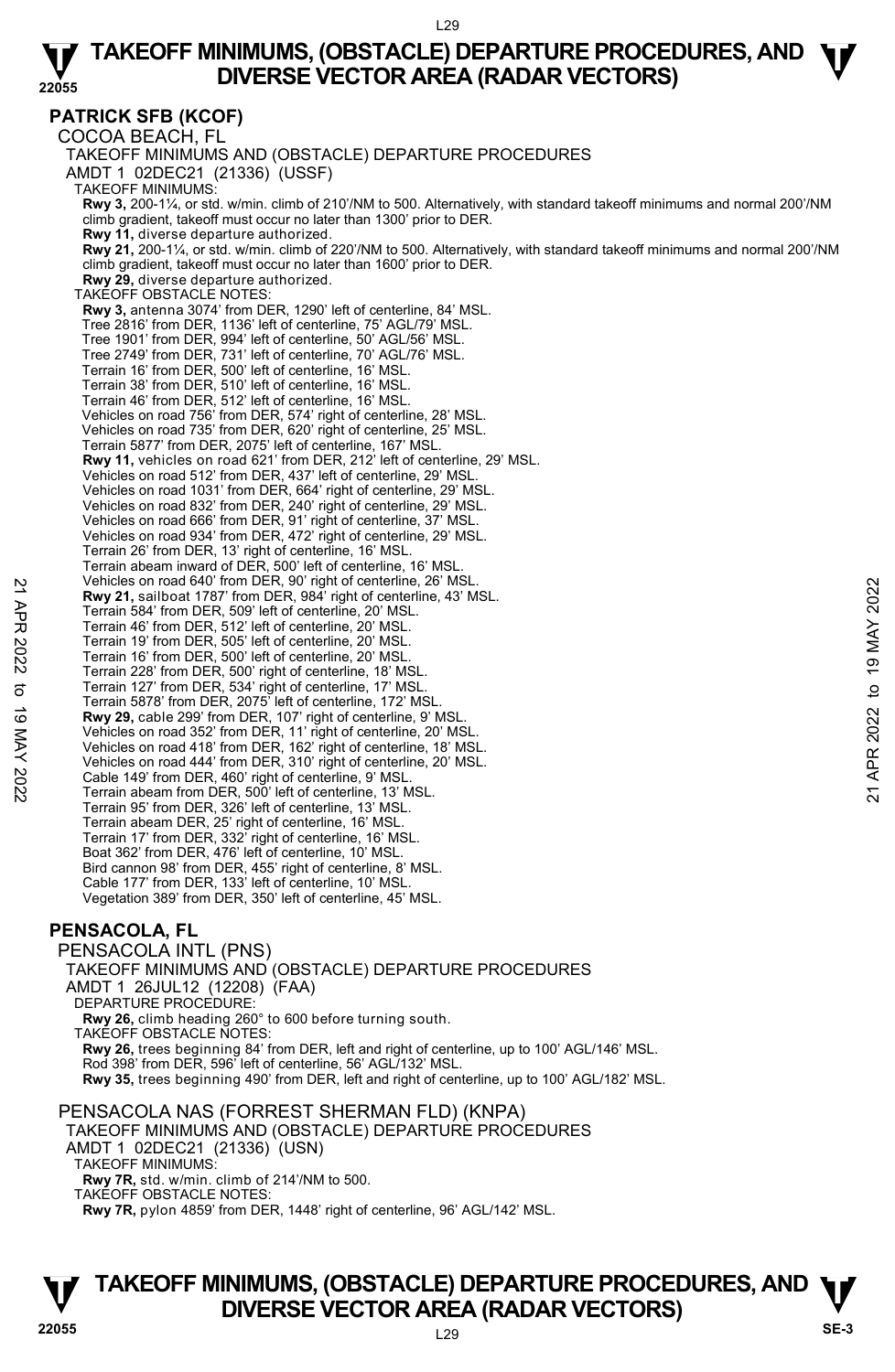**PERRY, FL**  PERRY-FOLEY (FPY) TAKEOFF MINIMUMS AND (OBSTACLE) DEPARTURE PROCEDURES AMDT 1B 21MAY20 (20142) (FAA) DEPARTURE PROCEDURE: **Rwy 36**, climb on heading 350° to 600 before turning right. TAKEOFF OBSTACLE NOTES: **Rwy 12,** trees beginning 1227' from DER, left and right of centerline, up to 100' AGL/144' MSL. **Rwy 18,** traverse\_way 2' from DER, 105' right of centerline, 41' MSL. Tree 5' from DER, 256' right of centerline, 43' MSL. Tree 127' from DER, 235' right of centerline, 47' MSL. Trees beginning 471' from DER, 618' left of centerline, up to 105' MSL. Tree 764' from DER, 703' right of centerline, 91' MSL. Trees beginning 801' from DER, 400' right of centerline, up to 105' MSL. Trees beginning 856' from DER, 8' left of centerline, up to 110' MSL. Trees beginning 914' from DER, 0' of centerline, up to 113' MSL. Trees beginning 1061' from DER, 42' left of centerline, up to 121' MSL. Trees beginning 1364' from DER, 111' right of centerline, up to 114' MSL. Trees beginning 1843' from DER, 24' right of centerline, up to 85' AGL/116' MSL. Trees beginning 1844' from DER, 5' left of centerline, up to 92' AGL/125' MSL.<br>Trees beginning 2236' from DER, 109' right of centerline, up to 117' MSL.<br>Trees beginning 2484' from DER, 73' right of centerline, up to 119' M Trees beginning 2643' from DER, 74' right of centerline, up to 81' AGL/120' MSL. Trees beginning 2696' from DER, 167' right of centerline, up to 129' MSL. Trees beginning 2717' from DER, 66' right of centerline, up to 153' MSL. Trees beginning 2834' from DER, 104' right of centerline, up to 155' MSL. **Rwy 30,** sign 112' from DER, 265' right of centerline, 5' AGL/47' MSL. Tree 768' from DER, 683' left of centerline, 116' MSL. Trees beginning 836' from DER, 408' left of centerline, up to 122' MSL. Tree, pole beginning 1090' from DER, 54' right of centerline, up to 99' MSL. Tree, pole beginning 1178' from DER, 38' left of centerline, up to 128' MSL. Tree 1323' from DER, 606' right of centerline, 101' MSL. Trees beginning 1324' from DER, 3' right of centerline, up to 116' MSL. Tree, pole beginning 1584' from DER, 191' left of centerline, up to 132' MSL. Trees beginning 1588' from DER, 173' right of centerline, up to 123' MSL. Trees beginning 1663' from DER, 563' right of centerline, up to 135' MSL. Trees beginning 1805' from DER, 393' right of centerline, up to 100' AGL/144' MSL.<br>**Rwy 36,** vegetation 78' from DER, 149' left of centerline, 5' AGL/47' MSL. Sign 101' from DER, 258' right of centerline, 5' AGL/47' MSL. Tree 308' from DER, 543' right of centerline, 88' MSL. Trees beginning 391' from DER, 516' right of centerline, up to 97' MSL. Trees beginning 574' from DER, 501' left of centerline, up to 65' MSL. Trees beginning 579' from DER, 540' right of centerline, up to 106' MSL. Pole, catenary beginning 725' from DER, 497' left of centerline, up to 70' MSL. Tree, pole beginning 741' from DER, 2' right of centerline, up to 113' MSL. Tree 849' from DER, 712' left of centerline, 102' MSL. Tree 932' from DER, 749' left of centerline, 109' MSL. Tree, catenary, pole beginning 963' from DER, 75' left of centerline, up to 116' MSL. Tree, antenna beginning 1401' from DER, 10' left of centerline, up to 135' MSL. Trees beginning 2049' from DER, 5' left of centerline, up to 146' MSL. Tree 2728' from DER, 959' right of centerline, 119' MSL. Trees beginning 2984' from DER, 83' right of centerline, up to 120' MSL. Trees beginning 3042' from DER, 94' right of centerline, up to 121' MSL. Trees beginning 3049' from DER, 133' right of centerline, up to 122' MSL Trees beginning 3068' from DER, 66' right of centerline, up to 87' AGL/128' MSL. Trees beginning 3176' from DER, 5' right of centerline, up to 89' AGL/133' MSL. Tower 2.4 NM from DER, 4368' right of centerline, 415' AGL/454' MSL. Tree, pole beginning 11/8 trom DER, 38' eit of centerline, up to 128' MSL.<br>
Tree 1323' from DER, 806' right of centerline, up to 116' MSL.<br>
Tree beginning 1324' from DER, 13' right of centerline, up to 132' MSL.<br>
Trees beg

#### **PLANT CITY, FL**

PLANT CITY (PCM) TAKEOFF MINIMUMS AND (OBSTACLE) DEPARTURE PROCEDURES ORIG 07MAY09 (09127) (FAA) TAKEOFF OBSTACLE NOTES: **Rwy 10,** trees beginning 264' from DER, 561' left of centerline, up to 100' AGL/229' MSL. Trees beginning 490' from DER, 13' right of centerline, up to 100' AGL/239' MSL. **Rwy 28,** trees beginning 50' from DER, 278' right of centerline, up to 100' AGL/254' MSL. Trees beginning 515' from DER, 15' left of centerline, up to 100' AGL/249' MSL. Train on railroad tracks, 380' from DER, 547' left of centerline, up to 23' AGL/172' MSL.

Vehicles on roadway, 266' from DER, 137' left of centerline, up to 15' AGL/169' MSL.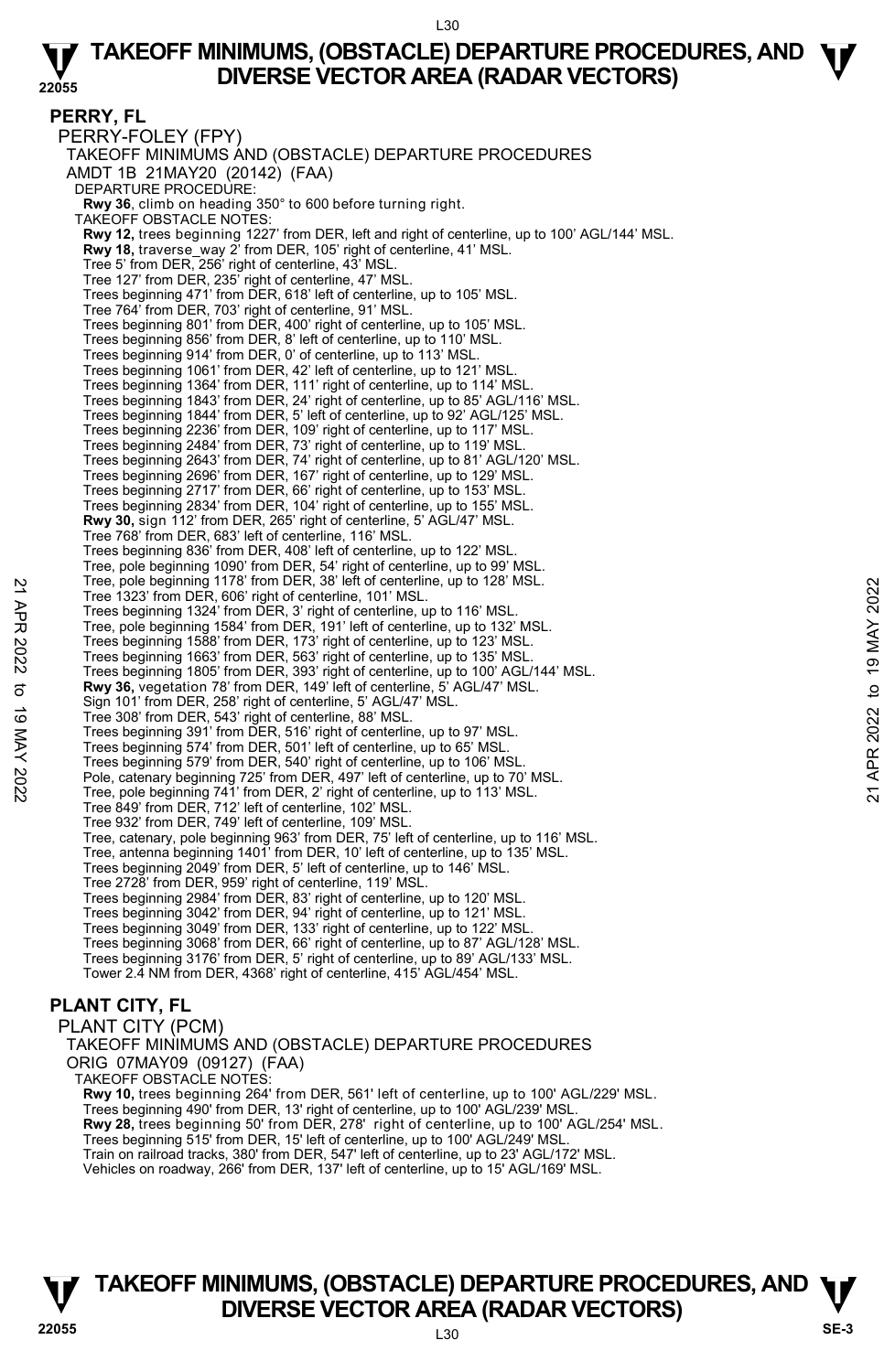#### **POMPANO BEACH, FL**

POMPANO BEACH AIRPARK (PMP)

TAKEOFF MINIMUMS AND (OBSTACLE) DEPARTURE PROCEDURES

AMDT 5 18SEP14 (14261) (FAA)

TAKEOFF MINIMUMS:

**Rwy 10,** 300-1¼ or std. w/ min. climb of 261' per NM to 300. **Rwy 15,** 400-1½ or std. w/ min. climb of 441' per NM to 500.

TAKEOFF OBSTACLE NOTES:

**Rwy 6,** trees beginning 101' from DER, 26' left and 232' right of centerline, up to 70' AGL/88' MSL.

**Rwy 10**, pole 154' from DER, 131' left of centerline, 9' AGL/18' MSL.<br>Trees, pole, and building beginning 427' from DER, 12' left and 343' right of centerline, up to 49' AGL/63' MSL.

Poles and buildings beginning 1264' from DER, 166' left and 286' right of centerline, up to 64' AGL/72' MSL.

Building 5670' from DER, 604' right of centerline, 186' AGL/190' MSL.

Buildings 1 NM from DER, 887' left of centerline, up to 201' AGL/210' MSL.

**Rwy 15,** building, trees, and poles beginning 502' from DER, 306' left and 434' right of centerline, 44' AGL/54' MSL.

Trees beginning 1229' from DER, 152' left and 190' right of centerline, up to 71' AGL/162' MSL.

Building 5994' from DER, 1491' left of centerline, 213' AGL/221' MSL.

Building 1.1 NM from DER, 1259' left of centerline, 300' AGL/310' MSL. Building 1.7 NM from DER, 1385' right of centerline, 255' AGL/265' MSL.

**Rwy 24,** trees beginning 190' from DER, 304' right of centerline, up to 30' AGL/49' MSL. Trees beginning 423' from DER, 3' left of centerline, up to 47' AGL/66' MSL.

Tanks, building, tree, and pole beginning 630' from DER, 23' right of centerline, 60' AGL/80' MSL.

Trees beginning 2179' from DER, 253' left of centerline, up to 91' AGL/110' MSL.

**Rwy 28,** trees beginning 358' from DER, 255' left of centerline, up to 25' AGL/44' MSL.

Poles, buildings, trees, and tank beginning 722' from DER, 33' left and 238' right of centerline, up to 45' AGL/64' MSL.

**Rwy 33,** buildings beginning 29' from DER, 398' left of centerline, 18' AGL/34' MSL.

Trees beginning 629' from DER, 518' left of centerline, up to 59' AGL/77' MSL.

Trees beginning 202' from DER, 548' right of centerline, up to 38' AGL/56' MSL.

#### **PONCE, PR**

#### MERCEDITA (PSE) (TJPS)

TAKEOFF MINIMUMS AND (OBSTACLE) DEPARTURE PROCEDURES

AMDT 6 15AUG19 (21280) (FAA)

TAKEOFF MINIMUMS:

**Rwy 12,** std. w/min. climb of 300' per NM to 5300 or 5100-3 for VCOA.

**Rwy 30,** 500-1**⅛** w/min. climb of 350' per NM to 1300 or std. w/min. climb of 808' per NM to 500 or 5100-3 for VCOA. DEPARTURE PROCEDURE:

**Rwy 12,** climb heading 119° to 2500 then proceed on a heading between 304° CW to 248° from DER to avoid R-7105 and unmarked tethered balloon up to 15000 MSL.

**Rwy 30,** climbing left turn on a heading between 120° CW to 200° from DER. Do not proceed northbound (headings 316° CW 119°) until leaving 5000; do not proceed westbound (headings 200° CW 315°) until leaving 12000 to avoid R-7105 and unmarked tethered balloon up to 15000 MSL. MERCEDITA (PSE) (TJPS)<br>
TAKEOFF MINIMUMS AND (OBSTACLE) DEPARTURE PROCEDURES<br>
AMDT 6 15AUG19 (21280) (FAA)<br>
TAKEOFF MINIMUMS:<br>
TAKEOFF MINIMUMS:<br>
TAKEOFF MINIMUMS:<br>
TAKEOFF MINIMUMS:<br>
TAKEOFF MINIMUMS:<br>
TAKEOFF MINIMUMS:<br>

#### VCOA:

**All runways:** obtain ATC approval for VCOA when requesting IFR clearance. Climb in visual conditions to cross Mercedita airport at or above 5100 then climb heading 090° to SJU VORTAC R-239 to CLAYO INT/SJU 35 DME.

#### TAKEOFF OBSTACLE NOTES:

**Rwy 12,** trees beginning 126' from DER, 480' left of centerline, 5' AGL/31' MSL.

Poles beginning 126' from DER, 435' right of centerline, up to 68' AGL/87' MSL.

Trees beginning 306' from DER, 500' left of centerline, up to 33' AGL/64' MSL.

Poles and trees beginning 323' from DER, 219' right of centerline, up to 59' AGL/88' MSL.

Trees beginning 1003' from DER, 368' left of centerline, up to 33' AGL/71' MSL.

Stack 5536' from DER, 1749' right of centerline, 184' AGL/210' MSL.

**Rwy 30,** pole 143' from DER, 238' left of centerline, 43' AGL/76' MSL.<br>Pole 144' from DER, 281' right of centerline, 44' AGL/87' MSL.

Tree 3014' from DER, 1264' left of centerline, 133' MSL.

Poles and trees beginning 3217' from DER, 705' right of centerline, up to 46' AGL/353' MSL. Trees, poles, and transmission line beginning 3282' from DER, 135' right of centerline, up to 41' AGL/355' MSL.

Tree 3492' from DER, 327' left of centerline, 164' MSL.

Tree 4406' from DER, 194' left of centerline, 55' AGL/172' MSL.

Tree 4765' from DER, 109' left of centerline, 34' AGL/176' MSL. Pole 5243' from DER, 513' left of centerline, 106' AGL/197' MSL.

Poles beginning 5256' from DER, 188' left of centerline, up to 73' AGL/216' MSL.

Buildings beginning 1.2 NM from DER, 1986' left of centerline, up to 194' AGL/259' MSL.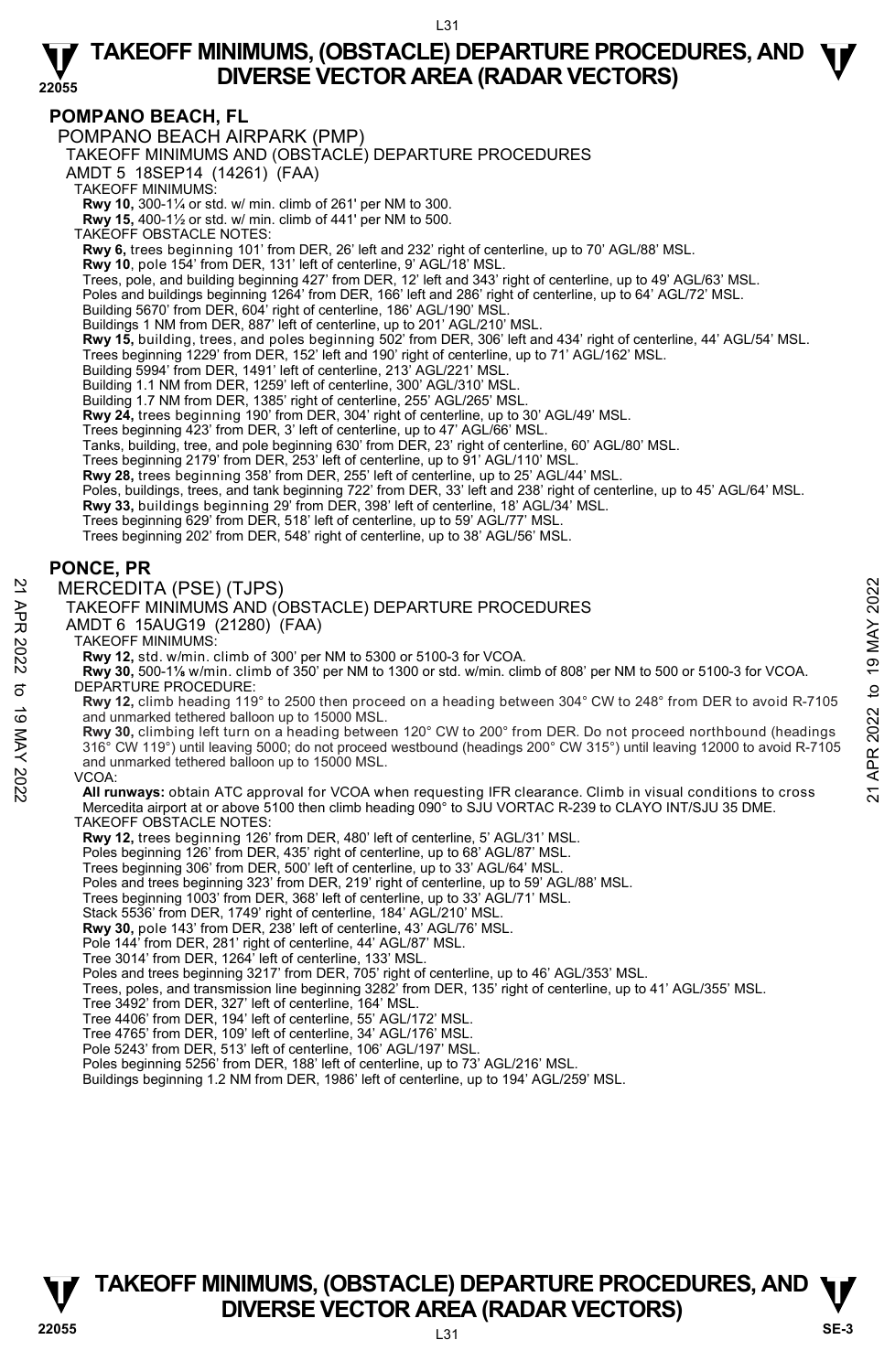#### **PUNTA GORDA, FL**

PUNTA GORDA (PGD) TAKEOFF MINIMUMS AND (OBSTACLE) DEPARTURE PROCEDURES AMDT 4 31DEC20 (20366) (FAA) TAKEOFF MINIMUMS: **Rwys 9, 27,** NA - airport authority request. TAKEOFF OBSTACLE NOTES: **Rwy 4,** lighting 39' from DER, 115' left of centerline, 3' AGL/27' MSL. Tree 1560' from DER, 885' right of centerline, 76' MSL. **Rwy 15,** vegetation 172' from DER, 286' left of centerline, 33' MSL.<br>Tree 377' from DER, 353' left of centerline, 48' MSL. Trees beginning 1416' from DER, 558' left of centerline, up to 76' MSL. Trees beginning 1851' from DER, 520' right of centerline, up to 104' MSL. Tree 2378' from DER, 43' left of centerline, 83' MSL. **Rwy 22,** sign 34' from DER, 242' left of centerline, 3' AGL/25' MSL. Lighting 40' from DER, 113' right of centerline, 3' AGL/25' MSL.<br>**Rwy 33,** sign 22' from DER, 248' right of centerline, 4' AGL/20' MSL. Sign 34' from DER, 253' left of centerline, 3' AGL/21' MSL. Tree 938' from DER, 750' left of centerline, 50' MSL.

#### **QUINCY, FL**

QUINCY MUNI (2J9)

TAKEOFF MINIMUMS AND (OBSTACLE) DEPARTURE PROCEDURES ORIG 12MAR09 (09071) (FAA) TAKEOFF MINIMUMS: **Rwy 32,** 300-2 or std. w/ min. climb of 217' per NM to 600, or alternatively, with standard takeoff minimums and a normal 200'/NM climb gradient, takeoff must occur no later than 1700' prior to DER.

TAKEOFF OBSTACLE NOTES:

**Rwy 14,** trees beginning abeam DER, 421' left of centerline, up to 100' AGL/299' MSL.<br>Vehicles on road abeam DER, 340' left of centerline, 15' AGL/214' MSL.

Trees beginning abeam DER, 255' right of centerline, up to 100' AGL/309' MSL.

Vehicles on road abeam DER, 174' right of centerline, 15' AGL/224' MSL.

**Rwy 32,** trees beginning abeam DER, 307' left of centerline, up to 100' AGL/329' MSL. Precides on road abeam DER, 340' let of centerline, up to 100' AGL/309' MSL.<br>
Trees beginning abeam DER, 355' right of centerline, up to 100' AGL/309' MSL.<br>
Wehicles on road abeam DER, 174' right of centerline, 15' AGL/22

Vehicles on road abeam DER, 398' left of centerline, 15' AGL/244' MSL.

Trees beginning 910' from DER, 722' right of centerline, up to 100' AGL/329' MSL.

Power line beginning 1225' from DER, left and right of centerline, up to 79' AGL/327' MSL.

#### **ST. AUGUSTINE, FL**

NORTHEAST FLORIDA RGNL (SGJ)

TAKEOFF MINIMUMS AND (OBSTACLE) DEPARTURE PROCEDURES

ORIG 25OCT07 (07298) (FAA)

TAKEOFF OBSTACLE NOTES:

**Rwy 2,** trees 1355' from DER, 314' right of centerline, 100' AGL/104' MSL.

**Rwy 20,** aircraft on ramp abeam DER, 158' right of centerline, up to 32' AGL/41' MSL.

Aircraft on taxiway 182' from DER, on centerline, up to 32' AGL/42' MSL. Buildings beginning 220' from DER, 402' right of centerline, up to 34' AGL/44' MSL.

Hangars beginning 174' from DER, 180' left of centerline, up to 16' AGL/26' MSL.

Vehicles on road and train on railroad beginning 419' from DER, 599' right of centerline, up to 23' AGL/37' MSL.

Numerous trees beginning 589' from DER, 652' right of centerline, up to 100' AGL/114' MSL. Numerous trees beginning 754' from DER, 586' left of centerline, up to 100' AGL/109' MSL.

**Rwy 24,** hangars beginning abeam DER, 400' left of centerline, up to 16' AGL/26' MSL.

Aircraft on ramp 55' from DER, 119' right of centerline up to 32' AGL/41' MSL.<br>Buildings beginning 150' from DER, 191' right of centerline, up to 34' AGL/44' MSL.

Vehicles on road and train on railroad beginning 571' from DER, on centerline, up to 23' AGL/37' MSL.

Numerous trees beginning 742' from DER, left and right of centerline, up to 100' AGL/114' MSL.<br>**Rwy 31,** numerous trees beginning 87' from DER, 418' left of centerline, up to 89' AGL/98' MSL.

Vehicles on road and train on railroad beginning at DER, 237' left of centerline, up to 23' AGL/37' MSL.

Numerous trees beginning 242' from DER, 2' right of centerline, up to 85' AGL/99' MSL.

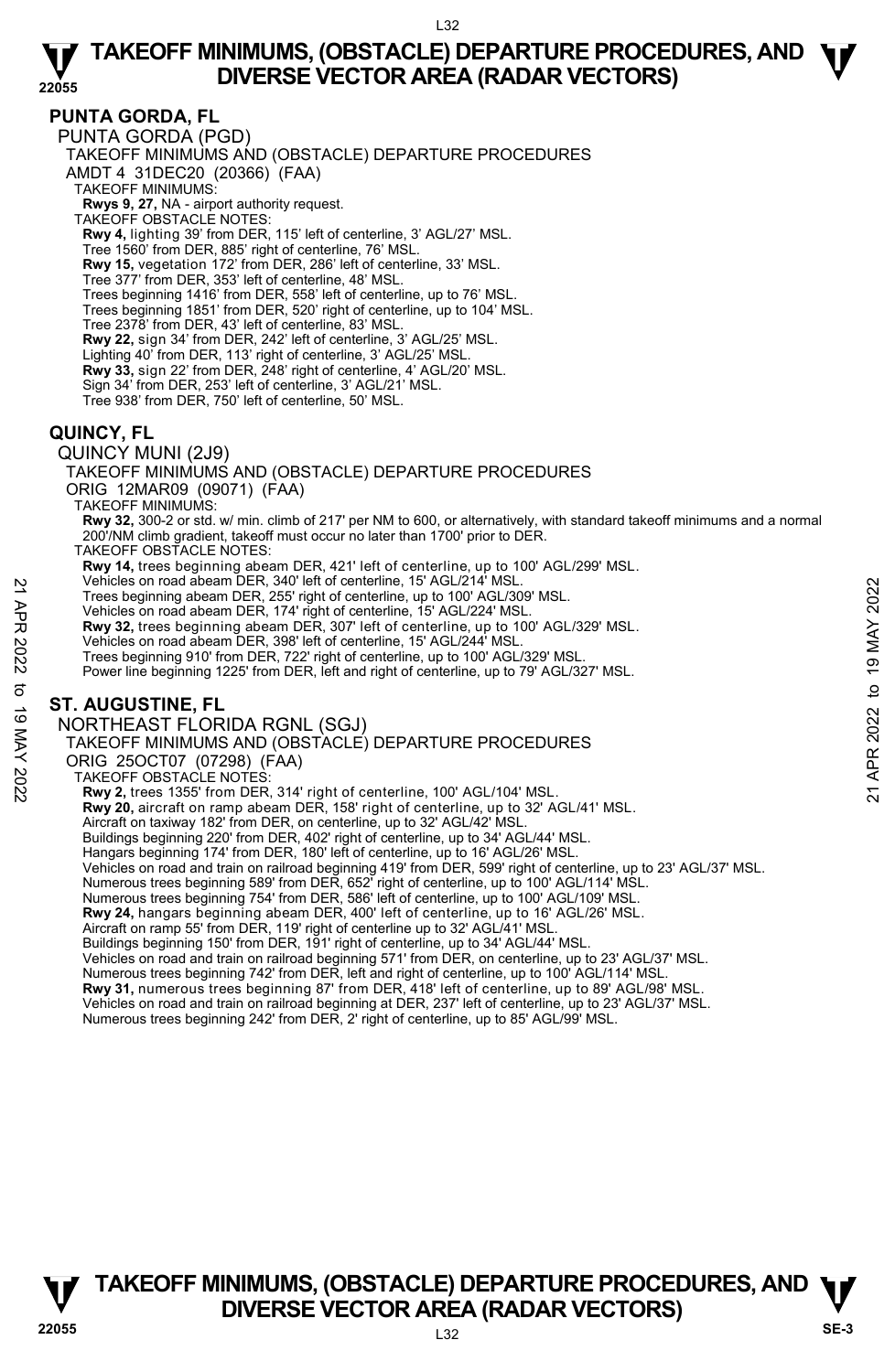#### **ST. PETERSBURG, FL**

ALBERT WHITTED (SPG) TAKEOFF MINIMUMS AND (OBSTACLE) DEPARTURE PROCEDURES AMDT 3 03JAN19 (19003) (FAA) TAKEOFF MINIMUMS: **Rwy 36,** 300-1 or std. w/min. climb of 289' per NM until 700'. DEPARTURE PROCEDURE: **Rwy 7,** climb heading 067° to 600 before turning right. **Rwy 18,** climb heading 185° to 600 before turning right. **Rwy 25,** climb heading 247° to 700 before turning right. **Rwy 36,** climb heading 005° to 700 before turning left. TAKEOFF OBSTACLE NOTES: **Rwy 7,** ships beginning 243' from DER, on centerline, up to 100' MSL. **Rwy 18,** trees beginning 147' from DER, 227' right of centerline, 35' MSL. Ships beginning 227' from DER, on centerline, up to 100' AGL/100' MSL. **Rwy 25,** fence 10' from DER, on centerline, 15' AGL/19' MSL. Trees beginning 30' from DER, 9' left of centerline, up to 50' AGL/57' MSL. Trees, building beginning 127' from DER, 70' right of centerline, up to 50' AGL/57' MSL. Building, trees beginning 299' from DER, 9' left of centerline, up to 102' AGL/106' MSL. Building, beginning 457<sup>°</sup> from DER, 116' right of centerline, up to 73' AGL/81' MSL Buildings beginning 1169' from DER, 85' right of centerline, up to 73' AGL/86' MSL. Tree 2123' from DER, 182' left of centerline, 50' AGL/60' MSL. Pole 3187' from DER, 159' right of centerline, 77' AGL/103' MSL. **Rwy 36,** rwy, sign 33' from DER, 248' left of centerline, 6' AGL/10' MSL. Sign 41' from DER, 238' right of centerline, 7' AGL/11' MSL. Building 1818' from DER, 859' right of centerline, 88' AGL/94' MSL. Building 3582' from DER, 1263' left of centerline, 104' AGL/109' MSL. Building 4460' from DER, 1279' left of centerline, 153' AGL/166' MSL. **ST. PETERSBURG-CLEARWATER, FL**  ST PETE-CLEARWATER INTL (PIE) TAKEOFF MINIMUMS AND (OBSTACLE) DEPARTURE PROCEDURES AMDT 3B 29MAR18 (18088) (FAA) TAKEOFF MINIMUMS: **Rwy 22,** 200-1¼ or std. w/ min. climb of 230' per NM to 300, or alternatively, with std. takeoff minimums and a normal 200' per NM climb gradient, takeoff must occur no later than 1700' prior to DER. TAKEOFF OBSTACLE NOTES: **Rwy 4,** trees beginning 174' from DER, 279' right of centerline, up to 61' AGL/65' MSL. Bush 495' from DER, 258' right of centerline, 27' AGL/31' MSL. Bush 511' from DER, 326' left of centerline, 17' AGL/21' MSL. Trees beginning 523' from DER, 225' left of centerline, up to 17' AGL/21' MSL. Boats beginning 775' from DER, on centerline up to 25' AGL/25' MSL. ST PETE-CLEARWATER INTL (PIE)<br>
TAKEOFF MINIMUMS AND (OBSTACLE) DEPARTURE PROCEDURES<br>
AMDT 3B 29MAR18 (18088) (FAA)<br>
TAKEOFF MINIMUMS:<br>
TAKEOFF MINIMUMS:<br>
New 22, 200-1¼ or std. w/ min. climb of 230' per NM to 300, or alte Poles beginning 970' from DER, 114' right of centerline, up to 51' AGL/58' MSL. Poles beginning 1015' from DER, 103' left of centerline, up to 40' AGL/47' MSL. Sign 1336' from DER, 198' left of centerline, 46' AGL/53' MSL. Tree 2100' from DER, 996' right of centerline, 96' AGL/105' MSL. Antenna on hopper 2583' from DER, 801' right of centerline, 76' AGL/89' MSL. **Rwy 22,** tower 123' from DER, 359' left of centerline, 24' AGL/33' MSL. Trees beginning 1235' from DER, 270' left of centerline, up to 65' AGL/70' MSL. Tree 1629' from DER, 88' right of centerline, 61' AGL/70' MSL. Tower 5591' from DER, 266' right of centerline, 153' AGL/168' MSL.<br>**Rwy 36,** boats beginning 646' from DER, 655' left of centerline, up to 25' AGL/25' MSL. **SAN JUAN, PR**  FERNANDO LUIS RIBAS DOMINICCI (SIG) (TJIG) TAKEOFF MINIMUMS AND (OBSTACLE) DEPARTURE PROCEDURES AMDT 1 15OCT15 (21280) (FAA) TAKEOFF MINIMUMS: **Rwy 9,** 300-1¾ w/min. climb of 400' per NM to 2000. **Rwy 27,** 300-1 w/min. climb of 300' per NM to 1200. DEPARTURE PROCEDURE: **Rwy 9,** climb heading 095° to 2000 before turning south. **Rwy 27,** climb heading 275° to 1200 before turning south. TAKEOFF OBSTACLE NOTES: **Rwy 9,** vehicles on road beginning 190' from DER, crossing centerline, up to 15' AGL/23' MSL. Trees beginning 200' from DER, up to 35' AGL/55' MSL.

Mobile crane 511' from DER, 570' right of centerline, 180' AGL/199' MSL.

Buildings with obstruction light beginning 1100' from DER, 430' right of centerline, up to 275' AGL/285' MSL.<br>Buildings beginning 2400' from DER, 640' right of centerline, up to 286' AGL/298' MSL.

Buildings beginning 3400' from DER, 200' left of centerline, up to 174' AGL/202' MSL.

**CON'T**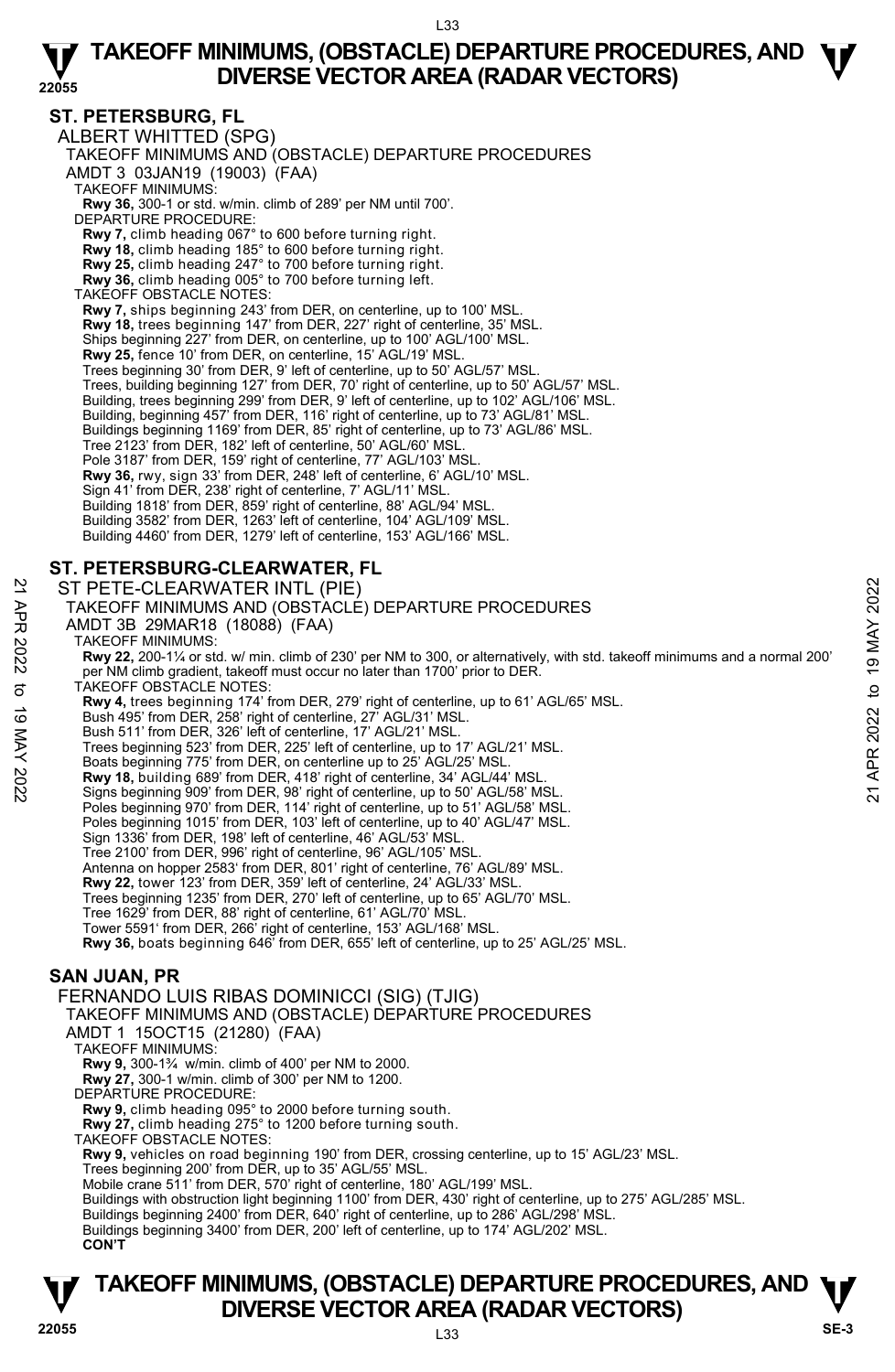### **SAN JUAN, PR (CON'T)**

**22055**  FERNANDO LUIS RIBAS DOMINICCI (SIG) (TJIG) (CON'T) **Rwy 27,** bushes beginning 20' from DER, left and right of centerline, up to 8' AGL/21' MSL.<br>Trees beginning 80' from DER, 390' right of centerline, up to 35' AGL/44' MSL. Ships maneuvering from 2000' to 5200' from DER, up to 236' MSL. LUIS MUNOZ MARIN INTL (SJU) (TJSJ) TAKEOFF MINIMUMS AND (OBSTACLE) DEPARTURE PROCEDURES AMDT 8 26MAR20 (21280) (FAA) DEPARTURE PROCEDURE: **Rwy 8,** climb on a heading between 258° CW to 108° from DER, or min. climb of 352' per NM to 5000 for headings 109° through 257°. **Rwy 10,** climb on a heading between 282° CW to 105° from DER, or min. climb of 357' per NM to 4900 for headings 106° through 281°. **Rwy 26,** climb on a heading between 258° CW to 077° from DER, or min. climb of 304' per NM to 4800 for headings 078° through 257°. **Rwy 28,** climb on a heading between 261° CW to 101° from DER, or min. climb of 311' per NM to 4800 for headings 102° through 260°. TAKEOFF OBSTACLE NOTES: **Rwy 8,** tree 16' from DER, 349' right of centerline, 17' MSL. Tree 32' from DER, 433' right of centerline, 20' MSL. Trees beginning 36' from DER, 273' left of centerline, up to 38' MSL. Trees, NAVAID, vegetation beginning 37' from DER, 2' right of centerline, up to 26' MSL.<br>Trees beginning 152' from DER, 304' right of centerline, up to 33' MSL.<br>Trees beginning 180' from DER, 325' left of centerline, up to Trees beginning 341' from DER, 324' right of centerline, up to 42' MSL.<br>Trees beginning 406' from DER, 119' right of centerline, up to 43' MSL.<br>Trees beginning 558' from DER, 561' right of centerline, up to 53' MSL. Tree 626' from DER, 616' right of centerline, 54' MSL. Tree 638' from DER, 557' right of centerline, 55' MSL. Trees beginning 642' from DER, 472' right of centerline, up to 57' MSL. Tree 2576' from DER, 719' left of centerline, 88' MSL. Tree 2846' from DER, 787' left of centerline, 91' MSL. Tree 3677' from DER, 173' left of centerline, 102' MSL. Tree 3716' from DER, 168' left of centerline, 111' MSL. **Rwy 10,** tree 166' from DER, 290' right of centerline, 37' MSL. Trees beginning 171' from DER, 69' right of centerline, up to 60' MSL. Tree 685' from DER, 657' left of centerline, 59' MSL. Tree 918' from DER, 694' left of centerline, 63' MSL. Trees beginning 1089' from DER, 19' left of centerline, up to 74' MSL. Tree 1388' from DER, 25' right of centerline, 62' MSL. Trees beginning 1392' from DER, 59' right of centerline, up to 66' MSL. Trees beginning 1491' from DER, 7' right of centerline, up to 67' MSL. Trees beginning 1636' from DER, 114' left of centerline, up to 75' MSL. Trees beginning 1736' from DER, 32' left of centerline, up to 81' MSL. Trees beginning 1770' from DER, 5' right of centerline, up to 70' MSL. Trees beginning 1880' from DER, 395' right of centerline, up to 85' MSL. Tree 2919' from DER, 1208' left of centerline, 85' MSL. Building 3495' from DER, 1294' left of centerline, 120' MSL. Building 3809' from DER, 1333' left of centerline, 121' MSL. **Rwy 26,** sign 1' from DER, 349' left of centerline, 10' MSL. Lighting 9' from DER, 74' right of centerline, 9' MSL. Vegetation 12' from DER, 9' right of centerline, 11' MSL. Vegetation 32' from DER, 127' left of centerline, 11' MSL. Tree 92' from DER, 266' right of centerline, 28' MSL. Tree 157' from DER, 375' left of centerline, 31' MSL. Tree 322' from DER, 584' left of centerline, 49' MSL. Trees beginning 417' from DER, 44' left of centerline, up to 70' MSL. Trees, pole beginning 484' from DER, 611' right of centerline, up to 48' MSL. Pole beginning 1325' from DER, 766' right of centerline, up to 50' MSL. Pole 1679' from DER, 815' right of centerline, 60' MSL. Pole 1797' from DER, 813' right of centerline, 64' MSL. Trees, pole, lighting beginning 1809' from DER, 782' right of centerline, up to 71' MSL. Trees, pole beginning 2308' from DER, 621' right of centerline, up to 79' MSL. Tree 2412' from DER, 285' left of centerline, 74' MSL. 22 Tree 2576' from DER, 472' right of centerline, up to 57' MSL.<br>
Tree 2576' from DER, 719' left of centerline, app to 57' MSL.<br>
Tree 2576' from DER, 787' left of centerline, 91' MSL.<br>
Tree 3846' from DER, 787' left of cen

Trees beginning 2530' from DER, 689' right of centerline, up to 84' MSL. **CON'T**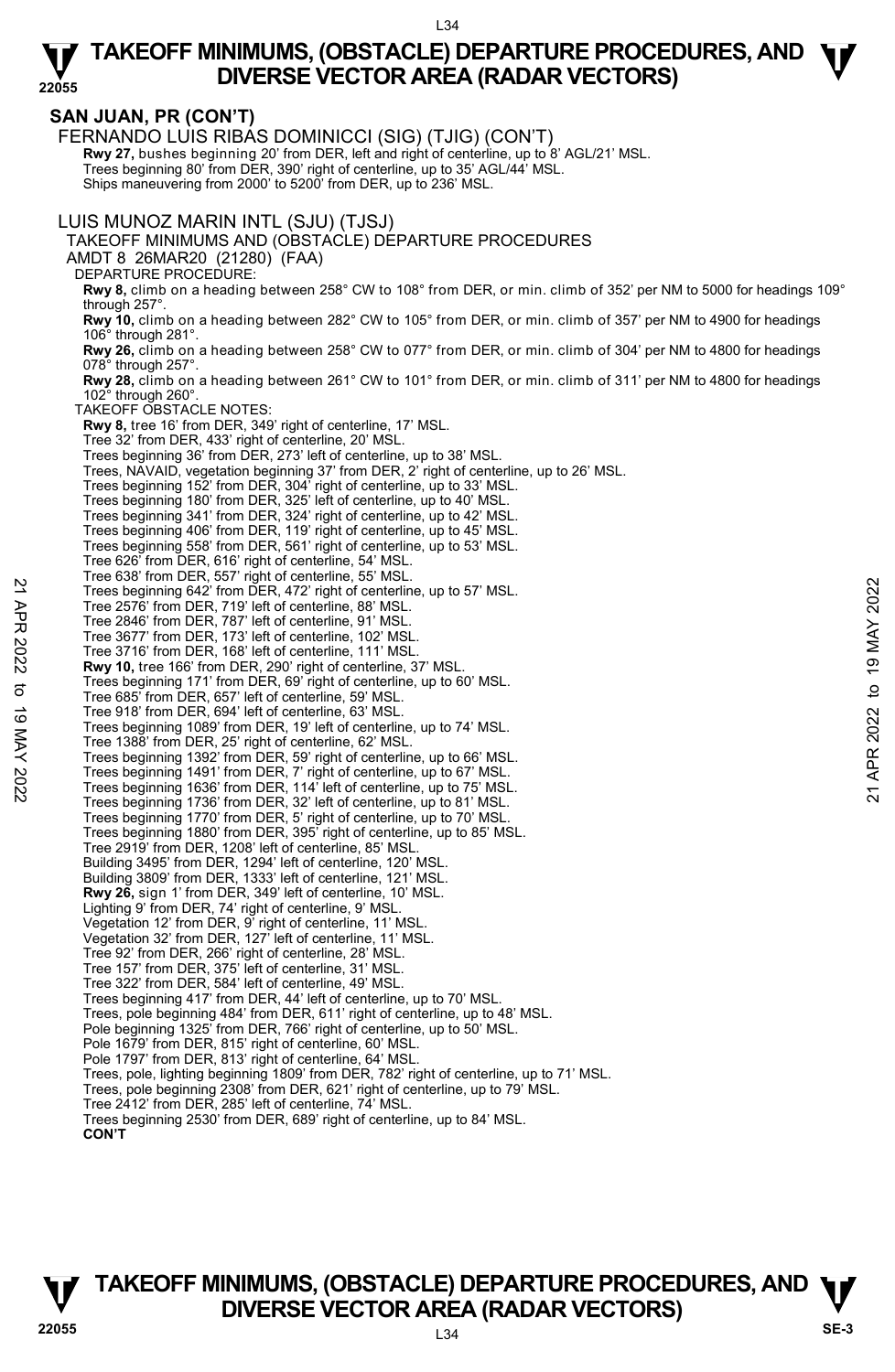#### **22055 TAKEOFF MINIMUMS, (OBSTACLE) DEPARTURE PROCEDURES, AND**  $\Psi$ **DIVERSE VECTOR AREA (RADAR VECTORS)**

### **SAN JUAN, PR (CON'T)**

LUIS MUNOZ MARIN INTL (SJU) (TJSJ) (CON'T)

**Rwy 28, lighting 10' from DER, 5' right of centerline, 1' AGL/11' MSL** 

Vehicles on road, sign, trees, pole, building beginning 171' from DER, 294' left of centerline, up to 46' MSL.

Trees beginning 423' from DER, 344' right of centerline, up to 35' MSL.

Trees beginning 480' from DER, 362' right of centerline, up to 45' MSL.

Trees beginning 700' from DER, 576' right of centerline, up to 46' MSL.

Trees beginning 784' from DER, 581' right of centerline, up to 54' MSL.

Trees beginning 927' from DER, 480' right of centerline, up to 57' MSL.

Building, sign, trees beginning 954' from DER, 456' left of centerline, up to 92' MSL. Tree 1903' from DER, 842' right of centerline, 59' MSL.

Trees beginning 1905' from DER, 688' right of centerline, up to 61' MSL.

#### **SARASOTA/BRADENTON, FL**

SARASOTA/BRADENTON INTL (SRQ)

#### TAKEOFF MINIMUMS AND (OBSTACLE) DEPARTURE PROCEDURES

AMDT 2A 15DEC11 (21112) (FAA)

TAKEOFF OBSTACLE NOTES:

**Rwy 4,** vehicles on road 79' from DER, 500' right of centerline, up to 17' AGL/42' MSL. Buildings beginning 142' from DER, 462' left of centerline, up to 23' AGL/48' MSL. Trees beginning 357' from DER, 356' right of centerline, up to 78' AGL/101' MSL. Trees beginning 925' from DER, 55' right of centerline, up to 79' AGL/102' MSL. Poles beginning 317' from DER, 461' right of centerline, up to 57' AGL/80' MSL. Poles beginning 1215' from DER, 113' left of centerline, up to 42' AGL/65' MSL. Camera 1012' from DER, 251' left of centerline, 29' AGL/52' MSL. **Rwy 14,** trees beginning 119' from DER, 430' left of centerline, up to 32' AGL/55' MSL. Trees beginning 345' from DER, 362' left of centerline, up to 74' AGL/94' MSL. Railroad 431' from DER, 533' left of centerline, 24' AGL/44' MSL. **Rwy 22,** vehicles on road 125' from DER, through centerline, up to 17' AGL/38' MSL. Trees beginning 235' from DER, 518' right of centerline, up to 103' AGL/113' MSL. Trees beginning 819' from DER, 18' left of centerline, up to 95' AGL/102' MSL. Poles/signs beginning 346' from DER, 528' right of centerline, up to 39' AGL/53' MSL. Poles/signs beginning 882' from DER, 38' left of centerline, up to 46' AGL/63' MSL. Buildings beginning 1689' from DER, 61' left of centerline, up to 65' AGL/75' MSL. Pole 2225' from DER, 751' left of centerline, 65' AGL/85' MSL. **Rwy 32,** wall 199' from DER, 465' left of centerline, up to 39' AGL/49' MSL. Antenna 732' from DER, 168' left of centerline, 44' AGL/54' MSL. Trees beginning 775' from DER, 274' left of centerline, up to 78' AGL/88' MSL. Trees beginning 606' from DER, 645' right of centerline, 61' AGL/71' MSL. Trees beginning 819 from DER, 18' left of centerline, up to 95' AGL/102' MSL.<br>
Poles/signs beginning 349' from DER, 52' right of centerline, up to 95' AGL/102' MSL.<br>
Poles/signs beginning 182' from DER, 38' right of center

#### **SEBASTIAN, FL**

SEBASTIAN MUNI (X26)

TAKEOFF MINIMUMS AND (OBSTACLE) DEPARTURE PROCEDURES ORIG-B 11OCT18 (18284) (FAA)

TAKEOFF MINIMUMS:

**Rwy 10**, 300-1⅛ or std. w/min. climb of 293' per NM to 300.

TAKEOFF OBSTACLE NOTES:

**Rwy 5,** trees beginning 1700' from DER, 494' right of centerline, up to 100' AGL/124' MSL. Trees beginning 4060' from DER, 391' right of centerline, up to 100' AGL/125' MSL. Trees beginning 3702' from DER, 1281' left of centerline, up to 100' AGL/125' MSL. **Rwy 10,** trees beginning 42' from DER, 418' left of centerline, up to 57' AGL/70' MSL.

**Rwy 23,** trees beginning 570' from DER, 225' right of centerline, up to 100' AGL/119' MSL.<br>Trees beginning 647' from DER, 354' left of centerline, up to 100' AGL/124' MSL.

**Rwy 28,** trees beginning 1035' from DER, 391' left of centerline, up to 100' AGL/119' MSL. Trees beginning 1057' from DER, 515' right of centerline, up to 100' AGL/119' MSL.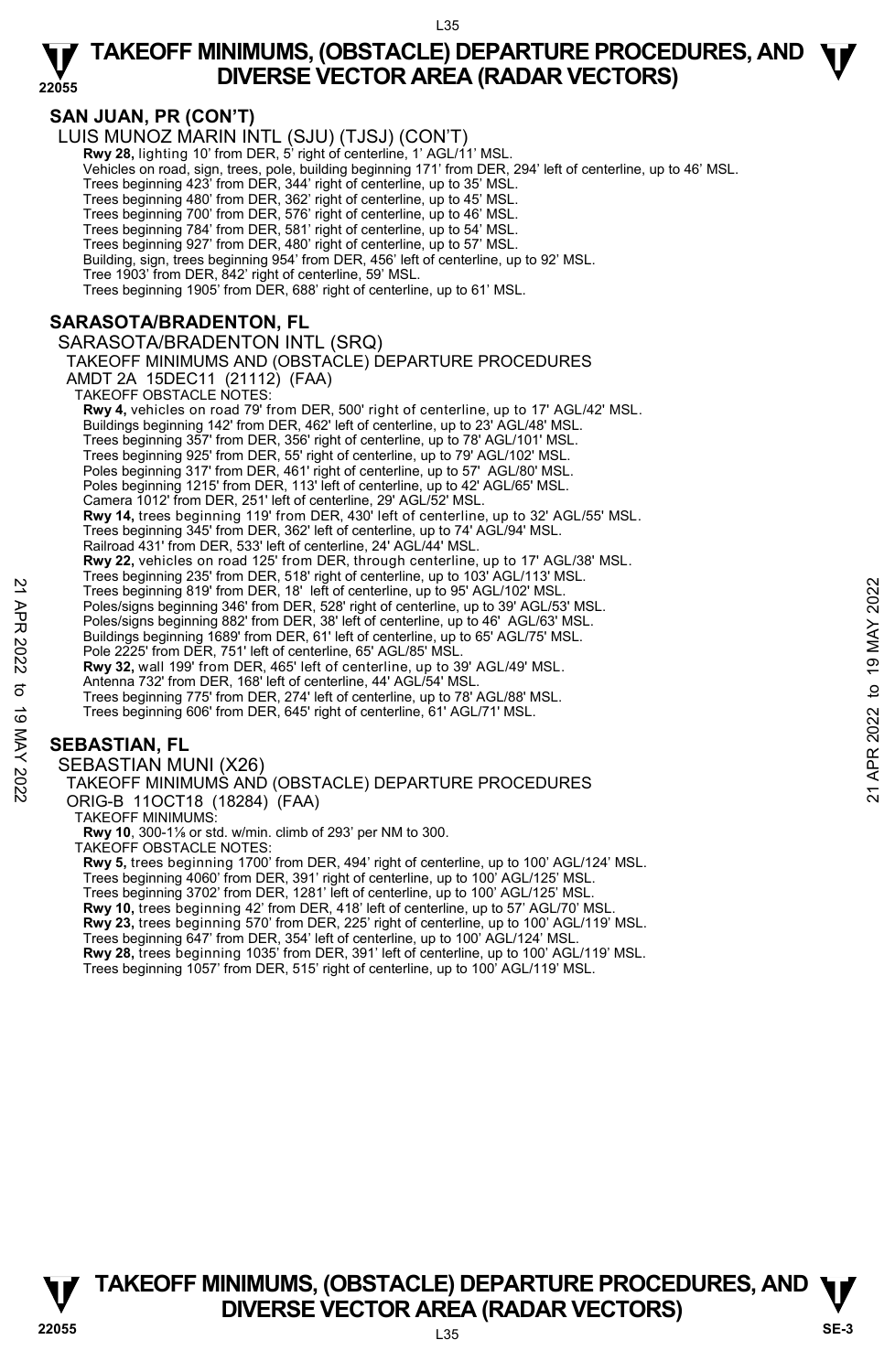#### **SEBRING, FL**

SEBRING RGNL (SEF)

TAKEOFF MINIMUMS AND (OBSTACLE) DEPARTURE PROCEDURES

AMDT 1 02MAY13 (13122) (FAA)

TAKEOFF OBSTACLE NOTES:

**Rwy 1**, fence, sign, Navaid, and trees beginning 28' from DER, 108' left of centerline, up to 9' AGL/63' MSL.

Tree 107' from DER, 263' right of centerline, 9' AGL/63' MSL.

Trees beginning 938' from DER, 520' right of centerline, up to 43' AGL/102' MSL.

Trees beginning 1184' from DER, 452' left of centerline, up to 45' AGL/104' MSL.

**Rwy 14**, fence and trees beginning 12' from DER, 318' right of centerline, up to 10' AGL/65' MSL.<br>Fence beginning 18' from DER, 320' left of centerline, up to 10' AGL/64' MSL.

**Rwy 19**, trees beginning 11' from DER, 216' right of centerline, up to 10' AGL/66' MSL.

Trees beginning 1891' from DER, 332' right of centerline, up to 77' AGL/132' MSL.

**Rwy 32**, fence, train on track, vehicle on road, and trees beginning 66' from DER, 5' right of centerline, up to 26' AGL/79' MSL.

Building, sign, pole, train on tracks, vehicles on road, fence, and trees beginning 105' from DER, 72' left of centerline, 39' AGL/91' MSL.

Tank, building, poles, and trees beginning 576' from DER, 48' right of centerline, up to 82' AGL/126' MSL.

Trees beginning 759' from DER, 2' left of centerline, up to 55' AGL/108' MSL.

#### **STUART, FL**

WITHAM FLD (SUA)

TAKEOFF MINIMUMS AND (OBSTACLE) DEPARTURE PROCEDURES AMDT 2B 02MAY13 (21168) (FAA) DEPARTURE PROCEDURE: **Rwy 25,** climb heading 290° to 1700 before proceeding on course. **Rwy 30,** climb heading 296° to 1300 before proceeding on course.

TAKEOFF OBSTACLE NOTES:

**Rwy 7,** trees beginning 75' from DER, 289' left of centerline, up to 100' AGL/114' MSL.<br>Trees beginning 268' from DER, 287' right of centerline, up to 100' AGL/109' MSL.

**Rwy 12,** pole and trees beginning 35' from DER, 55' left of centerline, up to 59' AGL/73' MSL.

Trees beginning 763' from DER, 45' right of centerline, up to 67' AGL/81' MSL.

**Rwy 16,** trees beginning 627' from DER, 42' left of centerline, up to 46' AGL/60' MSL.

Trees beginning 70' from DER, 202' right of centerline, up to 92' AGL/106' MSL.

**Rwy 25,** storage racks and trees beginning 176' from DER, 17' left of centerline, up to 36' AGL/55' MSL. Frees beginning 269' from DER, 26' right of centerline, up to 100' AGL/109' MSL.<br> **21 Ewy 12**, pole and tress beginning 35' from DER, 55' left of centerline, up to 59' AGL/81' MSL.<br> **221 Evertherical and tress beginni** 

Antenna tower 4948' from DER, 1539' left of centerline, 151' AGL/167' MSL. Trees beginning 123' from DER, 316' right of centerline, up to 55' AGL/79' MSL.

**Rwy 30,** trees beginning 155' from DER, 47' left of centerline, up to 72' AGL/86' MSL.

Poles and trees beginning 5' from DER, 28' right of centerline, up to 64' AGL/78' MSL. **Rwy 34,** trees beginning 362' from DER, 473' left of centerline, up to 100' AGL/109' MSL.

Trees beginning 281' from DER, 385' right of centerline, up to 100' AGL/109' MSL.

**TALLAHASSEE, FL** 

TALLAHASSEE INTL (TLH)

TAKEOFF MINIMUMS AND (OBSTACLE) DEPARTURE PROCEDURES

AMDT 1A 17SEP15 (15260) (FAA)

TAKEOFF OBSTACLE NOTES:

**Rwv 9,** control box 12' from DER, 123' right of centerline, 3' AGL/49' MSL.

Trees beginning 732' from DER, 658' left of centerline, up to 62' AGL/121' MSL.

Agricultural equipment, pole, mobile crane, and trees beginning 1237' from DER, 651' right of centerline, up to 74' AGL/134' MSL.

**Rwy 18,** trees beginning 2358' from DER, 761' left of centerline, up to 84' AGL/143' MSL.<br>Poles and trees beginning 1336' from DER, 790' right of centerline, up to 62' AGL/121' MSL.<br>**Rwy 27,** trees beginning 2463' from DE

Trees beginning 2780' from DER, 3' right of centerline, up to 55' AGL/154' MSL.

**Rwy 36,** trees beginning 1270' from DER, 198' left of centerline, up to 81' AGL/140' MSL.

Trees beginning 1076' from DER, 94' right of centerline, up to 71' AGL/140' MSL.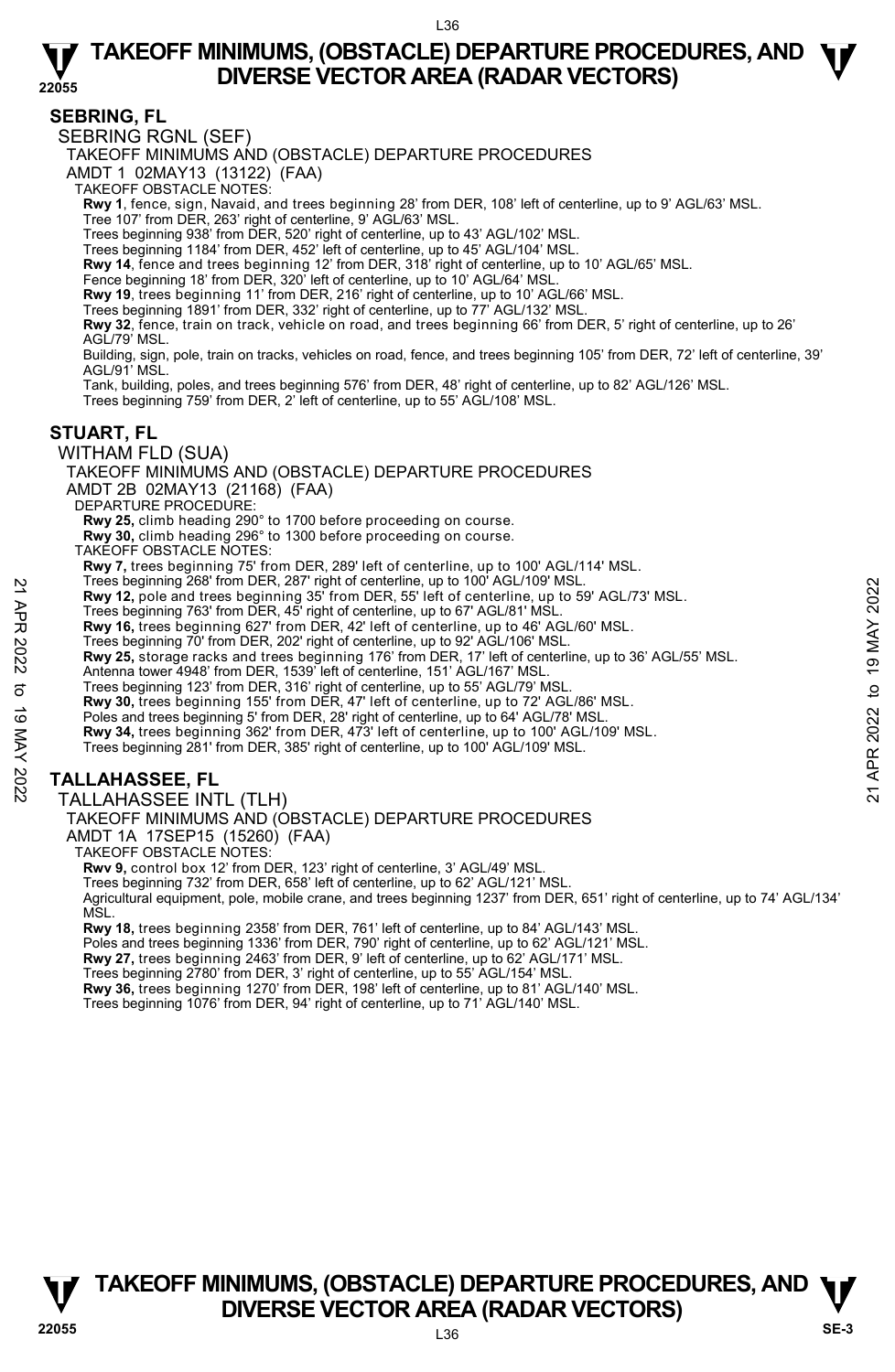**TAMPA, FL** 

PETER O KNIGHT (TPF)

TAKEOFF MINIMUMS AND (OBSTACLE) DEPARTURE PROCEDURES

AMDT 7A 20JUN19 (19171) (FAA)

TAKEOFF MINIMUMS:

**Rwys 4, 36,** NA – Environmental **Rwy 18,** 300-1⅜ or std. w/min. climb of 264' per NM to 300.

TAKEOFF OBSTACLE NOTES:

**Rwy 18,** sign 19' from DER, 104' right of centerline, 8' MSL.

Buildings, poles, vegetation, small boats beginning 35' from DER, 189' right of centerline, up to 32' AGL/37' MSL.<br>Sign 62' from DER, 161' left of centerline, 15' MSL.

Tree 103' from DER, 219' left of centerline, 28' MSL.

Small boats, sign, poles, vegetation beginning 251' from DER, 93' left of centerline, up to 30' AGL/30' MSL. Tree 926' from DER, 334' left of centerline, 33' MSL.

Tree 1050' from DER, 293' left of centerline, 36' MSL.

Trees beginning 1695' from DER, 531' right of centerline, up to 52' MSL.

Tree 1792' from DER, 969' right of centerline, 62' MSL.

**Rwy 22,** fence 4' from DER, 460' right of centerline, 7' AGL/12' MSL.

Signs beginning 21' from DER, 120' left of centerline, up to 9' MSL.

Poles, vehicles on traverse way, small boats, trees beginning 104' from DER, 274' left of centerline, up to 26' AGL/32' MSL.<br>Trees, buildings beginning 288' from DER, 260' right of centerline, up to 37' MSL.

Tree 585' from DER, 379' right of centerline, 42' MSL.

Tree, pole beginning 628' from DER, 444' right of centerline, up to 48' MSL. Tree, buildings beginning 646' from DER, 220' right of centerline, up to 52' MSL.

Trees, buildings, poles beginning 676' from DER, 211' right of centerline, up to 56' MSL.

Trees, buildings, poles beginning 854' from DER, 294' right of centerline, up to 76' MSL.

TAMPA EXEC (VDF)

TAKEOFF MINIMUMS AND (OBSTACLE) DEPARTURE PROCEDURES

AMDT 1 13JAN11 (21168) (FAA)

TAKEOFF MINIMUMS:

**Rwy 18,** std. w/min. climb of 230' per NM to 900, or 900-2½ for climb in visual conditions. DEPARTURE PROCEDURE:

**Rwy 5,** climb heading 046° to 500 before turning left.

**Rwy 18,** for climb in visual conditions cross Tampa Exec airport at or above 800 before proceeding on course. TAKEOFF OBSTACLE NOTES: AND THISDANTI (21100) (FAA)<br>
21 TAKEOFF MINIMUMS:<br> **21** TAKEOFF MINIMUMS:<br> **22** DEPARTURE PROCEDURE:<br> **23** DEPARTURE PROCEDURE:<br> **23** DEPARTURE PROCEDURE:<br> **23** NAV 5, climb hading 046° to 500 before turning left.<br> **23** N

**Rwy 5,** trees beginning 1920' from DER, 45' right of centerline, up to 70' AGL/95' MSL.

Trees beginning 925' from DER, 343' left of centerline, up to 64' AGL/149' MSL.

**Rwy 18,** three light poles beginning 2894' from DER, 12' right of centerline, up to 149' AGL/149' MSL.<br>Trees beginning 193' from DER, 287' left of centerline, up to 68' AGL/91' MSL.

Three light poles beginning 2894' from DER, 5' right of centerline, up to 129' AGL/149' MSL.

Light on hanger 287' from DER, 336' left of centerline, 24' AGL/44' MSL.

**Rwy 23,** trees beginning at DER, 421' right of centerline, up to 58' AGL/73' MSL.<br>Obstruction light on navaid 611' from DER, 258' left of centerline, 23' AGL/37' MSL.

Windsock 731' from DER, 258' right of centerline, 24' AGL/38' MSL.

**Rwy 36,** trees beginning 37' from DER, 329' right of centerline, up to 72' AGL/82' MSL. Lighted tower 3260' from DER, 348' right of centerline, 105' AGL/122' MSL.

Trees beginning 1273' from DER, 158' left of centerline, up to 76' AGL/86' MSL.

Antenna 627' from DER, 629' left of centerline, 78' AGL/88' MSL.

#### TAMPA INTL (TPA)

AMDT 10 30APR15 (15120) (FAA)

TAKEOFF MINIMUMS:

**Rwy 19L,** 200-1½ or std. w/min. climb of 220' per NM to 300, or alternatively, with standard takeoff minimums and a normal 200' per NM climb gradient, takeoff must occur no later than 1500' prior to DER. DEPARTURE PROCEDURE:

**Rwy 10,** climb heading 097° to 800 before turning right.

TAKEOFF OBSTACLE NOTES:

**Rwy 1L,** light 6' from DER, 5' left of centerline, 1' AGL/22' MSL.

Sign 51' from DER, 397' right of centerline, 4' AGL/23' MSL.

Trees beginning 625' from DER, 661' right of centerline, up to 57' AGL/81' MSL.

Trees beginning 1238' from DER, 436' left of centerline, up to 40' AGL/60' MSL

**Rwy 1R,** trees beginning 100' from DER, 499' left of centerline, up to 37' AGL/61' MSL.

**Rwy 10,** sign 47' from DER, 251' right of centerline, 3' AGL/28' MSL.

Trees beginning 1325' from DER left and right of centerline, up to 74' AGL/96' MSL. Trees beginning 3091' from DER, left and right of centerline, up to 91' AGL/116' MSL.

**Rwy 19L,** sign 47' from DER, 274' left of centerline, 3' AGL/19' MSL.

Multiple buildings 3237' from DER, 1150' left of centerline, up to 168' AGL/176' MSL. **Rwy 19R,** sign 46' from DER, 398' left of centerline, 4' AGL/12' MSL.

Tree 488' from DER, 578' right of Centerline, 32' AGL/37' MSL.

**CON'T** 

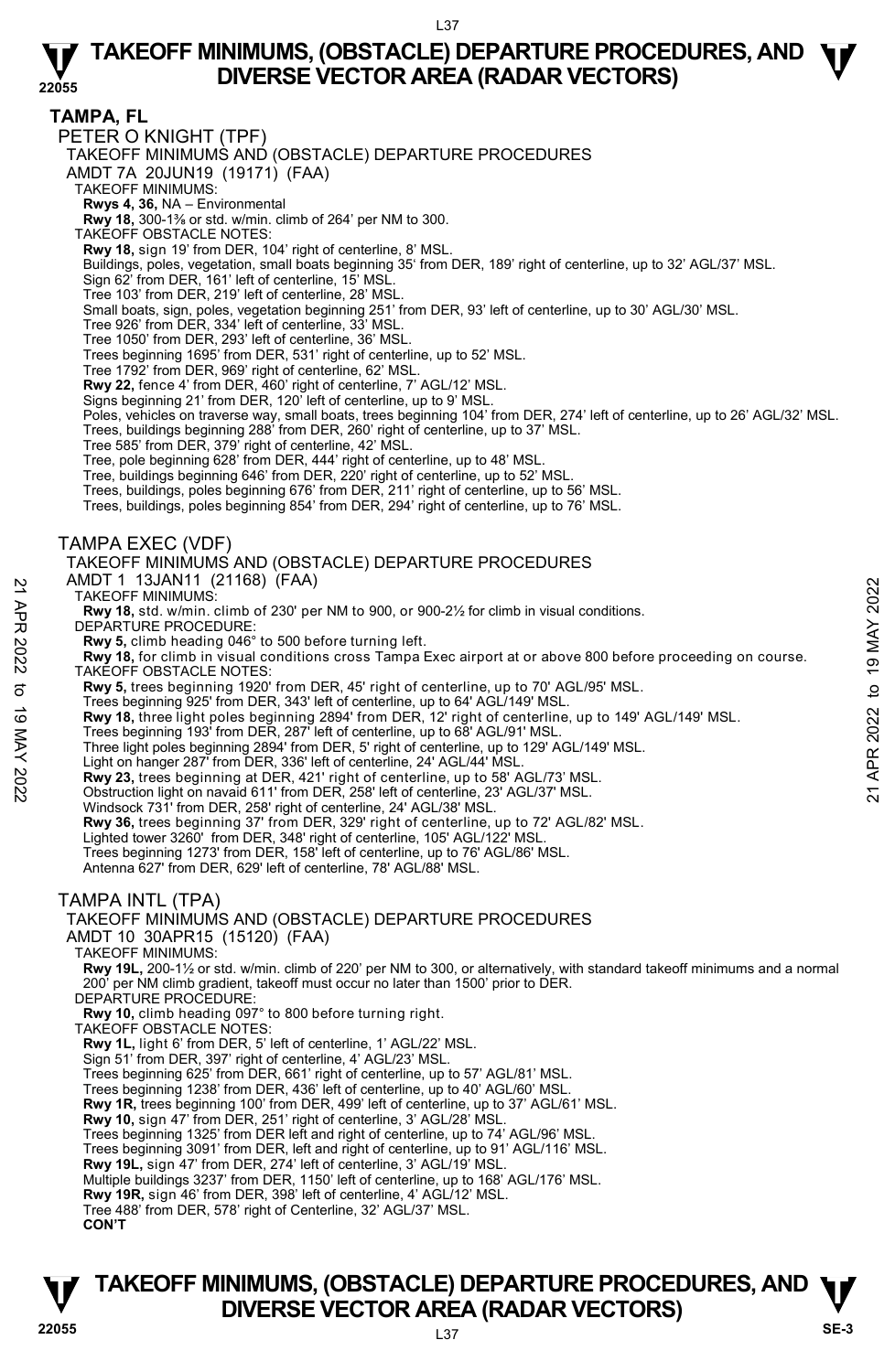#### **TAMPA, FL (CON'T)**

TAMPA INTL (TPA) (CON'T)

Rwy 28, poles beginning 69' from DER, 437' left of centerline, up to 41' AGL/52' MSL. Signs beginning 503' from DER, 403' right of centerline, up to 29' AGL/41' MSL. Trees beginning 1008' from DER, 86' left of centerline, up to 52' AGL/61' MSL. Poles beginning 4312' from DER, 1161' left of centerline, up to 156' AGL/157' MSL.

#### **TITUSVILLE, FL**

ARTHUR DUNN AIR PARK (X21)

TAKEOFF MINIMUMS AND (OBSTACLE) DEPARTURE PROCEDURES

AMDT 2 31JAN19 (19031) (FAA)

TAKEOFF MINIMUMS:

**Rwys 4, 22** NA-Turf.

**Rwy 15,** 400-2¼ or std. w/min. climb of 350' per NM to 700.

TAKEOFF OBSTACLE NOTES:

**Rwy 15,** trees beginning 40' from DER, left and right of centerline, up to 77' AGL/111' MSL.<br>Towers beginning 4975' from DER, 132' right of centerline, up to 399' AGL/419' MSL.

Buildings and poles beginning 170' from DER, left and right of centerline, up to 40' AGL/71' MSL.

**Rwy 33,** signs, poles, and antennas beginning 7' from DER, left and right of centerline, up to 56' AGL/85' MSL.

Trees beginning 128' from DER, left and right of centerline, up to 60' AGL/89' MSL.

Vehicles beginning 414' from DER, left and right of centerline, up to 15' AGL/39' MSL.

#### NASA SHUTTLE LANDING FACILITY (TTS)

#### TAKEOFF MINIMUMS AND (OBSTACLE) DEPARTURE PROCEDURES AMDT 1 29JUL10 (10210) (FAA)

DEPARTURE PROCEDURE:

**Rwy 15,** climb heading 155° to 700 before turning Eastbound. TAKEOFF OBSTACLE NOTES:

**Rwy 15,** trees beginning 2177' from DER, across centerline, up to 100' AGL/104' MSL.

**Rwy 33,** trees beginning 445' from DER, 482' right of centerline, up to 100' AGL/106' MSL.

Trees beginning 1275' from DER, 80' left of centerline, up to 100' AGL/106' MSL.

#### SPACE COAST RGNL (TIX)

TAKEOFF MINIMUMS AND (OBSTACLE) DEPARTURE PROCEDURES ORIG 28JAN99 (99028) (FAA) TAKEOFF OBSTACLE NOTES: **Rwy 36,** 60' AGL trees 254' from DER, 526' right of centerline. **EVALUATE:**<br> **EVALUATE:**<br>
Trees beginning 1275' from DER, 482' right of centerline, up to 100' AGL/106' MSL.<br>
Trees beginning 1275' from DER, 80' left of centerline, up to 100' AGL/106' MSL.<br>
SPACE COAST RGNL (TIX)<br>
TAKEO

### **TYNDALL AFB (KPAM)**

PANAMA CITY, FL TAKEOFF MINIMUMS AND (OBSTACLE) DEPARTURE PROCEDURES AMDT 1 24FEB22 (22055) (USAF) TAKEOFF OBSTACLE NOTES: **Rwy 14L,** vehicle 124' from DER, 533' right of centerline, 10' AGL/25' MSL. Terrain 0' from DER, 500' right of centerline, 15' MSL. **Rwy 14R**, acft tail 37' from DER, 200' right of centerline, 20' AGL/34' MSL. Acft tail 38' from DER, 245' left of centerline, 20' AGL/34' MSL. Terrain 11' from DER, 502' right of centerline, 18' MSL. **Rwy 32L,** bldg 188' from DER, 519' left of centerline, 11' AGL/26' MSL.

#### **UMATILLA, FL**

UMATILLA MUNI (X23) TAKEOFF MINIMUMS AND (OBSTACLE) DEPARTURE PROCEDURES ORIG 12DEC13 (13346) (FAA) TAKEOFF OBSTACLE NOTES: **Rwy 1**, trees beginning abeam DER, 319' right of centerline, up to 57' AGL/191' MSL. Trees beginning abeam DER, 240' left of centerline, up to 57' AGL/176' MSL. Fence beginning abeam DER, 233' left of centerline, up to 6' AGL/120' MSL. Fence beginning abeam DER, 196' right of centerline, up to 6' AGL/120' MSL. Terrain 275' from DER, 495' right of centerline, up to 131' MSL. **Rwy 19**, buildings beginning abeam DER, 258' right of centerline, up to 25' AGL/129' MSL. Vehicles on roadway, beginning abeam DER, 172' left of centerline, up to 15' AGL/114' MSL. Fence beginning abeam DER, 177' left of centerline, up to 6' AGL/105' MSL. Trees beginning abeam DER, 361' left of centerline, up to 57' AGL/156' MSL.

#### Terrain 7' from DER, 417' right of centerline, 108' MSL.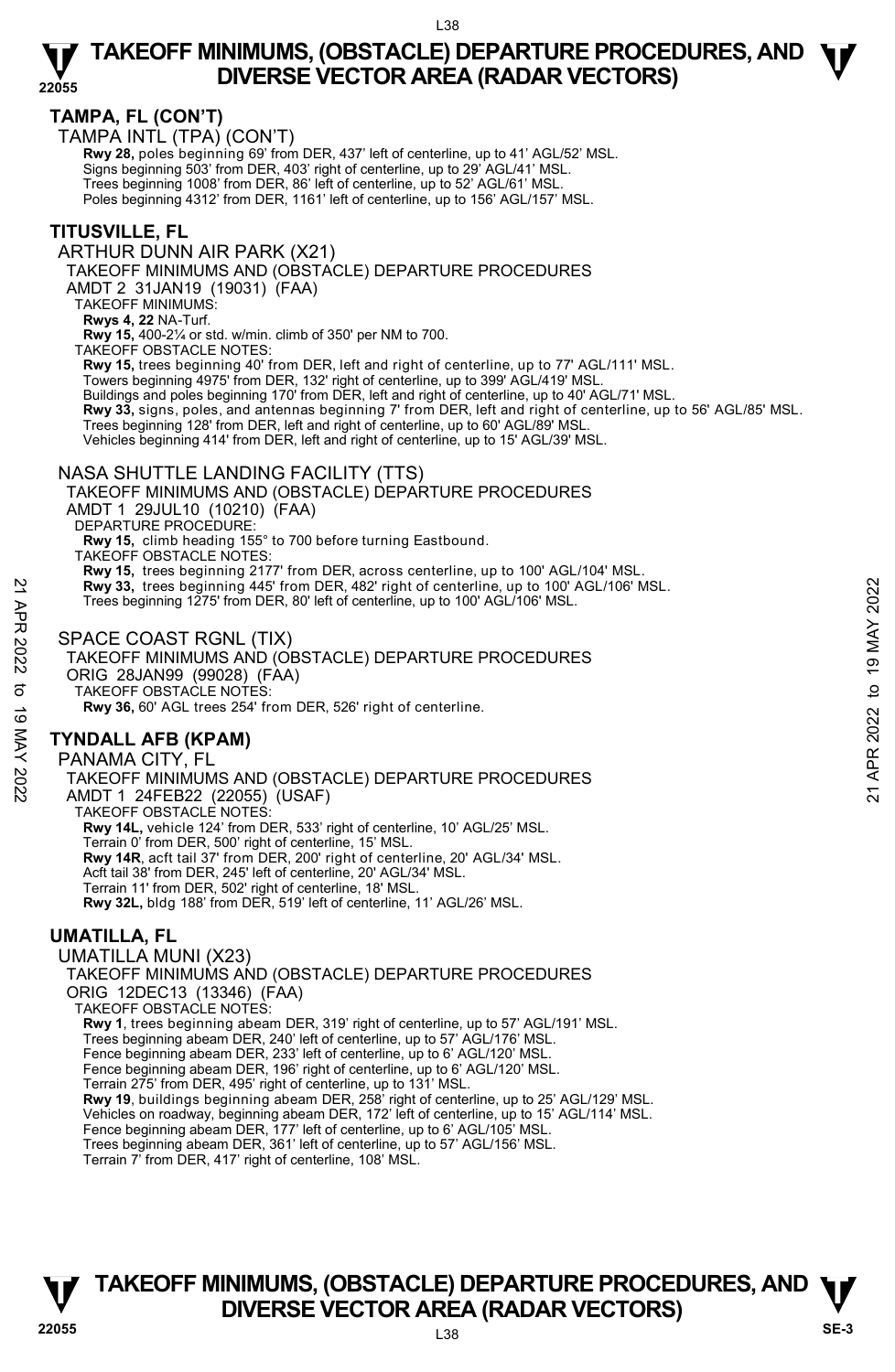#### **22055 TAKEOFF MINIMUMS, (OBSTACLE) DEPARTURE PROCEDURES, AND**  $\Psi$ **DIVERSE VECTOR AREA (RADAR VECTORS)**

**VENICE, FL**  VENICE MUNI (VNC) TAKEOFF MINIMUMS AND (OBSTACLE) DEPARTURE PROCEDURES AMDT 4 17JUN21 (21168) (FAA) TAKEOFF MINIMUMS: **Rwy 5,** std. w/min. climb of 220' per NM to 800, or 1000-3 for VCOA. DEPARTURE PROCEDURE: **Rwy 31,** climb on heading 305° to 1500 before proceeding on course. VCOA: **Rwy 5,** obtain ATC approval for VCOA when requesting IFR clearance. Climb in visual conditions to cross Venice Muni airport at or above 800 before proceeding on course. TAKEOFF OBSTACLE NOTES: **Rwy 5,** vegetation 4' from DER, 307' right of centerline, 27' MSL. Sign 49' from DER, 162' left of centerline, 2' AGL/19' MSL. Tree 292' from DER, 400' left of centerline, 34' MSL. Tree 347' from DER, 537' left of centerline, 42' MSL. Tree 391' from DER, 557' left of centerline, 47' MSL. Trees, pole, building beginning 454' from DER, 334' left of centerline, up to 48' MSL. Tree 457' from DER, 610' right of centerline, 40' MSL. Pole 471' from DER, 538' right of centerline, 48' MSL. Trees beginning 590' from DER, 430' right of centerline, up to 52' MSL. Trees, poles beginning 668' from DER, 14' right of centerline, up to 62' MSL. Trees, pole beginning 1043' from DER, 317' left of centerline, up to 51' MSL. Trees, poles beginning 1054' from DER, 73' left of centerline, up to 56' MSL. Building, pole, trees beginning 1355' from DER, 323' right of centerline, up to 66' MSL. Trees beginning 1647' from DER, 885' left of centerline, up to 72' MSL. **Rwy 13,** tree, fence beginning 2' from DER, 245' left of centerline, up to 33' MSL.<br>Tree 6' from DER, 282' right of centerline, 36' MSL. Tree, fence beginning 18' from DER, 283' right of centerline, up to 37' MSL. Trees beginning 39' from DER, 227' left of centerline, up to 38' MSL. Trees beginning 85' from DER, 283' right of centerline, up to 64' MSL. Tree 139' from DER, 468' left of centerline, 47' MSL. Trees beginning 146' from DER, 22' right of centerline, up to 80' AGL/94' MSL. Trees beginning 151' from DER, 436' left of centerline, up to 63' MSL. Trees beginning 234' from DER, 377' left of centerline, up to 69' MSL. Tree, 2129' from DER, 609' left of centerline, 74' MSL. Tree 2160' from DER, 170' left of centerline, 61' AGL/78' MSL. Trees beginning 2278' from DER, 401' right of centerline, up to 98' MSL. Tree 2404' from DER, 539' left of centerline, 87' MSL. Tree 2910' from DER, 594' right of centerline, 99' MSL. **Rwy 23,** tree 9' from DER, 277' left of centerline, 27' MSL. Tree 22' from DER, 331' right of centerline, 35' MSL. Tree 42' from DER, 385' left of centerline, 34' MSL. Trees beginning 89' from DER, 317' right of centerline, up to 38' MSL. Trees, pole beginning 104' from DER, 215' left of centerline, up to 39' MSL. Trees beginning 132' from DER, 196' right of centerline, up to 39' MSL. Tree 926' from DER, 330' left of centerline, 47' MSL. **Rwy 31,** tree 0' from DER, 348' left of centerline, 36' MSL. Trees, fence beginning 6' from DER, 282' left of centerline, up to 50' MSL. Tree 345' from DER, 515' left of centerline, 53' MSL. Trees, pole beginning 383' from DER, 351' left of centerline, up to 57' MSL. Trees beginning 608' from DER, 640' right of centerline, up to 36' MSL. Trees beginning 702' from DER, 385' left of centerline, up to 64' MSL. Trees, poles, antennas, tower beginning 745' from DER, 80' left of centerline, up to 73' MSL. Pole 804' from DER, 561' right of centerline, 28' AGL/42' MSL. Trees, poles beginning 830' from DER, 427' right of centerline, up to 61' MSL. Tree 1084' from DER, 548' right of centerline, 67' MSL. Trees beginning 1089' from DER, 424' right of centerline, up to 74' MSL. Trees beginning 1133' from DER, 88' right of centerline, up to 78' MSL. Trees beginning 1699' from DER, 346' right of centerline, up to 80' MSL. Tree 1752' from DER, 646' left of centerline, 74' MSL. Trees beginning 1773' from DER, 434' left of centerline, up to 75' MSL. Tree 2164' from DER, 560' left of centerline, 68' AGL/78' MSL. Tree 2487' from DER, 81' left of centerline, 75' AGL/86' MSL. Trees beginning 2495' from DER, 33' left of centerline, up to 88' AGL/99' MSL. Trees beginning 2539' from DER, 14' left of centerline, up to 89' AGL/100' MSL. Trees beginning 2754' from DER, 129' left of centerline, up to 107' MSL. Tree 199' from DER, 28' and the contentine, up to 64' MSL.<br>
Tree 139' from DER, 468' left of centerline, and to 19' MSL.<br>
Trees beginning 146' from DER, 22' right of centerline, up to 80' AGL/94' MSL.<br>
Trees beginning 234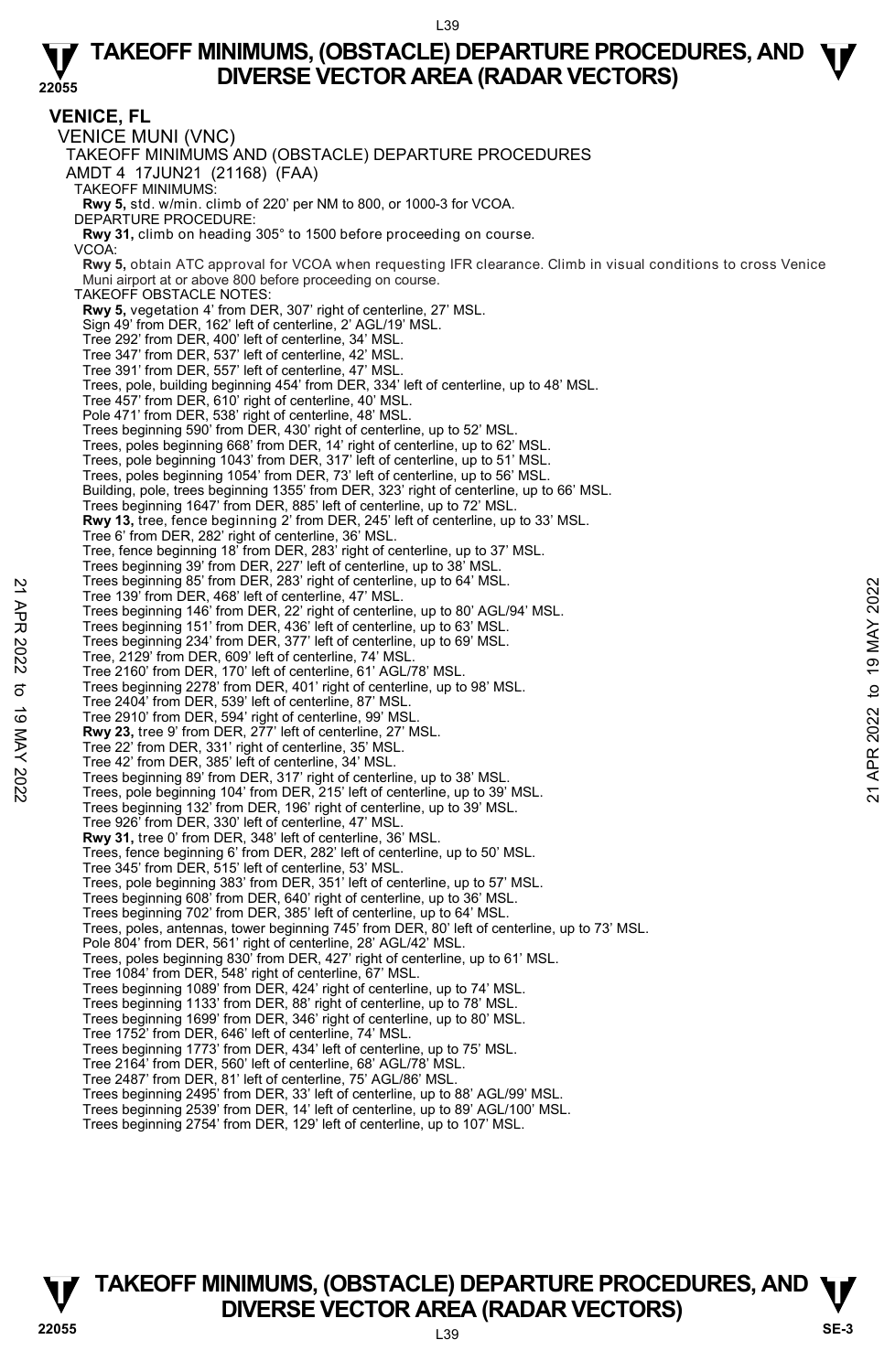#### **VERO BEACH, FL**

VERO BEACH RGNL (VRB)

TAKEOFF MINIMUMS AND (OBSTACLE) DEPARTURE PROCEDURES

ORIG-B 17AUG17 (17229) (FAA)

TAKEOFF OBSTACLE NOTES:

**Rwy 4,** multiple trees beginning 813' from DER, 178' left of centerline, up to 100' AGL/120' MSL.<br>Multiple trees beginning 3003' from DER, 93' right of centerline, up to 83' AGL/100' MSL.

**Rwy 12L,** multiple trees beginning 171' from DER, 455' right of centerline, up to 57' AGL/74' MSL.

Multiple trees and lights beginning 547' from DER, 259' left of centerline, up to 39' AGL/56' MSL.

Storage tank 1813' from DER, 763' right of centerline, 45' AGL/74' MSL. **Rwy 12R,** pole 709' from DER, 522' left of centerline, 28' AGL/45' MSL.

Spire 1622' from DER, 574' right of centerline, 44' AGL/61' MSL.

**Rwy 22,** vehicles on road abeam DER, 421' left of centerline, up to 15' AGL/39' MSL.

Vehicles on road 408' from DER, left and right of centerline, up to 15' AGL/39' MSL.

Multiple trees beginning 1404' from DER, 272' left of centerline, up to 64' AGL/84' MSL.

Multiple trees beginning 1989' from DER, 126' right of centerline, up to 68' AGL/88' MSL.

**Rwy 30L,** multiple trees beginning 1206' from DER, 46' right of centerline, up to 100' AGL/120' MSL.

Multiple trees beginning 1575' from DER, 135' left of centerline, up to 61' AGL/81' MSL.

**Rwy 30R,** multiple antennas and trees beginning 1656' from DER, 111' right of centerline, up to 70' AGL/90' MSL. Multiple trees beginning 1782' from DER, 247' left of centerline, up to 65' AGL/85' MSL.

#### **WAUCHULA, FL**

WAUCHULA MUNI (CHN) TAKEOFF MINIMUMS AND (OBSTACLE) DEPARTURE PROCEDURES AMDT 1 18JAN07 (07018) (FAA) TAKEOFF OBSTACLE NOTES: **Rwy 18,** trees 450' from DER, 130' left of centerline, 22' AGL/126' MSL. **Rwy 36,** tree 183' from DER, 350' left of centerline, 49' AGL/145' MSL. Power line 582' from DER, on centerline, 51' AGL/140' MSL Tree, 323' from DER, 490' left of centerline, 100' AGL/200' MSL. Tree 39' from DER, 486' right of centerline, 100' AGL/185' MSL.

#### **WEST PALM BEACH, FL**

NORTH PALM BEACH COUNTY GENERAL AVIATION (F45) TAKEOFF MINIMUMS AND (OBSTACLE) DEPARTURE PROCEDURES AMDT 1 01FEB18 (18032) (FAA) TAKEOFF MINIMUMS: **Rwys 9L, 27R** NA-turf runway. TAKEOFF OBSTACLE NOTES: **Rwy 9R,** traverse way beginning 14' from DER, 308' left of centerline, up to 35' MSL. Vegetation 54' from DER, 438' right of centerline, 24' MSL. Tree 462' from DER, 591' left of centerline, 46' MSL. Tree 582' from DER, 420' right of centerline, 40' MSL. Trees beginning 734' from DER, 57' left of centerline, up to 57' MSL. Tree 810' from DER, 419' right of centerline, 43' MSL. Tree 926' from DER, 396' right of centerline, 48' MSL. Trees beginning 944' from DER, 47' right of centerline, up to 55' MSL. Trees beginning 1060' from DER, 203' right of centerline, up to 68' MSL. Tree 1082' from DER, 277' left of centerline, 63' MSL. Trees beginning 1128' from DER, 125' left of centerline, up to 70' MSL. Tree 1619' from DER, 764' left of centerline, 79' MSL. Tree 1767' from DER, 628' right of centerline, 70' MSL. Trees beginning 1784' from DER, 358' right of centerline, up to 72' MSL. Tree 1969' from DER, 870' right of centerline, 77' MSL. Tree 2011' from DER, 391' right of centerline, 80' MSL. Tree, pole beginning 2264' from DER, 442' left of centerline, up to 88' MSL. Trees beginning 2488' from DER, 55' left of centerline, up to 95' MSL. **Rwy 14,** trees beginning 0' from DER, 405' right of centerline, up to 53' MSL.<br>Trees beginning 89' from DER, 14' right of centerline, up to 54' MSL. Tree 144' from DER, 266' left of centerline, 26' MSL. Trees beginning 553' from DER, 257' left of centerline, up to 39' MSL. Tree 607' from DER, 31' left of centerline, 40' MSL. Tree 652' from DER, 672' left of centerline, 46' MSL. Trees beginning 735' from DER, 30' left of centerline, up to 48' MSL. Tree 1124' from DER, 285' left of centerline, 54' MSL. Trees beginning 1157' from DER, 124' left of centerline, up to 60' MSL. Trees beginning 1185' from DER, 4' right of centerline, up to 63' MSL. Trees beginning 1299' from DER, 323' left of centerline, up to 68' MSL. Tree 1656' from DER, 704' left of centerline, 75' MSL. Tree 1758' from DER, 726' left of centerline, 91' MSL. **CON'T**  Tree, 323' from DER, 490' left of centerline, 100' AGL/200' MSL.<br>
Tree 39' from DER, 486' right of centerline, 100' AGL/185' MSL.<br> **WEST PALM BEACH, FL**<br>
NORTH PALM BEACH COUNTY GENERAL AVIATION (F45)<br>
TAKEOFF MINIMUMS AN

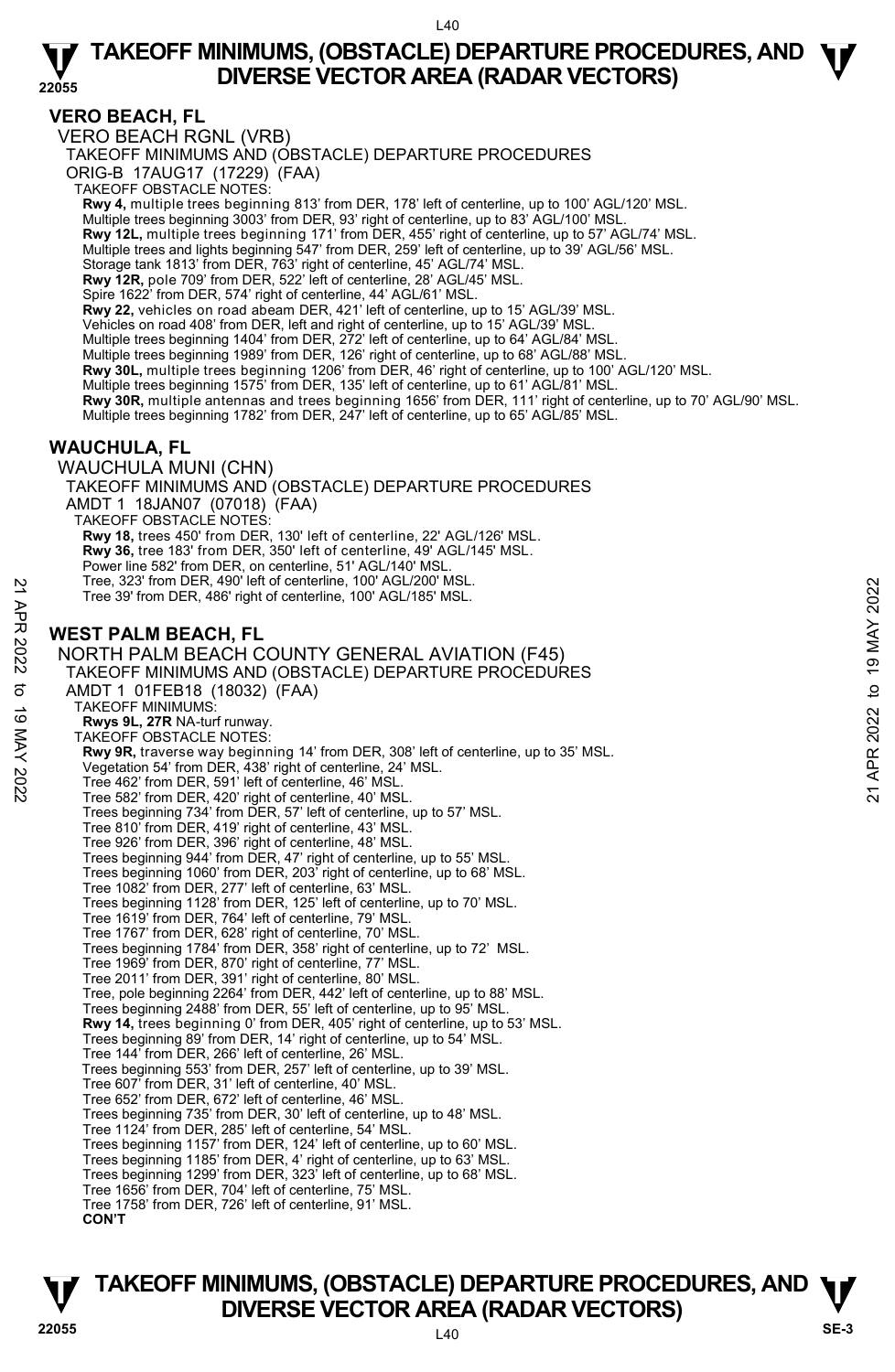#### **22055 WEST PALM BEACH, FL (CON'T)**  NORTH PALM BEACH COUNTY GENERAL AVIATION (F45) (CON'T) **Rwy 27L,** NAVAID 10' from DER, 99' left of centerline, 4' AGL/22' MSL. Tree 43' from DER, 419' left of centerline, 23' MSL. Traverse way 76' from DER, 438' right of centerline, 34' MSL. Tree 985' from DER, 711' right of centerline, 49' MSL. Tree 1448' from DER, 825' right of centerline, 59' MSL. Tree 1454' from DER, 888' left of centerline, 65' MSL. Trees beginning 1586' from DER, 874' left of centerline, up to 70' MSL. Tree 2040' from DER, 906' left of centerline, 75' MSL. **Rwy 32,** tree 91' from DER, 414' right of centerline, 57' MSL. Trees beginning 103' from DER, 26' right of centerline, up to 67' MSL. Trees beginning 807' from DER, 91' left of centerline, up to 59' MSL. Trees beginning 1818' from DER, 121' left of centerline, up to 72' MSL. Trees beginning 1820' from DER, 0' of centerline, up to 79' MSL. PALM BEACH COUNTY PARK (LNA) TAKEOFF MINIMUMS AND (OBSTACLE) DEPARTURE PROCEDURES AMDT 3 01FEB18 (18032) (FAA) TAKEOFF MINIMUMS: **Rwys 10, 28,** NA - noise abatement. DEPARTURE PROCEDURE: **Rwy 22,** climb heading 219° to 1100 before turning right. **Rwy 34,** climb heading 339° to 700 before turning left. TAKEOFF OBSTACLE NOTES: **Rwy 4,** tree 39' from DER, 227' right of centerline, 23' MSL. Tree 75' from DER, 223' right of centerline, 29' MSL. Trees beginning 78' from DER, 46' right of centerline, up to 44' MSL. Tree 519' from DER, 573' left of centerline, 39' MSL. Trees beginning 667' from DER, 38' left of centerline, up to 46' MSL. Trees beginning 925' from DER, 106' left of centerline, up to 58' MSL. Trees beginning 1260' from DER, 337' left of centerline, up to 59' MSL. Pole 1284' from DER, 794' right of centerline, 42' AGL/49' MSL. Tree 1376' from DER, 494' left of centerline, 71' MSL. Tree 1639' from DER, 143' right of centerline, 57' MSL. Tree 1732' from DER, 535' left of centerline, 87' MSL. Tree 1804' from DER, 230' right of centerline, 64' MSL. Tree 3083' from DER, 430' right of centerline, 100' MSL. Tree 3214' from DER, 294' right of centerline, 102' MSL. **Rwy 16,** buildings beginning 14' from DER, 233' right of centerline, up to 25' AGL/37' MSL.<br>Trees beginning 19' from DER, 353' left of centerline, up to 20' MSL. Building, trees, pole beginning 111' from DER, 316' right of centerline, up to 34' AGL/45' MSL. Trees beginning 158' from DER, 127' left of centerline, up to 21' MSL. Poles beginning 678' from DER, 335' right of centerline, up to 35' AGL/47' MSL. Poles, tree, building beginning 759' from DER, 56' right of centerline, up to 37' AGL/50' MSL. Pole 957' from DER, 93' left of centerline, 26' AGL/40' MSL. Pole 1079' from DER, 115' left of centerline, 27' AGL/42' MSL. Poles beginning 1112' from DER, 337' left of centerline, up to 31' AGL/46' MSL. Tree 1785' from DER, 388' left of centerline, 77' MSL. Tree 1860' from DER, 186' right of centerline, 60' MSL. Trees beginning 1891' from DER, 82' left of centerline, up to 91' MSL. **Rwy 22,** tree 411' from DER, 607' left of centerline, 52' MSL. Poles, vehicle on road, transmission lines, tree beginning 425' from DER, 103' left of centerline, up to 47' AGL/57' MSL. Tree 805' from DER, 46' right of centerline, 33' MSL. Tree 866' from DER, 138' right of centerline, 36' MSL. Poles, trees beginning 955' from DER, 5' right of centerline, up to 32' AGL/46' MSL. Transmission line, trees beginning 1058' from DER, 9' left of centerline, up to 48' AGL/59' MSL.<br>Pole 1262' from DER, 777' right of centerline, 47' AGL/61' MSL.<br>Poles, tree beginning 1292' from DER, 26' right of centerline Tree 1648' from DER, 514' right of centerline, 97' MSL. Tower 1711' from DER, 689' left of centerline, 55' AGL/69' MSL. Tree 2926' from DER, 53' right of centerline, 102' MSL. Tree 2980' from DER, 148' left of centerline, 88' MSL. Tree 3050' from DER, 9' left of centerline, 107' MSL. **Rwy 34,** tree 23' from DER, 400' right of centerline, 21' MSL. Trees beginning 37' from DER, 341' left of centerline, up to 26' MSL. Trees beginning 359' from DER, 355' right of centerline, up to 39' MSL. Tree 384' from DER, 390' left of centerline, 28' MSL. Tree 390' from DER, 523' left of centerline, 40' MSL. Trees, building beginning 470' from DER, 243' right of centerline, up to 45' MSL. Trees beginning 486' from DER, 55' left of centerline, up to 43' MSL. Trees beginning 673' from DER, 352' left of centerline, up to 46' MSL. Trees beginning 758' from DER, 183' left of centerline, up to 49' MSL. Tree 788' from DER, 485' right of centerline, 52' MSL. 22 Trees beginning 925' from DER, 106' left of centerline, up to 58' MSL.<br>
Trees beginning 925' from DER, 106' left of centerline, up to 59' MSL.<br>
Tree 1376' from DER, 194' right of centerline, 71' MSL.<br>
Tree 1372' from DE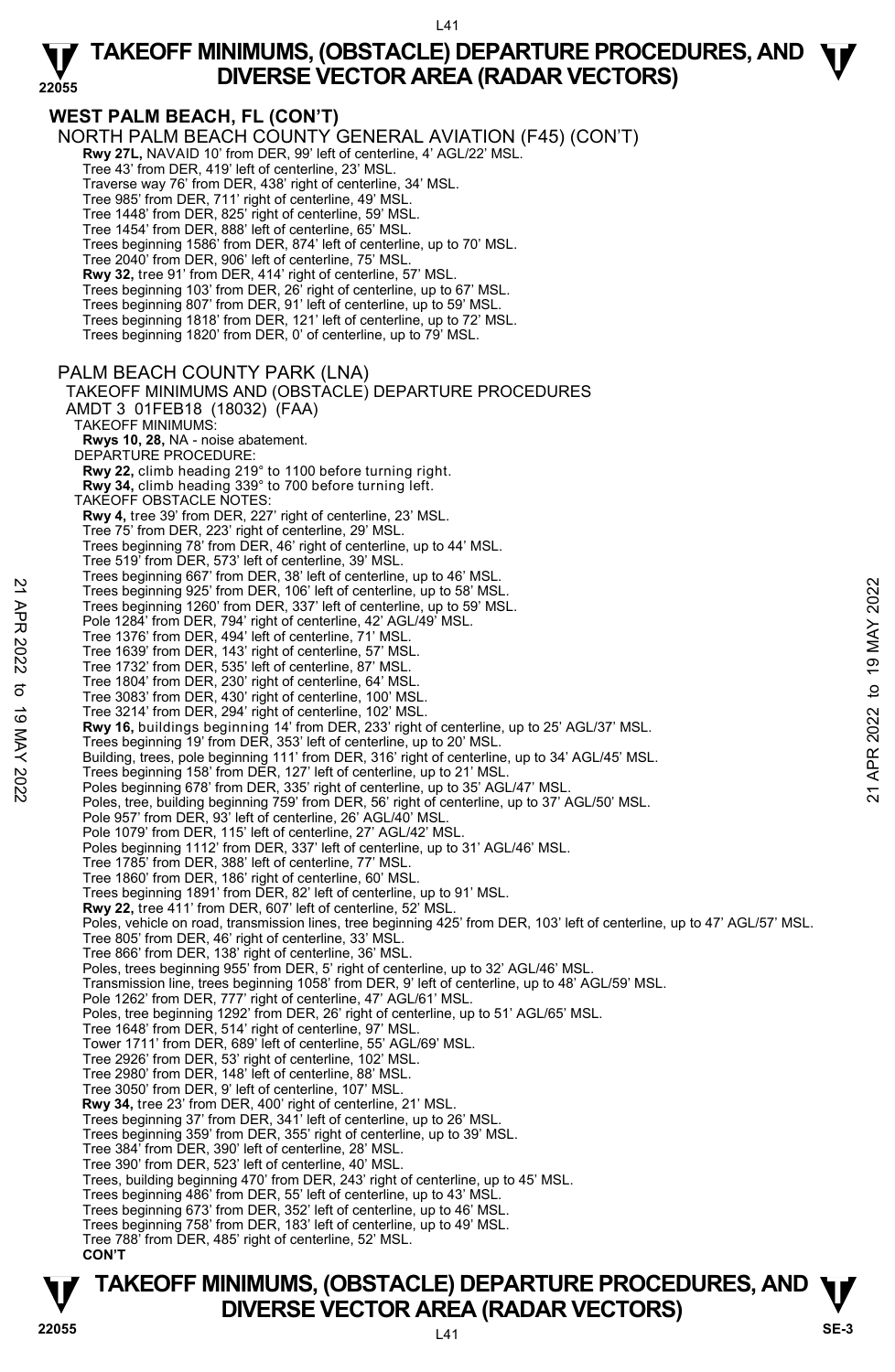#### **WEST PALM BEACH, FL (CON'T)**

PALM BEACH COUNTY PARK (LNA) (CON'T)

**Rwy 34 (CON'T),** trees beginning 796' from DER, 298' right of centerline, up to 57' MSL.<br>Trees, pole beginning 888' from DER, 87' left of centerline, up to 51' MSL.

Tree 1013' from DER, 133' left of centerline, 53' MSL.

Trees beginning 1100' from DER, 67' left of centerline, up to 58' MSL.

Tree, poles beginning 1133' from DER, 204' right of centerline, up to 59' MSL.

Trees beginning 1412' from DER, 32' left of centerline, up to 69' MSL.

#### PALM BEACH INTL (PBI)

#### TAKEOFF MINIMUMS AND (OBSTACLE) DEPARTURE PROCEDURES

AMDT 3 17DEC09 (09351) (FAA)

DEPARTURE PROCEDURE:

**Rwy 28L,** climb heading 279° to 1200 before turning left.

**Rwy 28R,** climb heading 279° to 1200 before turning left.

TAKEOFF OBSTACLE NOTES:

**Rwy 10R,** antenna on hanger 177' from DER, 450' right of centerline, 38' AGL/57' MSL.

**Rwy 10L,** light pole 1461' from DER, 843' right of centerline, 45' AGL/64' MSL.

**Rwy 14,** transmission line tower, traffic signal, poles, and trees beginning 649' from DER, 24' left of centerline, up to 71' AGL/90' MSL.

Vehicles on road, light poles, and trees beginning 168' from DER, 76' right of centerline, up to 87' AGL/106' MSL.

**Rwy 28R,** light pole and trees beginning 1205' from DER, 323' left of centerline, up to 63' AGL/82' MSL.

Sign, light pole, and trees beginning 1233' from DER, 155' right of centerline, up to 44' AGL/63' MSL.<br>**Rwy 32,** trees beginning 1993' from DER, 444' left of centerline, up to 69' AGL/88' MSL.

Trees beginning 1108' from DER, 548' right of centerline, up to 70' AGL/89' MSL.

#### **WHITING FLD NAS-NORTH (KNSE)**

#### MILTON, FL

TAKEOFF MINIMUMS AND (OBSTACLE) DEPARTURE PROCEDURES 10SEP20 (20254) TAKEOFF OBSTACLE NOTES: **Rwy 5,** trees 1816' from DER, 386' right of cntrln, 230' MSL. Trees 2054' from DER, 646' left of cntrln, 248' MSL. Trees 2158' from DER, 525' left of cntrln, 256' MSL. Trees 2257' from DER, 84' left of cntrln, 246' MSL. Trees 2281' from DER, 376' left of cntrln, 252' MSL. **Rwy 14,** terrain 0' from DER, 500' right of cntrln, 161' MSL. Trees 2372' from DER 692' right of cntrln, 241' MSL. Trees 2426' from DER, 559' right of cntrln, 222' MSL. Trees 2430' from DER, 782' right of cntrln, 246' MSL. **Rwy 23,** terrain 0' from DER, 500' left of cntrln, 170' MSL. Terrain 0' from DER, 500' right of cntrln, 172' MSL. Terrain 0' from DER, 500' left of cntrln, 202' MSL. Trees 1501' from DER, 770' left of cntrln, 255' MSL. **Rwy 32,** trees 1443' from DER, 531' right of cntrln, 254' MSL. Trees 1480' from DER, 791' right of cntrln, 254' MSL. Trees 1492' from DER, 479' left of cntrln, 259' MSL. 10SEP20 (20254)<br>
TAKEOFF OBSTACLE NOTES:<br>
THE WAS 5, trees 1816' from DER, 386' right of cntrin, 230' MSL.<br>
Trees 2054' from DER, 646' left of cntrin, 248' MSL.<br>
Trees 2257' from DER, 84' left of cntrin, 246' MSL.<br>
Trees

#### **WHITING FLD NAS-SOUTH (KNDZ)**

#### MILTON, FL

TAKEOFF MINIMUMS AND (OBSTACLE) DEPARTURE PROCEDURES 10SEP20 (20254) TAKEOFF OBSTACLE NOTES: **Rwy 5,** trees 511' from DER, 491' right of cntrln, 209' MSL. Trees 741' from DER, 498' right of cntrln, 235' MSL.<br>**Rwy 14,** trees 654' from DER, 493' right of cntrln, 200' MSL. Trees 1182' from DER, 493' right of cntrln, 200' MSL. Trees 1546' from DER, 502' left of cntrln, 250' MSL. **Rwy 23**, trees 0' from DER, 500' right of cntrln, 168' MSL. Trees 841' from DER, 370' left of cntrln, 192' MSL. Trees 1171' from DER, 462' right of cntrln, 192' MSL. Trees 1173' from DER, 127' right of cntrln, 198' MSL. **CON'T** 

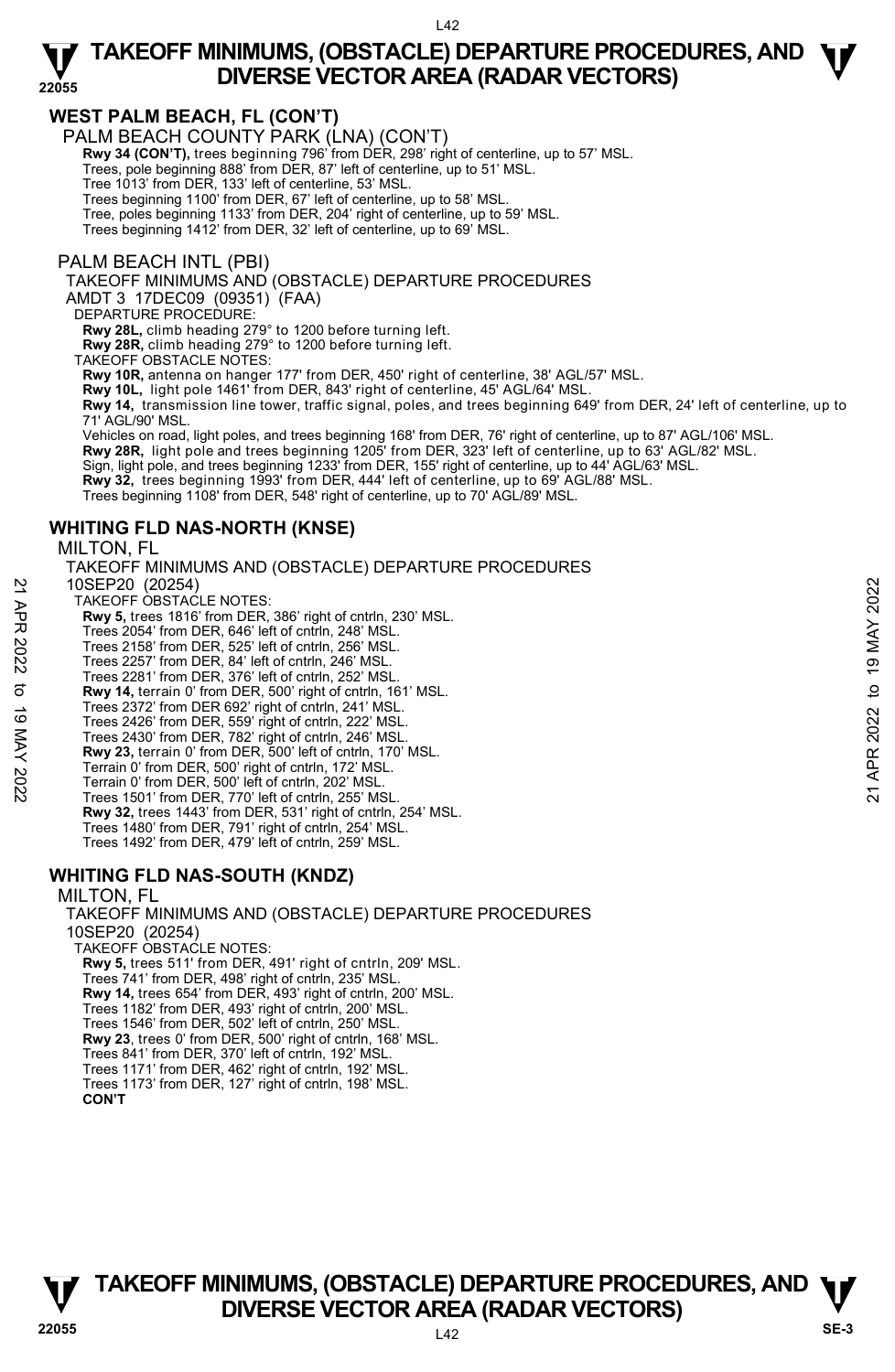**TAKEOFF MINIMUMS, (OBSTACLE) DEPARTURE PROCEDURES, AND**  $\Psi$ **WHITING FLD NAS-SOUTH (KNDZ) (CON'T) Rwy 32,** terrain 0' from DER, 500' right of cntrln, 191' MSL. Terrain 442' from DER, 612' right of cntrln, 200' MSL. Twr 605' from DER, 457' right of cntrln, 213' MSL. Trees 752' from DER, 621' right of cntrln, 221' MSL. Trees 1229' from DER, 512' right of cntrln, 212' MSL. Trees 1336' from DER, 564' left of cntrln, 206' MSL. Trees 1546' from DER, 429' right of cntrln, 217' MSL. Trees 1576' from DER, 535' right of cntrln, 230' MSL. Trees 1618' from DER, 295' left of cntrln, 224' MSL. Sign 2000' from DER, 271' right of cntrln, 12' AGL/219' MSL. Trees 2125' from DER, 73' right of cntrln, 242' MSL. Twr 2438' from DER, 1172' right of cntrln, 62' AGL/234' MSL. Twr 2729' from DER, 1156' right of cntrln, 62' AGL/246' MSL. **WILLISTON, FL**  WILLISTON MUNI (X60) TAKEOFF MINIMUMS AND (OBSTACLE) DEPARTURE PROCEDURES AMDT 2B 05NOV20 (20310) (FAA) TAKEOFF MINIMUMS: **Rwy 5,** 400-2½ or std. w/min. climb of 257' per NM to 600. **Rwy 14,** 300-2 or std. w/min. climb of 205' per NM to 500.  **Rwys 18, 36,** NA - Environmental. DEPARTURE PROCEDURE: **Rwy 5,** climb heading 049° to 500 before proceeding on course. **Rwy 14,** climb heading 142° to 600 before proceeding on course. **Rwy 23,** climb on a heading between 253° CW 048° from DER, or min. climb of 249' per NM to 1900 for all other courses. TAKEOFF OBSTACLE NOTES: **Rwy 5,** trees beginning 22' from DER, 355' left of centerline, up to 130' MSL.<br>Trees beginning 35' from DER, 300' right of centerline, up to 120' MSL. Trees beginning 138' from DER, 355' left of centerline, up to 134' MSL. Trees beginning 346' from DER, 238' left of centerline, up to 146' MSL. Trees beginning 384' from DER, 285' right of centerline, up to 134' MSL. Trees beginning 531' from DER, 187' left of centerline, up to 148' MSL. Trees beginning 535' from DER, 46' right of centerline, up to 144' MSL. Trees beginning 666' from DER, 54' left of centerline, up to 150' MSL. Trees beginning 841' from DER, 8' left of centerline, up to 155' MSL. Trees beginning1439' from DER, 93' right of centerline, up to 146' MSL. Trees beginning 1570' from DER, 16' left of centerline, up to 158' MSL. Trees beginning 1673' from DER, 7' right of centerline, up to 152' MSL. Trees beginning 2641' from DER, 822' left of centerline, up to 166' MSL. Trees beginning 2831' from DER, 896' left of centerline, up to 171' MSL. Antenna 1.9 NM from DER, 2380' left of centerline, 300' AGL/376' MSL. Tower 1.9 NM from DER, 2346' left of centerline, 324' AGL/448' MSL. **Rwy 14,** trees beginning 52' from DER, 448' right of centerline, up to 95' MSL. Tree 58' from DER, 428' left of centerline, 98' MSL. Trees beginning 58' from DER, 283' left of centerline, up to 102' MSL. Tree 632' from DER, 636' left of centerline, 103' MSL. Trees beginning 730' from DER, 468' left of centerline, up to 125' MSL. Trees beginning 896' from DER, 490' left of centerline, up to 129' MSL. Trees beginning 1102' from DER, 221' right of centerline, up to 131' MSL. Trees beginning 1244' from DER, 344' left of centerline, up to 133' MSL. Trees beginning 1613' from DER, 258' left of centerline, up to 137' MSL. Tree 1689' from DER, 730' left of centerline, 138' MSL. Tree 1703' from DER, 657' left of centerline, 140' MSL. Trees beginning 1706' from DER, 42' left of centerline, up to 142' MSL. Tower 1.7 NM from DER, 1090' right of centerline, 260' AGL/326' MSL. **Rwy 23,** vegetation 99' from DER, 169' left of centerline, 78' MSL. Vegetation 489' from DER, 562' right of centerline, 86' MSL. Tree 535' from DER, 355' left of centerline, 111' MSL. Trees beginning 551' from DER, 227' left of centerline, up to 112' MSL. Trees beginning 565' from DER, 239' right of centerline, up to 98' MSL. Tree 739' from DER, 334' right of centerline, 101' MSL. Tree 753' from DER, 569' right of centerline, 109' MSL. Trees beginning 760' from DER, 535' left of centerline, up to 134' MSL. Trees beginning 788' from DER, 300' left of centerline, up to 139' MSL. Tree 803' from DER, 471' right of centerline, 116' MSL. Trees beginning 805' from DER, 264' right of centerline, up to 121' MSL. Trees beginning 839' from DER, 305' right of centerline, up to 123' MSL. Trees beginning 952' from DER, 297' right of centerline, up to 126' MSL. Trees beginning 1020' from DER, 416' right of centerline, up to 135' MSL. Trees beginning 1086' from DER, 169' right of centerline, up to 139' MSL. Trees beginning 1300' from DER, 48' right of centerline, up to 142' MSL. Trees beginning 1329' from DER, 19' left of centerline, up to 145' MSL. **CON'T**  Trees beginning 35' from DER, 300' right of centerline, up to 120' MSL.<br>
Trees beginning 348' from DER, 238' left of centerline, up to 144' MSL.<br>
Trees beginning 384' from DER, 285' right of centerline, up to 134' MSL.<br>
T